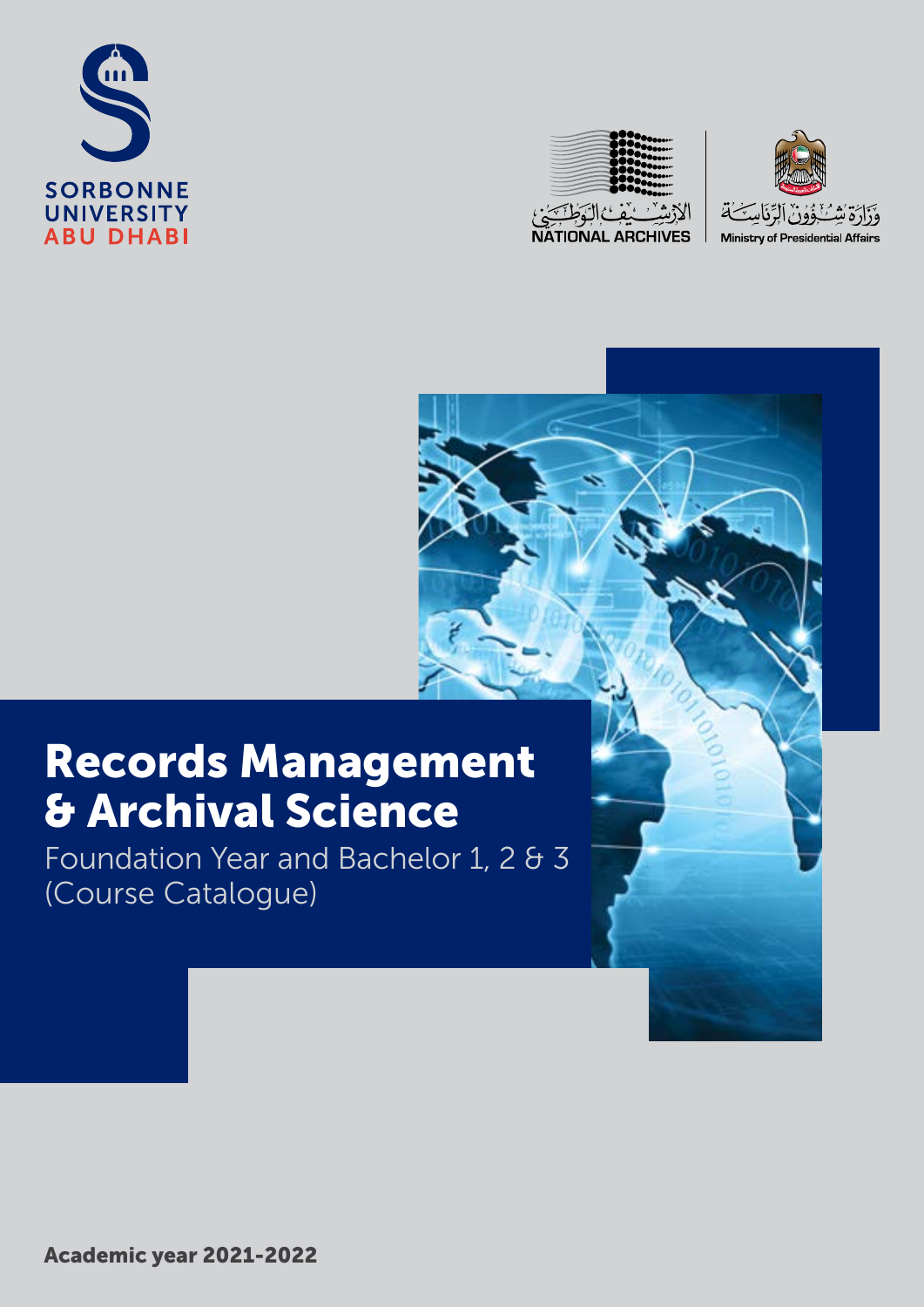## Table of contents

- 03 Partnerships and memberships
- 04 Academic calendar 2021-2022

### 05 Programme overview

Bachelor degree in Archives and Records Management Academic and professional skills Accreditation and Award Career prospects

- 07 Permanent academic & administrative staff
- 09 Community services
- 10 Foundation year

### 13 Programme structure

Fundamental Records Management & Archival courses Technical and professional training: Fundamental academic courses General knowledge courses:

- 14 Semestrial programmes L 1
- 15 Syllabi courses
- 26 Semestrial programmes L 2
- 27 Syllabi courses
- 38 Semestrial programmes L 3
- 39 Syllabi courses

### 50 Elective courses

Cultural events

Digital curation

Research methodology in humanities

Introduction to records management IT tools

Languages

Sports

Registration

52 Useful contacts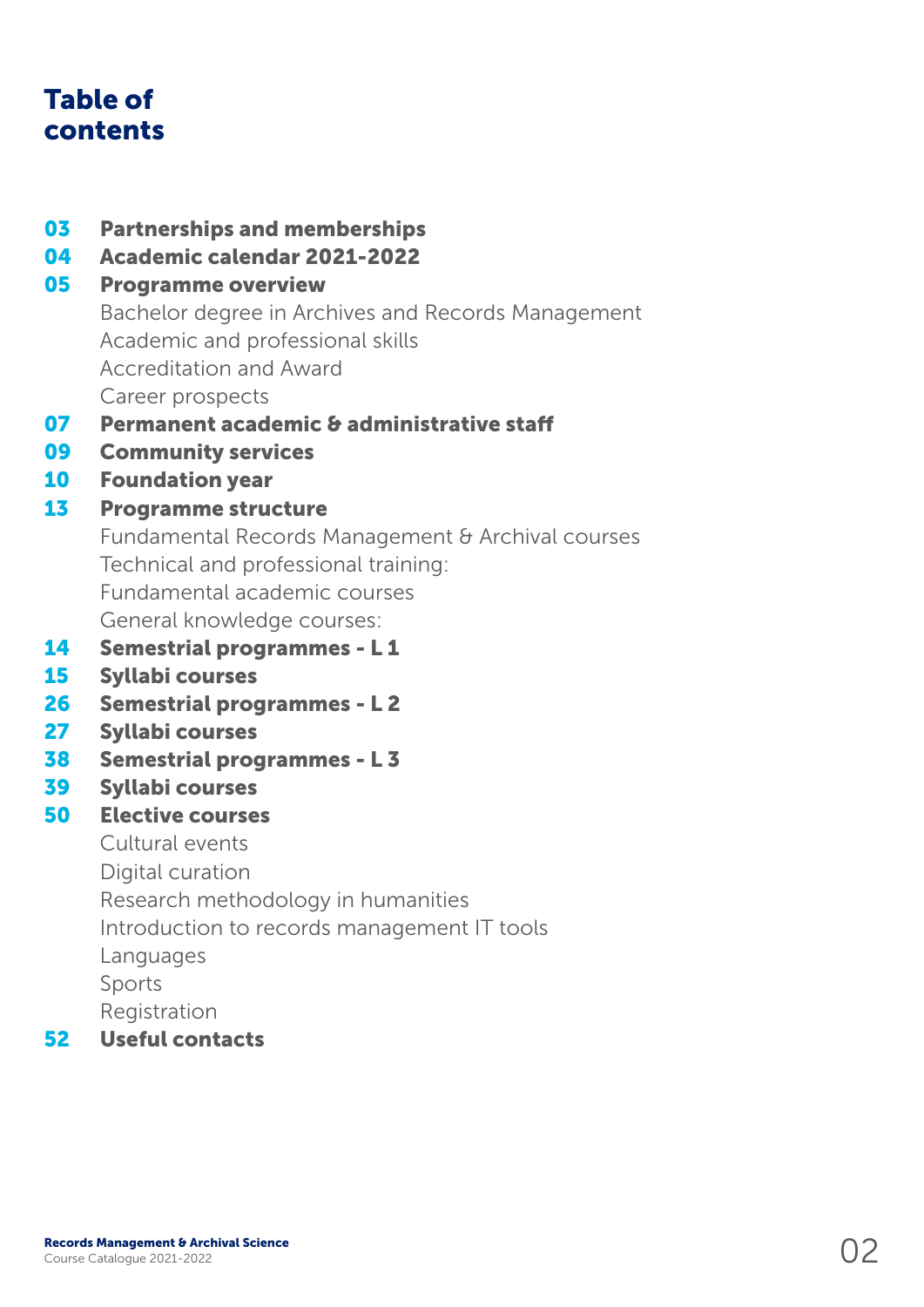### Partnerships and memberships

The History Department at the Sorbonne University Abu Dhabi, in collaboration with the National Archives in Abu Dhabi and French institutions as well – (Ecole Nationale des Chartes, Archives Nationales de France, Archives diplomatiques du Ministère des Affaires étrangères, Professional Masters such as MECADOC) – designed this academic programme to meet with the market needs to train prospective professionals in the records management and digital archiving fields. The programme learning outcomes abides by the QFE expectations and has also been designed according to the academic and professional needs for this kind of degree.



Sorbonne University in Paris

• Sorbonne University is the main inheritor of the old Sorbonne, which dates back to the 13th century. It was one of the first universities in the world.

• The largest institution in France dedicated to the study of literature, languages, civilizations, arts, humanities and social sciences is located on the original medieval foundations, and now extends to the Latin Quarter and to other areas in Paris.

• Shanghai World University Rankings 2021 Sorbonne University: no 35 in the world; no 2 in France



#### The National Archives in Abu Dhabi

• In just over forty years, the National Archives has achieved a pioneer status as the first of its kind in the Middle East and the sixth in the world, due to its adoption of the latest technologies available to accomplish its mission. It is one of the oldest cultural institutions in the United Arab Emirates and the largest documentation organization in the Arabian Gulf region.

• In addition to its role in documentation and archiving, the National Archives provides intellectuals with a variety of publications that explore both authentic cultural and contemporary issues in history and heritage.

• The National Archives collects valuable historical material relating to the United Arab Emirates in particular and the Arabian Gulf states in general. It also documents, indexes and translates the material collected, that it uses to publish specialised historical research. Moreover, it hoasts and organizes local, regional and international conferences and symposiums, in addition to holding related exhibitions both locally and abroad.



#### Sorbonne University is a membership of the ICA

• The ICA believes that effective records and archives management is an essential precondition for good governance, the rule of law, administrative transparency, the preservation of mankind's collective memory, and access to information by citizens.

• The International Council on Archives (ICA) is dedicated to the effecive management of records and the preservation, care and use of the world's archival heritage through its representation of records and archive professionals across the globe.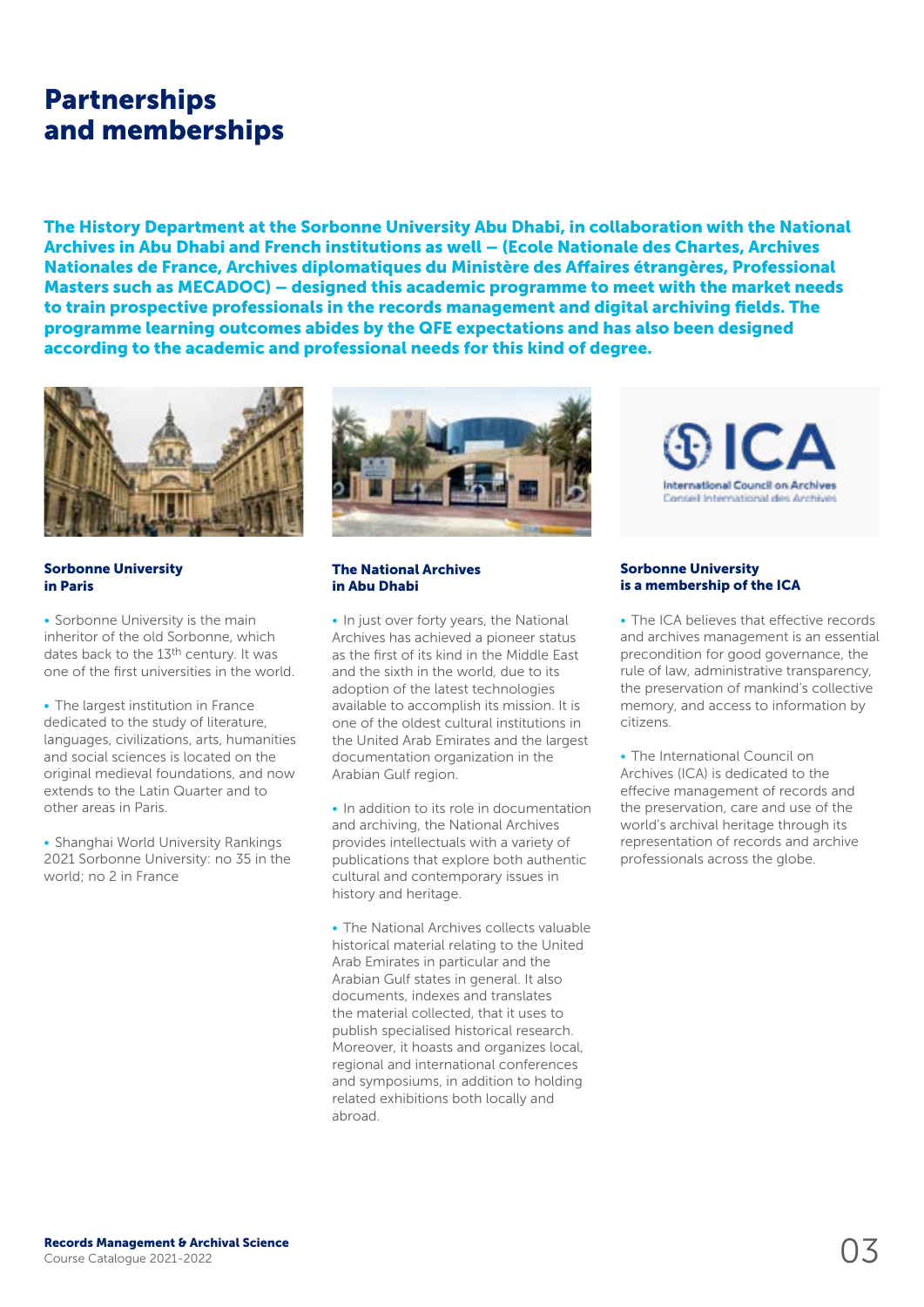## Academic calendar Academic Calendar 2021-2022

**Sun Mon Tue Wed Thu Fri Sat**  02 03 04 05 06 07 09 10 11 12 13 14 16 17 18 19 20 21 23 24 25 26 27 28 29 30 31 01 02 03 04 August 2021

|    | <b>Septemper COLL</b>       |                        |  |  |
|----|-----------------------------|------------------------|--|--|
|    | Sun Mon Tue Wed Thu Fri Sat |                        |  |  |
|    | 29 30 31 <b>01 02 03 04</b> |                        |  |  |
| 05 |                             | 06  07  08  09  10  11 |  |  |
|    | 12  13  14  15  16  17  18  |                        |  |  |
|    | 19  20  21  22  23  24  25  |                        |  |  |
| 26 | 27 28 29 30 01 02           |                        |  |  |
|    | 03  04  05  06  07  08  09  |                        |  |  |
|    |                             |                        |  |  |

 $S$ 

29 Aug-2 Sep Orientation Week 5 Sep Semester 1 begins 21 Oct Prophet's Birthday

| the contract of the contract of the contract of the contract of the contract of |  |  |  |
|---------------------------------------------------------------------------------|--|--|--|
|                                                                                 |  |  |  |

|    | October 2021        |    |    |    |     |     |    | November 2021       |    |    |    |                |    |
|----|---------------------|----|----|----|-----|-----|----|---------------------|----|----|----|----------------|----|
|    | Sun Mon Tue Wed Thu |    |    |    | Fri | Sat |    | Sun Mon Tue Wed Thu |    |    |    | Fri.           | Sa |
| 26 |                     | 28 | 29 | 30 | 01  | 02  | 31 | O <sub>1</sub>      | 02 | 03 | 04 | 0 <sub>5</sub> | 06 |
| 03 | 04                  | 05 | 06 | 07 | 08  | 09  | 07 | 08                  | 09 | 10 | 11 | 12             | 13 |
| 10 | 11                  | 12 | 13 | 14 | 15  | 16  | 14 | 15                  | 16 | 17 | 18 | 19             | 20 |
| 17 | 18                  | 19 | 20 | 21 | 22  | 23  | 21 | 22                  | 23 | 24 | 25 | 26             | 27 |
| 24 | 25                  | 26 | 27 | 28 | 29  | 30  | 28 | 29                  | 30 | 01 | 02 | 0 <sub>3</sub> | 04 |
| 31 | 01                  | 02 | 03 | 04 | 05  | 06  | 05 | 06                  | 07 | 08 | 09 | 10             |    |

February 2022

|    | Sun Mon Tue Wed Thu Fri Sat |                        |  |  |
|----|-----------------------------|------------------------|--|--|
|    | 28 29 30 <b>01 02 03</b> 04 |                        |  |  |
|    | 05  06  07  08  09  10  11  |                        |  |  |
|    | 12  13  14  15  16  17  18  |                        |  |  |
| 19 |                             | 20 21 22 23 24 25      |  |  |
| 26 |                             | 27  28  29  30  31  11 |  |  |
|    | 02  03  04  05  06  07  08  |                        |  |  |
|    |                             |                        |  |  |

1 Dec Commemoration Day **2-3 Dec** UAE National Day<br>**9 Dec** End of classes<br>**12 Dec-1 Jan** Winter Break

2-15 Jan Evams Semester 1 17 18 19 20 21 22 24 25 26 27 28 29 31 01 02 03 04 05

January 2022

16 Jan Semester 2 begins

Sun Mon Tue Wed Thu Fri Sat 26 27 28 29 30 31 **01**  03 04 05 06 07 08 10 11 12 13 14 15 Sun Mon Tue Wed Thu Fri Sat 31 01 02 03 04 05 07 08 09 10 11 12 14 15 16 17 18 19 21 22 23 24 25 26 28 01 02 03 04 05

Sun Mon Tue Wed Thu Fri Sat 28 01 02 03 04 05 07 08 09 10 11 12 14 15 16 17 18 19 21 22 23 24 25 26 28 29 30 31 01 02 March 2022

Thu Fri Sat

1-2 Mar Career Forum and Workshop/Astrolabe 27 Mar-9 Apr Spring Break

|  | 27 28 29 30 31 01 02       |  |  |  |
|--|----------------------------|--|--|--|
|  | 03  04  05  06  07  08  09 |  |  |  |
|  | 10  11  12  13  14  15  16 |  |  |  |
|  | 17 18 19 20 21 22 23       |  |  |  |
|  | 24  25  26  27  28  29  30 |  |  |  |
|  | 01 02 03 04 05 06 07       |  |  |  |
|  |                            |  |  |  |

Sun Mon Tue Wed Thu Fri Sat

**2 Apr** Start of the Holy Month of Ramadan<br>**17 Apr** Easter Day<br>**28 Apr E**nd of classes<br>**30 Apr-4 May** Eid Al Fitr

April 2022 June 2022 May 2022 Sun Mon Tue Wed Thu Fri Sat 02 03 04 05 06 07 09 10 11 12 13 14 16 17 18 19 20 21 23 24 25 26 27 28 30 31 01 02 03 04

15-28 May Exams Semester 2

| June $2022$ |                            |                   |  |     |
|-------------|----------------------------|-------------------|--|-----|
|             | Sun Mon Tue Wed Thu Fri    |                   |  | Sat |
|             | 29 30 31 01 02 03 04       |                   |  |     |
| 05          | 06 07 08 09 10 11          |                   |  |     |
|             | 12  13  14  15  16  17  18 |                   |  |     |
| 19          | 20                         | 21 22 23 24 25    |  |     |
| 26          |                            | 27 28 29 30 01 02 |  |     |
|             | 03  04  05  06  07  08  09 |                   |  |     |

19-30 June Catch-up exams **30 June** End of Academic Year for Students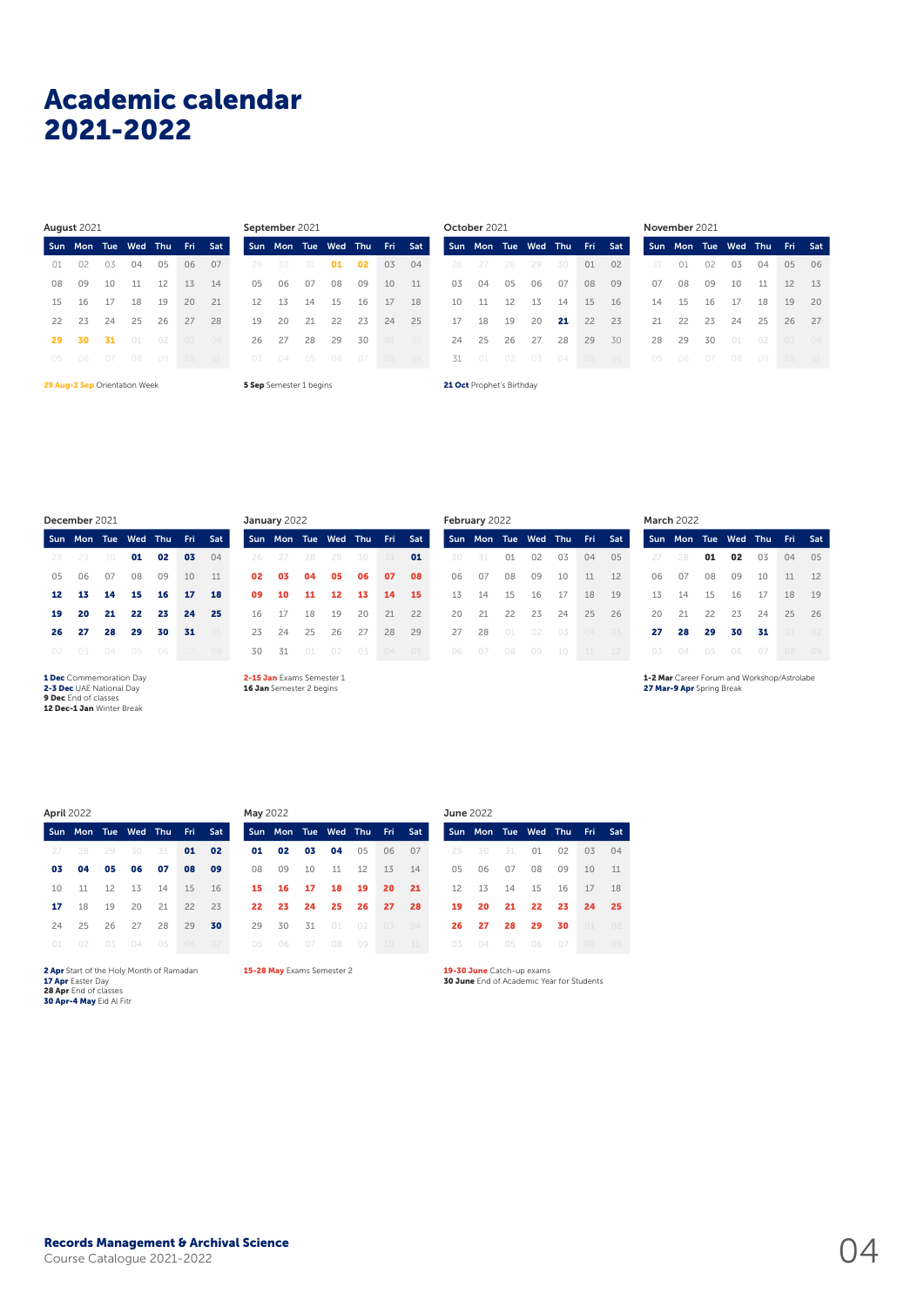### Programme overview

#### Bachelor degree in Archives and Records Management:

This programme is a three-year undergraduate bachelor degree programme that offers students a well-rounded training in the field of archival and records management that equips them to work in public and private organisations. In cooperation with the National Archives in Abu Dhabi, the bachelor programme is designed to provide dynamic learning for careers in archives. It offers an overview of archival legislations, archiving standards, management of current, semi-current archives, records keeping theory and management practices, and the technology involved in the records management and information retrieval theory. It develops an understanding of the processes of information handling and use within UAE organisations, assists in acquiring the basic principles of records management and archives, and explores their application to professional practice. Students are also prepared for preservation of archival materials and archival management of electronic records.

#### Academic and professional skills:

The Bachelor in Records Management & Archival Science is unique in the UAE, in part, because it offers a professional training in a very strategic field for public and private companies. This programme allows students to develop a wide range of skills that are highly demanded by employers:

- Offering an overview of archival legislations, archiving standards, management of current, semi-current and electronic archives, records keeping theory and management practices, and the technology involved in the records management and information retrieval theory
- Understanding the processes of information handling and use within UAE organisations
- Assisting in acquiring the basic principles of records management and archives, exploring their application to professional practices
- Preparing for preservation of archival materials and archival management of electronic records
- Acquiring technical and professional skills by using IT tools and softwares dedicated to records management; by learning strategic tools such as quantitative methods and statistics
- Improving linguistic skills

The extensive scope of this professional programme ensures that students build a comprehensive understanding of the theories and methods for controlling the creation, capture and classification of documents and records through their lifecycle. Moreover, it provides scientific knowledge and skills for appraising, collecting, classifying, describing, managing and preserving authentic archives in all media formats to serve business, economic, administrative, legal, and the historical needs of public and private organisations and citizens. Students will learn the specific historical, administrative and legal parameters relating to the production of records and archives, especially in the context of the UAE and beyond. They will also analyse the current problems and issues in record keeping and archive administration using appropriate electronic management tools. Evaluating the professional, ethical and legal requirements for the processes of acquisition, arrangement, accession and dissemination of records and archives is also a key learning outcome for careers related to this field.

Beyond the fundamental archival courses, students will also gain technical, digital and professional skills for administrative, business and management purposes. Professors and professionals help students develop essential critical thinking and decisionmaking skills related to all forms of records, to manage and preserve authentic and trustworthy records and archives for business, government, public needs, scientific research, or for the protection of cultural heritage. Students will gain a well-rounded experience due to semestrial applied works and a long internship in private or public companies in the UAE, with the support of the National Archives.

#### Accreditation and Award

This programme provides specialism in Records Management & Archival Science. This degree has been accredited by the French Ministry of Education and by the UAE Ministry of Education in August 2020. The degree certificate is awarded by **Sorbonne** University in Paris. In the French Academic System this specialization is usually related to history, due to a long-standing tradition of historical record keeping and archiving. However, the degree mainly focuses on topics in records management and archival science in a professional context. Its complete title is Bachelor in the Field of Human and Social Sciences, Area: History, Specialty: Records Management and Archival Science. On the French degree certificate, all the above degree title in bold will be stated as follows: Licence dans le domaine des Sciences Humaines et Sociales, Mention: Histoire, Parcours: Records Management et Archivistique. All the transcripts will be in English.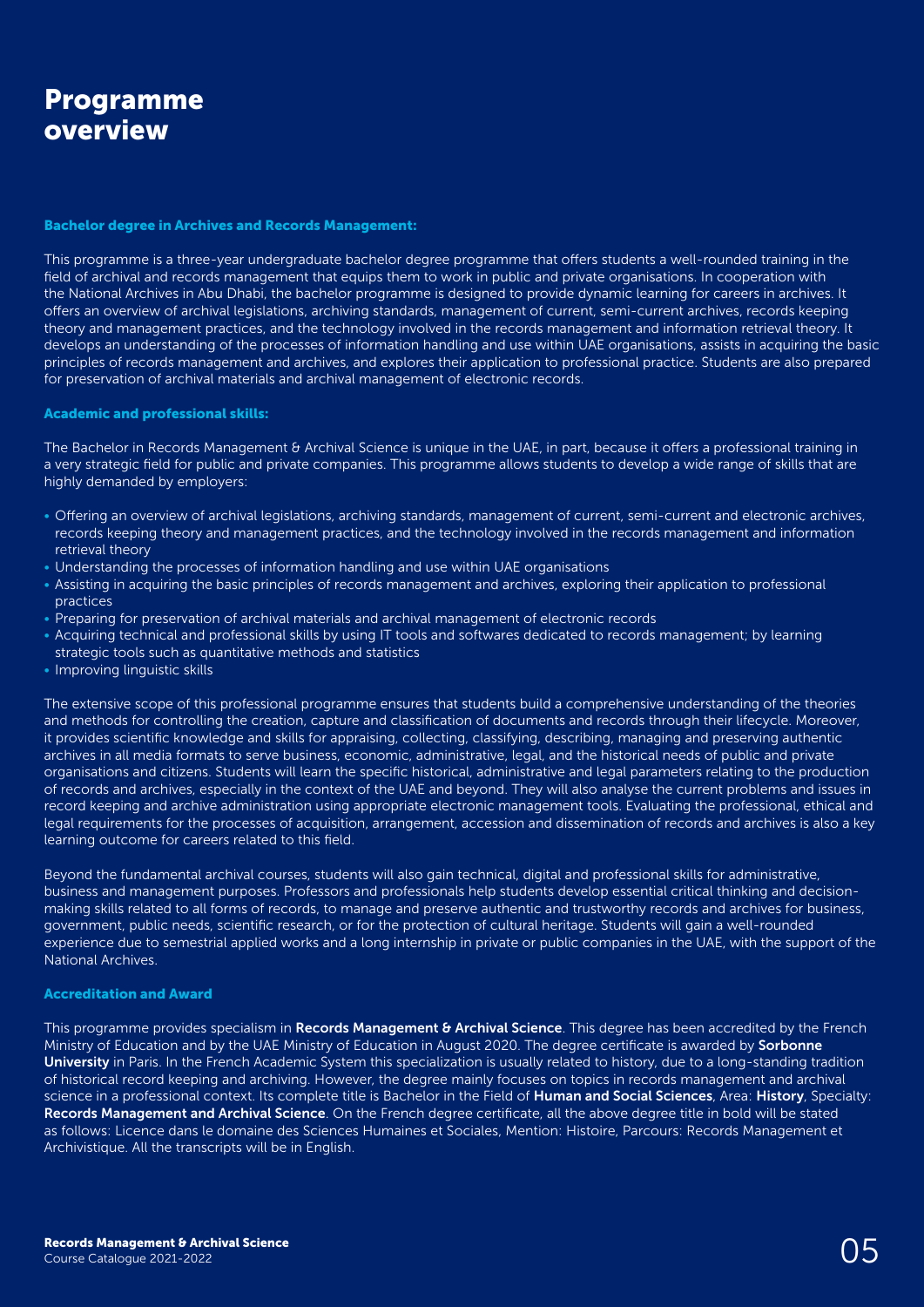#### Code: RMAS

| <b>Academic Years</b> | $2021 - 2024$                                                                              |
|-----------------------|--------------------------------------------------------------------------------------------|
| Level                 | Undergraduate                                                                              |
|                       | <b>Credits and Duration</b> 180 ECTS credits taken over 6 semesters - 36 months full time. |

Please note, this programme is delivered in English and students are provided with their programme structure and course descriptions in English. However, for some specific courses related to the UAE archival law for instance, knowledge of Arabic is a pre-requisite. For such courses, the terminology used and the bibliography are in Arabic. This linguistic skill will also be important for the applied works at the National Archives or at other Emirati institution because the Arabic is the language of administration.

#### Career prospects

According to an expert in Archives, Mr. Abdelkrim Badjadja, former General Director of the National Archives in Algiers and archival expert in the UAE for 15 years, more than 5000 thousand persons need to be trained carefully  $^1$ .

This Bachelor in Records Management & Archival Science is unique in the UAE and offers a professional training in a key field for public, governmental and private companies (cf. 1.2 : Demand and supply in the UAE about this programme). All the sectors in the UAE need to hire specialists in records management and archiving:

- UAE Ministries (defense, foreign affairs, presidential affairs, interior, finance, energy and industry, DCT…)
- Public and governmental entities (national archives, ADNOC, municipalities, insurance authority, telecommunications, museums, cultural institutions, college, etc.)
- Private companies (bank industries, industries, etc.)
- Health Services (hospitals, clinics, etc.)

The bachelor degree in records management and archives is required for candidates who wish to pursue a career as an archivist (digital and physical), digital asset manager, electronic records manager or a metadata specialist. Opportunities exist in cultural institutions, general management and administration, government agencies, health, service industries, public and private organisations, multinational companies and NGOs.

Consequently, the employability of students graduating from the Bachelor in Records Management and Archival Science will be very high in the UAE. This will be facilitated by the final professional internship, during the 3rd year of the programme, because the students will work in private, governmental or public companies according to their own preferences and the job opportunities offered by these entities.

<sup>1</sup> M. Abdelkrim Badjadja's handbook published by the National Archives in Abu Dhabi: بجاجة، عبد الكريم. النظام األرشيفي المتكامل. أبو ظبي : األرشيف الوطني، .2016 382 ص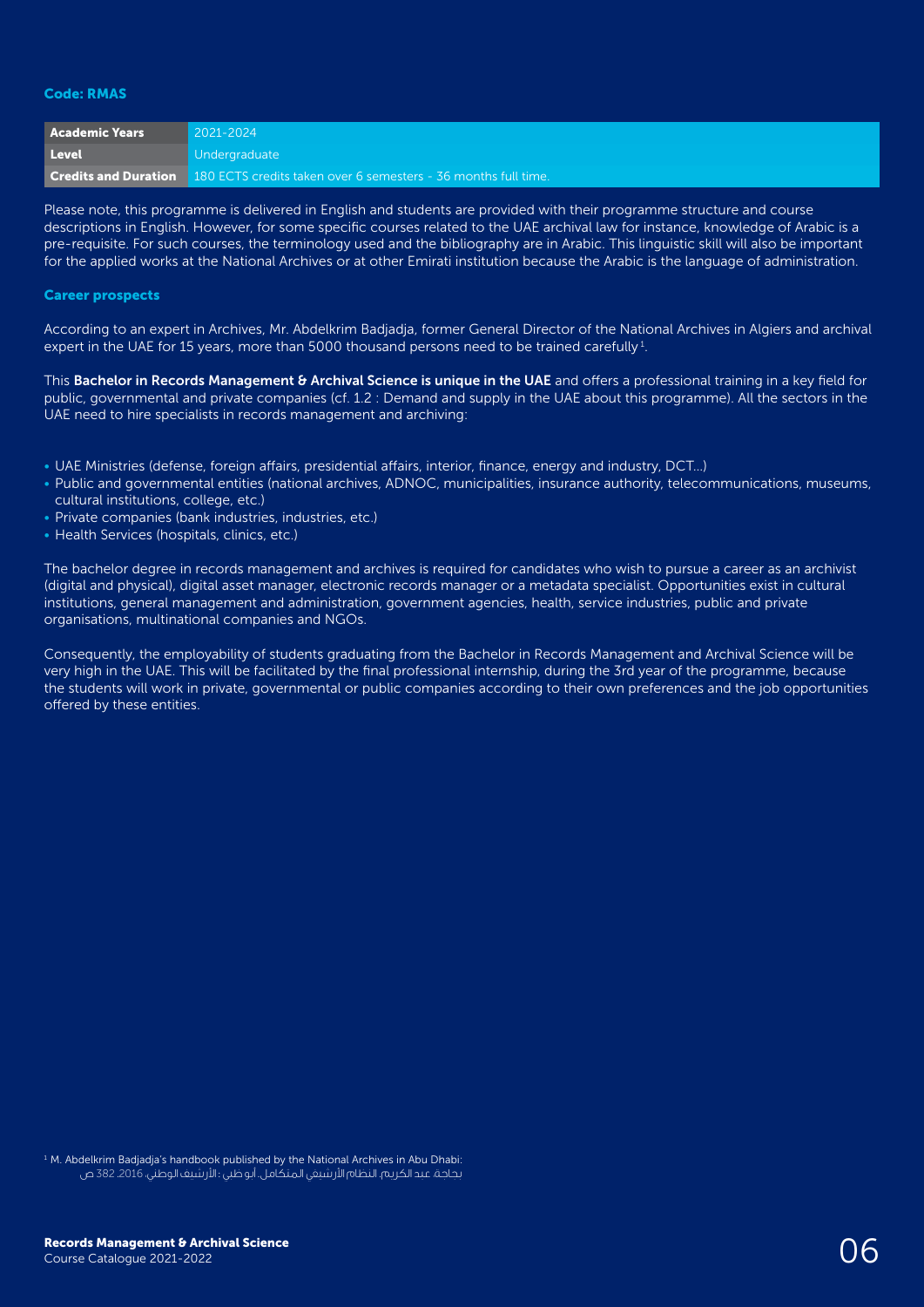## Permanent academic & administrative staff

#### Salma Ibrahim - Bachelor in Records Management and Archival Science Coordinator

[Salma.Ibrahim@sorbonne.ae](mailto:Salma.Ibrahim@sorbonne.ae)

#### Dr Yann Rodier - Head of History Department in charge of the Records Management and Archival Science programmes [yann.rodier@sorbonne.ae](mailto:yann.rodier@sorbonne.ae)

Dr Yann Rodier is head of the History department at the Sorbonne University Abu Dhabi (SUAD) and Assistant Professor. He is currently in charge of the academic and professional programmes related to records management and archival science at SUAD. He also developed research academic projects in this field such as the international conference dedicated to the Digital Humanities in the Arab World at SUAD in October 2019, in cooperation with the CEDEJ (Cairo). He defended a PhD in early Modern History published in January 2020 under the following title: Les raisons de la haine. Histoire d'une passion dans la France du premier XVIIe siècle (1610- 1659). This research attempted to study the scientific history of passions, the history of emotions – especially xenophobia – and the history of prejudices and stereotypes. His perspective on research has been broadened by studying the Gipsy minorities in Europe. Another current research in the UAE is focused on the French diplomacy in the Gulf (Persia, Sultanate of Oman, Yemen) in the 17-18th c."

#### Dr Forget Chaterera-Zambuko - Assistant Professor in Records Management & Archival Science – Referee for the L3 internhips and for the Master in Records Management and Archival Studies programme [forget.zambuko@sorbonne.ae](mailto:forget.zambuko@sorbonne.ae)

Dr Forget Chaterera-Zambuko is a Doctor of Literature and Philosophy in Information Science. She holds a Master in Information Science, Masters in Museum Studies, Bachelor Honours Degree in Archaeology and a Postgraduate Diploma in Tertiary Education. She is currently a Lecturer in the Department of Records and Archives Management at the National University of Science and Technology (NUST) in Zimbabwe, an affiliated Research Fellow in the Department of Information Science at the University of South Africa (UNISA) and a Postdoctoral Fellow in the History Department at Sorbonne University in Abu Dhabi. She is a rated researcher in the Y category by the National Research Foundation of South Africa. Forget Chaterera-Zambuko serves in the International Council on Archives' (ICA) New Professional Programme (2019 – 2020 cohort). She was Zimbabwe's lead researcher for the InterPARES Project Africa Team Phase four. Her research interests include access and use of documentary heritage, displaced archives, archival diplomatics, blockchain and other emerging technologies. She is a prolific researcher who has published journal articles, book chapters and presented her research findings in local, regional and international conferences, seminars and workshops.

#### Dr Victor Kabata - Postdoc in Records Managment & Archival Science – Referee for the Foundation Year Programme [victor.kabata@sorbonne.ae](mailto:victor.kabata@sorbonne.ae)

Dr Victor Kabata is a holder of Doctor of Philosophy in Information Studies, a Masters in Records Management and Archives Administration and a Bachelor of Science Degree in Information Science. He is currently a Principal Archivist at Kenya National Archives, a lecturer at the Department of Education at the University of Embu, Kenya and a Postdoctoral Fellow in the History Department at Sorbonne University, Abu Dhabi. Victor is a prolific researcher who has contributed to the academic discourse of information science through academic publications and conference presentations. His research interests are records management, information for development, freedom of information, cloud computing, data protection among others.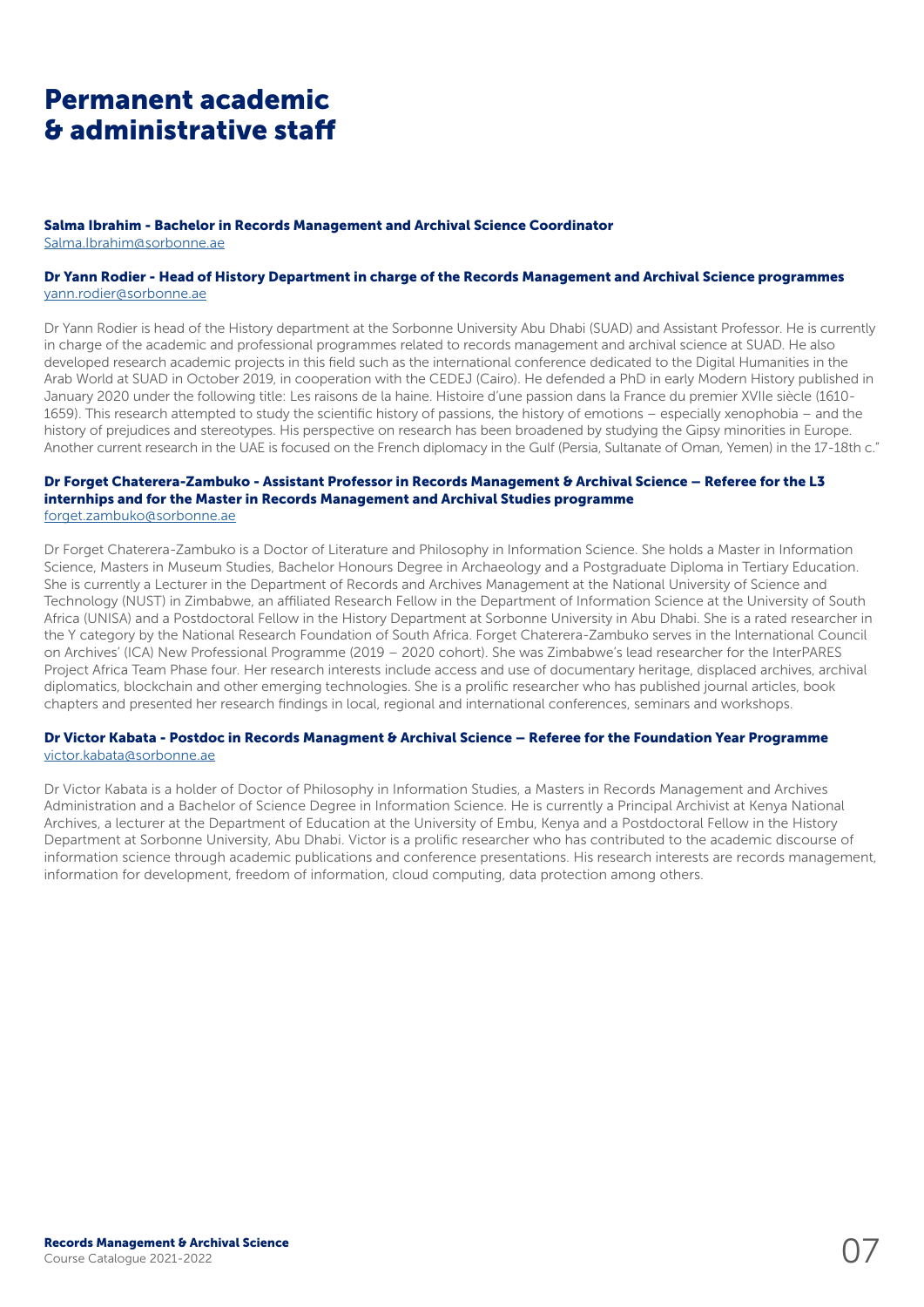## Permanent academic & administrative staff

#### Dr Mehluli Masuku - Postdoc in Records Management & Archival Science

mehluli.masuku@sorbonne.ae

Dr Mehluli Masuku is a postdoc student in the programme of Records Management and Archival Science in the Department of History at Sorbonne University Abu Dhabi and a Lecturer in the Department of Records and Archives Management at the National University of Science and Technology, Zimbabwe. He holds a PhD in Information Science from the University of South Africa. He has over twelve years of academic experience in a university setting where he started off as a Teaching Assistant and Staff Development Fellow in the Department of Records and Archives Management at the National University of Science and Technology through to 2014 when he was appointed a Full Time Lecturer in the same Department and University. Mehluli has thirteen articles in internationally recognised peer reviewed journals, two book chapters and one conference proceedings. Between 2013 and 2017, Mehluli served as a member of the Team Africa Research Group in the International Research on Permanent Authentic Records in Electronic Systems (InterPARES) 4 Project that was coordinated from South Africa, South Africa and the University of British Columbia, Canada. Since 2014, he has been involved in the supervision of undergraduate and masters' dissertations in the Department of Records and Archives Management at NUST as well a range of other activities such as curriculum development and review, coordination of masters research projects, work-related learning as well as career guidance. His research interests include, but not limited to health records and information management, research methodologies and training and professional issues in records management and archival science. As part of academic citizenship, Mehluli serves as a reviewer for various records and archives management journals and publishers, including Information Development, ESARBICA journal, IGI Global, SASA Journal, MOUSAION South African Journal of Information Studies as well as SAJCIS. He is also a member of the current ESARBICA Journal Editorial Committee and serves as an external examiner at the University of South Africa. Owing to his interests and expertise in health records management, Mehluli has also offered some academic and expert opinions about the retention and disposal of medical records to the National Archives of Zimbabwe.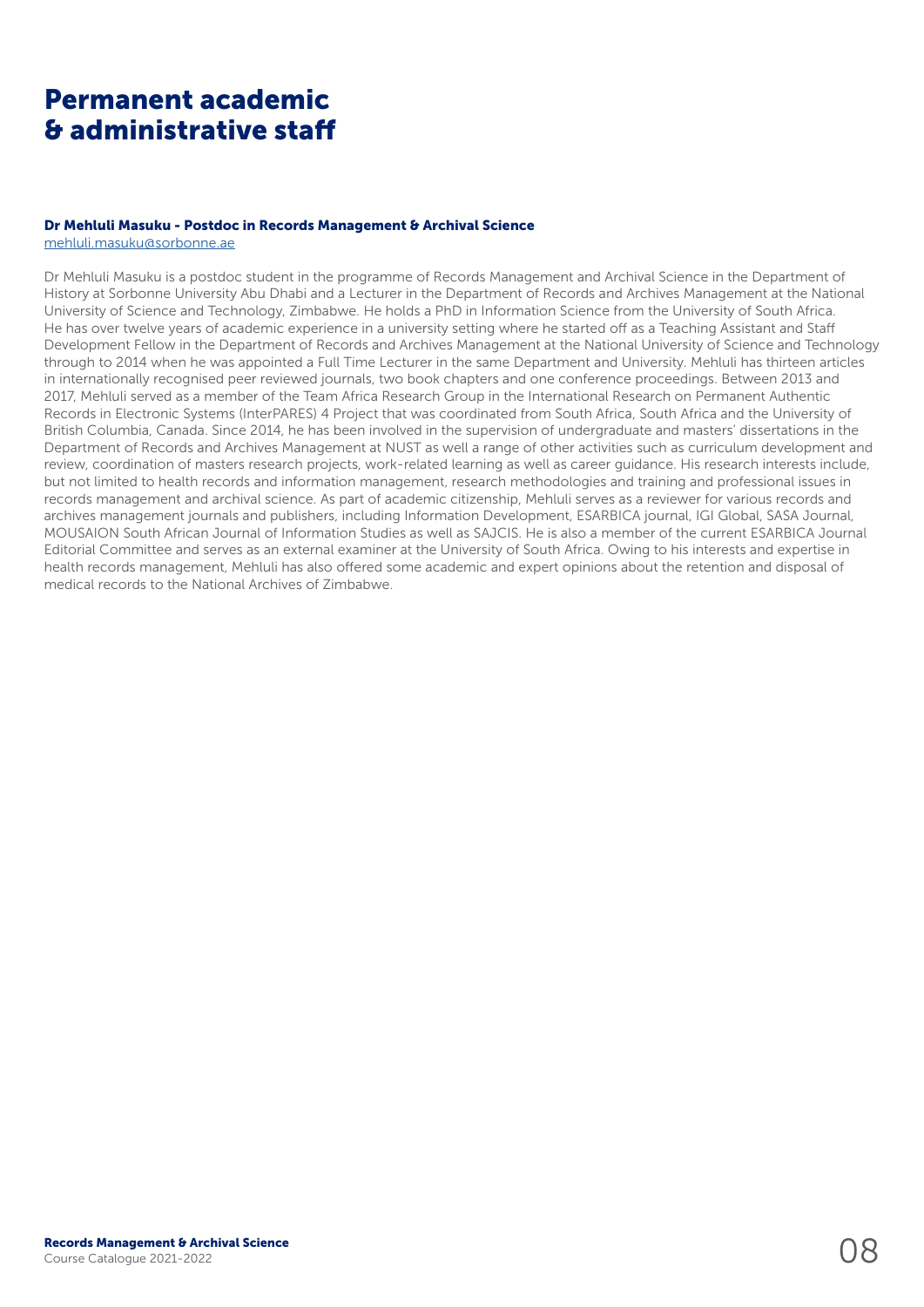## **Community** services

#### E-Space and Blackboard

From the e-space on the SUAD website, you will have access to your student e-mail, the Sorbonne learn (Blackboard) and the Registrar Portal.

#### http://space.sorbonne.ae



Blackboard: This educational platform is a key tool for each course in order to dowload all the course material assigned by the professors (documents, powerpoints, video links and so on). You will also have access to a shared forum titled RM and Archival Science Students Community. You will find useful and practical information shared by the professors, ISO ressrouces and e-documents and you can communicate with the professors on assignment through this e-space.

Registrar Portal: Through this portal, you will get all the inforomation related to your academic schedule and to your grades.

#### Library Resources

As a premier resource centre the Library at SUAD provides access to over 100,000 books, 150 printed journals, 150,000 e-books and 32 electronic databases that enable the University to fulfil its mission of teaching, learning, research and the advancement of knowledge. Please, if you need to look for a specific book, click on the link below to have access to the catalogue, list of journals, databases and open access resources:

<https://www.sorbonne.ae/library/>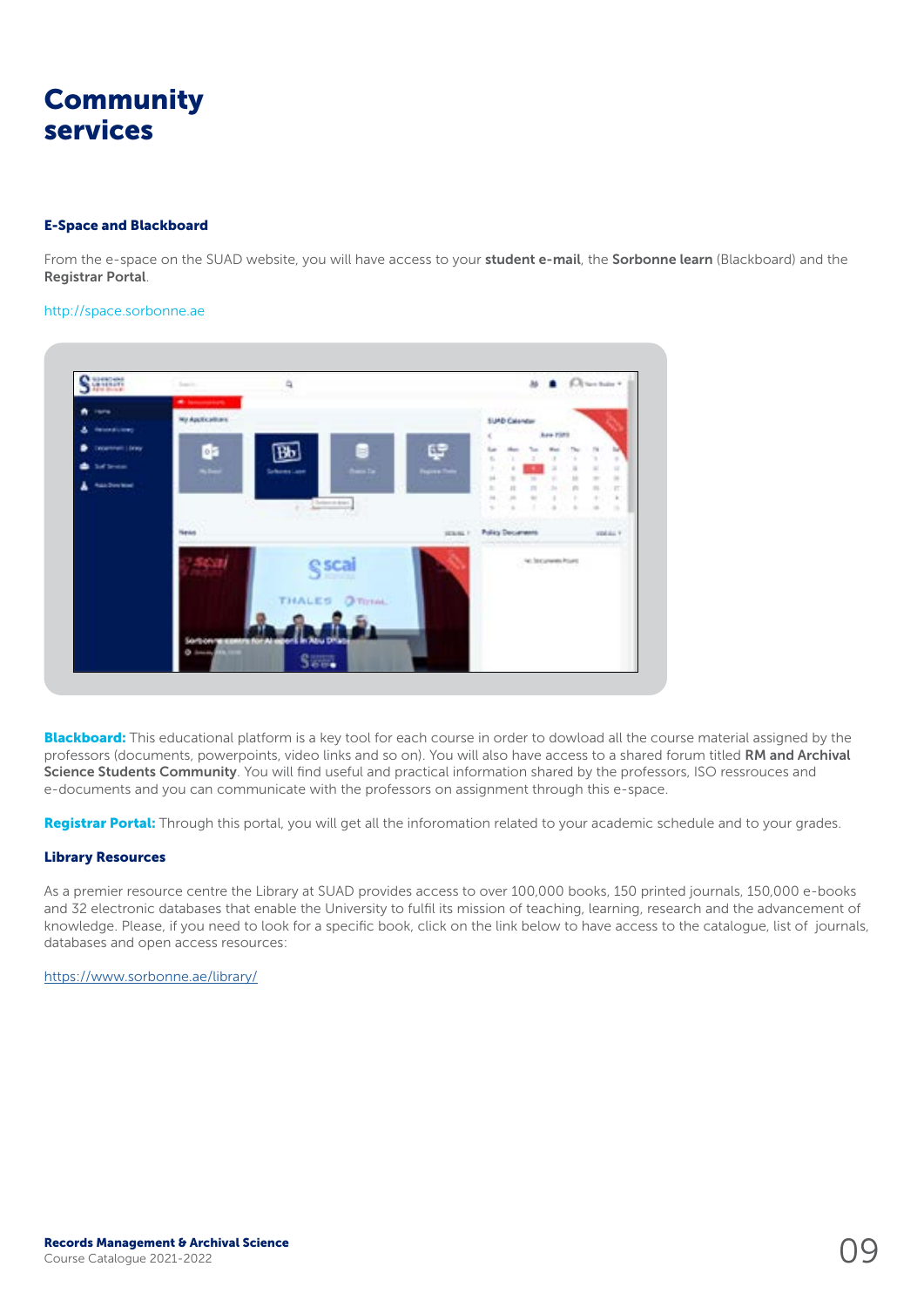## Foundation year

For the students who do not meet the admission criteria to directly join the L1 and who did not attend a foundation year, the foundation year is mandatory before joining the programme. This is a demanding programme which requires a good level in English, in Arabic and some strong academic skills to attend the Bachelor in Records Management and Archival Science courses.

#### 1. Admission criteria for the Foundation Year:

Students have to meet these requirements to join the foundation year:

- French Baccalaureate with a minimum final average of 10/20 or High School Diploma with a minimum 75% average (or equivalent)
- English Proficiency Exam: EmSAT English minimum score of 1100, 61 in iBT TOEFL or IELTS 5.0
- Arabic Proficiency: A minimum average of 70% in the Arabic Subject in the High School

#### 2. Academic structure of the foundation year:

\* CA = Continuous Assessment

 $*$  FA  $\Box$  Final Assessment

| $PA = FII1A1 A15 S1 S111 PIII$ | <b>Courses</b>                                | <b>Contact hours</b> | <b>Assessments</b> | <b>Staff</b>      |
|--------------------------------|-----------------------------------------------|----------------------|--------------------|-------------------|
| '1 <sup>st</sup> semester .    | Advanced English course I                     | 39hrs                | $CA^* + FA^*$      | Madalena Morais   |
|                                | Methodology and understanding in English      | 20hrs                | $CA + FA$          | Glenn van Kessel  |
|                                | Advanced Arabic course L                      | 39hrs                | $CA + FA$          | Dr Sana Abbas     |
|                                | French course I (groups $A \& B$ )            | 30hrs                | $CA + FA$          | Jeanine Khoury    |
|                                | Initiation IT course (groups $A \& B$ )       | 24hrs                | <b>CA</b>          | Adel Yazid        |
|                                | Introduction to Managing records and archives | 20hrs                | $CA + FA$          | Dr Mehluli Mazuku |
|                                | Research Methodology                          | 30hrs                | $CA + FA$          | Dr Mehluli Mazuku |
|                                |                                               | <b>202hrs</b>        |                    |                   |

#### Course descriptions

#### Advanced English course I

This course covers the concepts and theories related to bringing the reading, writing, speaking, listening and grammar skills of nonnative English speakers to an advanced level through a variety of interactive classroom activities.

#### Methodology and understanding in English

This course covers the specific rules and structures of English grammar and their application in various contexts. The overall aim of the course is to both: improve grammatical accuracy across a range of simple and complex constructions; and to adapt these structures to the demands of various related tasks. The course includes a focus on integrating acquired grammatical skills into written and oral production.

#### Advanced Arabic course I

Since the course is aimed at an audience of Arabic speakers, who need to improve their level especially in written and oral expression in standard Arabic (Fusha), the course will cover two main areas: the first is morphological and the second is syntactic. Depending on the level of learners, the first semester would be devoted to morphology, while the second will focus more on syntax. But the two areas can be approached simultaneously if the level allows.

Through authentic documents (written and oral) and role plays, this course will include study of the fundamental concepts in the Arabic linguistic system like the concept of derivation as well as the concept of I'rab or the three cases.

#### French course I

Ce cours est une introduction à la langue française en tant que langue étrangère, pour des étudiants non-francophones. Le cours apporte les bases lexicales, grammaticales et phonétiques, ainsi que les actes langagiers primaires.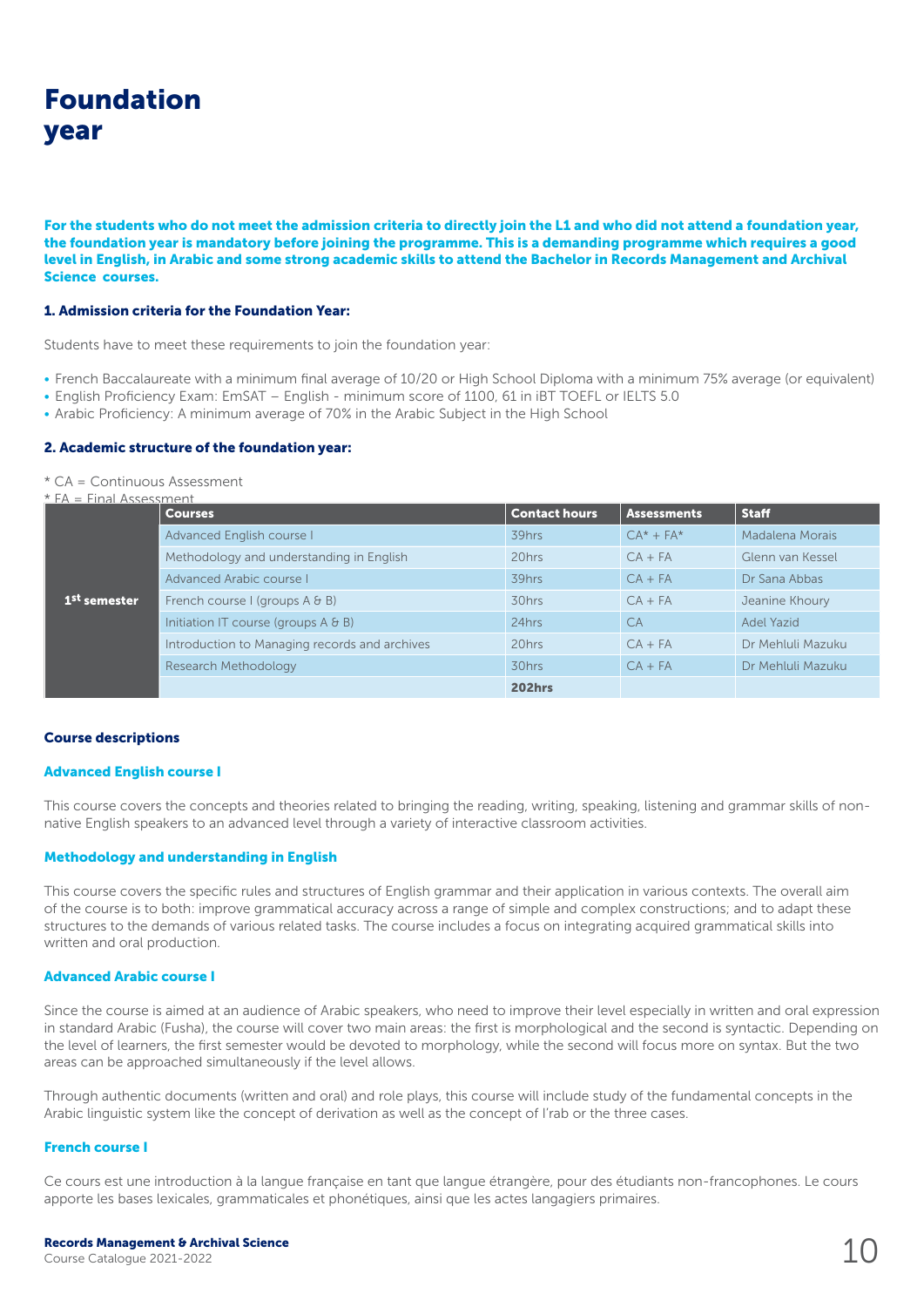#### Initiation IT course

This course tackles key concepts to get the C2i certification. Once achieved, students will acquire basic knowledge about software presentation, word processors and spreadsheets softwares (Word, Excel), Pwpt.

#### Introduction to Managing records and archives

This course covers the practices related to managing records throughout lifecycle in all media in modern organisations. It includes the management of records and archives. Students will study paper and digital recordkeeping systems, record identification, classification and organisation, evaluation of records for sensitivity, security and retention values, appropriate disposal of records, the wider legal and societal framework in which records should be managed and the role of records managers and others in their management. The course includes a discussion of the nature and importance of records and archives both within organisations and to society in general.

#### Research Methodology

This 30 hour course is conceived as a first introduction to research in humanities. The aim of the course in the first phase is to develop the student's autonomy towards sources : ability to identify them, then find them in the relevant database according to their format (printed, iconographic, digitalized), understand them using the proper material and conceptual tools, and retrieve relevant information as well as summarize the ideas and point of views or analytical angles expressed in them. They will be particularly trained in the correct use of internet sources and verification of information. In a second phase, the student will learn how to incorporate these sources following proper rules in research, on a in the realm of Arab and Middle-Eastern Studies assigned by the instructor. The students will be presented with the ethics of quotation in academic research, and the technicalities of using primary and secondary sources: in-text referencing, footnotes, endnotes. Basic rules of transliteration of Arabic will be taught and applied. In a third phase, students will learn about the outcomes of humanities studies and possible achievements in the filed of academic research. Sessions are 2 hours long, except for referencing rules and transliteration sessions, 2.5 hours.

|                          | <b>Courses</b>                                                             | <b>Contact hours</b> | <b>Assessments</b> | <b>Staff</b>                   |
|--------------------------|----------------------------------------------------------------------------|----------------------|--------------------|--------------------------------|
|                          | Advanced English course II                                                 | 39hrs                | $CA + FA$          | Karolina Abbas Issa            |
|                          | <b>Advanced Business English</b>                                           | 20hrs                | $CA + FA$          | Glenn van Kessel               |
|                          | Advanced Arabic course II                                                  | 39hrs                | $CA + FA$          | Dr Sana Abbas                  |
|                          | French course II (groups $A \oplus B$ )                                    | 30hrs                | $CA + FA$          | Adel Yazid & Jeanine<br>Khoury |
| 2 <sup>nd</sup> semester | Introduction to Records Management IT tools (groups A & B)                 | 25hrs                | CA                 | Adel Yazid                     |
|                          | Geopolitics in the Middle East                                             | 28hrs                | <b>CA</b>          | Dr Soraya Sidani               |
|                          | Professional workshop about perspectives of the RM and<br>archiving        | 15hrs                | <b>CA</b>          | Dr Mehluli Masuku              |
|                          | Artificial Intelligence and Emerging Technologies in<br>Records Management | 10hrs                | <b>CA</b>          | Dr Mehluli Masuku              |
|                          |                                                                            | 208hrs               |                    |                                |

#### Course descriptions

#### Advanced English course II

This course covers the concepts and theories related to bringing the reading, writing, speaking, listening and grammar skills of nonnative English speakers to an advanced level through a variety of interactive classroom activities.

#### Advanced Business English

This course covers the specific rules and structures of English grammar and their application in various business contexts. The overall aim of the course is twofold: to improve grammatical accuracy across a range of simple and complex constructions; and, to adapt these structures to the demands of various related oral and written tasks using contemporary business English. The course includes a focus on integrating acquired grammatical skills into written and oral production.

This course develops reading, writing, and vocabulary skills in the business context and is intended for high intermediate level students with an interest in using their language skills in business. It is designed to prepare students to use English in a future work environment. Students will develop English-language skills with a focus on business contexts, and they will learn vocabulary that is used regularly in the business world. This course will provide ongoing oral and written practice and enrich their communication skills by using English in specific business settings and situations.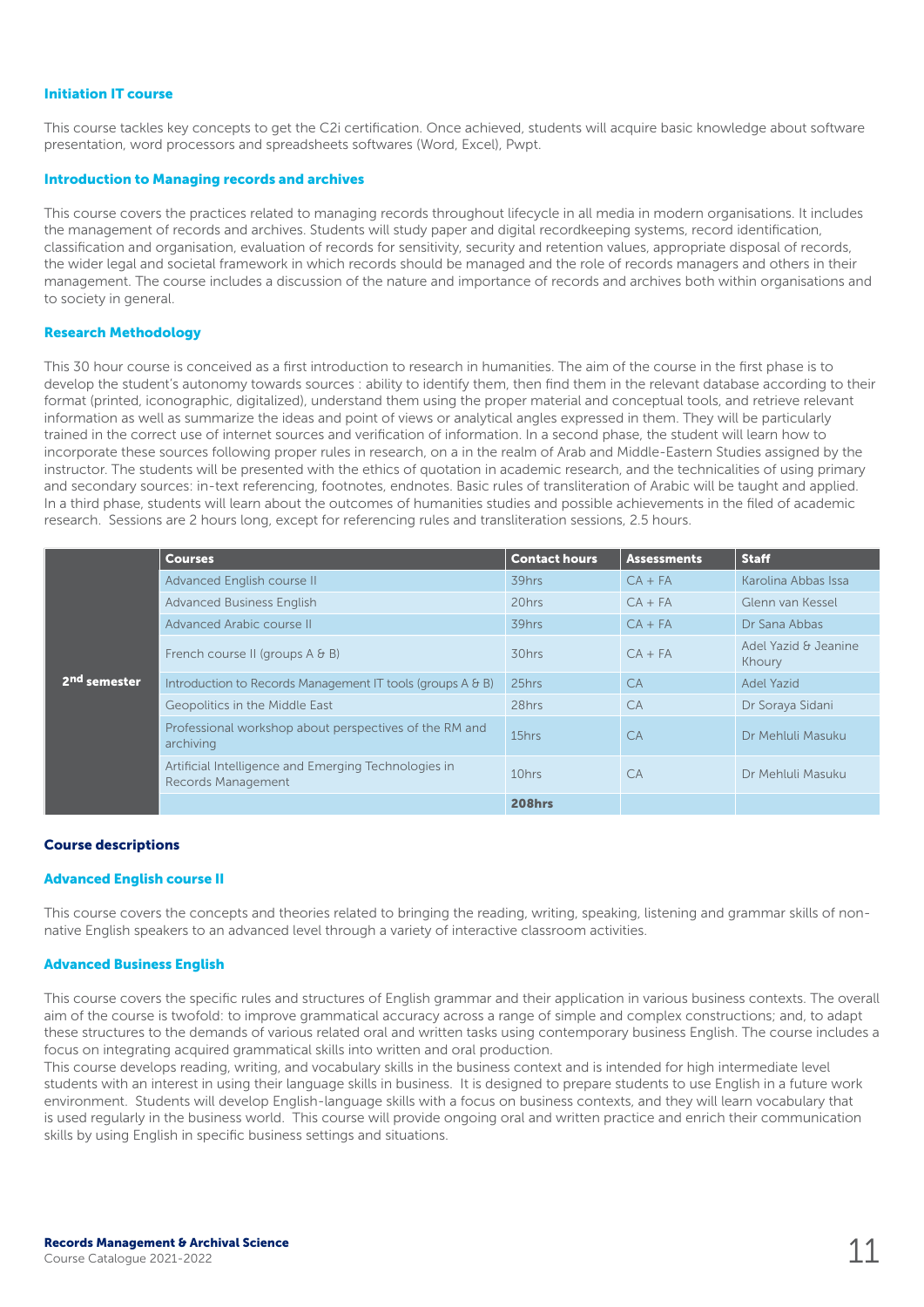#### Advanced Arabic course II

As the first semester of this course, aimed at Arabic speakers, was mainly dedicated to morphology, the second semester will focus more on syntactic phenomena. Always through authentic documents, written and oral, this course will study the functions of names, the difference between the nominal sentence and the verbal sentence, the different forms of the nominal sentence, the comparison, the concept of the latent subject.

#### French course II

Ce cours apporte des précisions grammaticales et aborde des sujets de la vie courante, des solutions pour faire face a des situations de découverte, de besoin, dans un environnement francophone.

#### Introduction to Records Management IT tools

This course covers first, the theoretical concepts of electronic data management systems, their benefits and added value for companies and different organizations. In addition, the course will include workshops on how to practice these concepts with an electronic platform. It will include as well, the study of practical cases through different challenges and stakes, in terms of managing efficiently manual and electronic data.

#### Professional workshop about perspectives of the RM and archiving

This workshop aims at providing a wide range of lectures coming from professionals to better explain the challenges that the archivists and records managers face nowadays.

Different professionals will be invited to introduce, to share and to explain their experience in their field. Students will be informed about the different specificities of archives and records management and in the private and public institutions, at different scales. UAE private and public institutions, Regional Compagnies (Constellio, Gale Company) and International companies (ICA) will introduce the key stakes of records management and archiving in these areas. At the end, the goal is to get an overview about various aspects of the RM through the world at different scales and from different perspectives.

The report will be divided into two parts. The first one is a synthesis of the different conferences and the second part is the result of a short research about a topic related to the conference. Students have to follow the academic guidelines given in the research methodology course : short introduction and three paragraphs highliting key points to deal with the topic.

#### Artificial Intelligence and Emerging Technologies in Records Management

The course introduces students to the fundamental aspects of Artificial Intelligence (AI), blockchain technology and data-mining. Emphasis will be placed on conceptualizing artificial intelligence and how it really works. The course will focus on AI techniques and how these can be applied in records and archives management. Particular attention will be given to what AI can do for records managers and archivists. Issues to be covered will include the application of AI in automatic classification of content, automatic identification of key data and identification of value. The potential benefits and associated complexities of AI in records management will also be discussed. The course will also provide an overview of records management before and during the AI revolution. This will help students to appreciate the transition to managing information through AI.

Other essential aspects to be covered in the course include applications of blockchain technology in records and archives management. Focus will be on the use of blockchain technology for digital records authenticity, records retention and disposition as well as long term digital preservation of records. The course will also provide an overview of data-mining and offer discussions on data mining techniques, algorithms and how organizations can employ data mining technology to improve their records and archives management processes. Attention will be given to selected algorithms and techniques such as Classification, Clustering, Regression, Artificial Intelligence\*, Association Rules and Decision Trees amongst others.

#### Geopolitics in the Middle-East

The course aims at providing greater understanding of the cultural and political structures that have shaped current realities and conflicts in the Middle East. It will focus first on the "making of the Middle East" and the interventionism of the Great powers at the beginning of the 20th century in order to understand what makes the region so susceptible to external intervention. It will provide also some case studies about contemporary conflicts in the region and focus on the importance of natural resources in the ME and the ongoing struggles to reshape Middle Eastern states.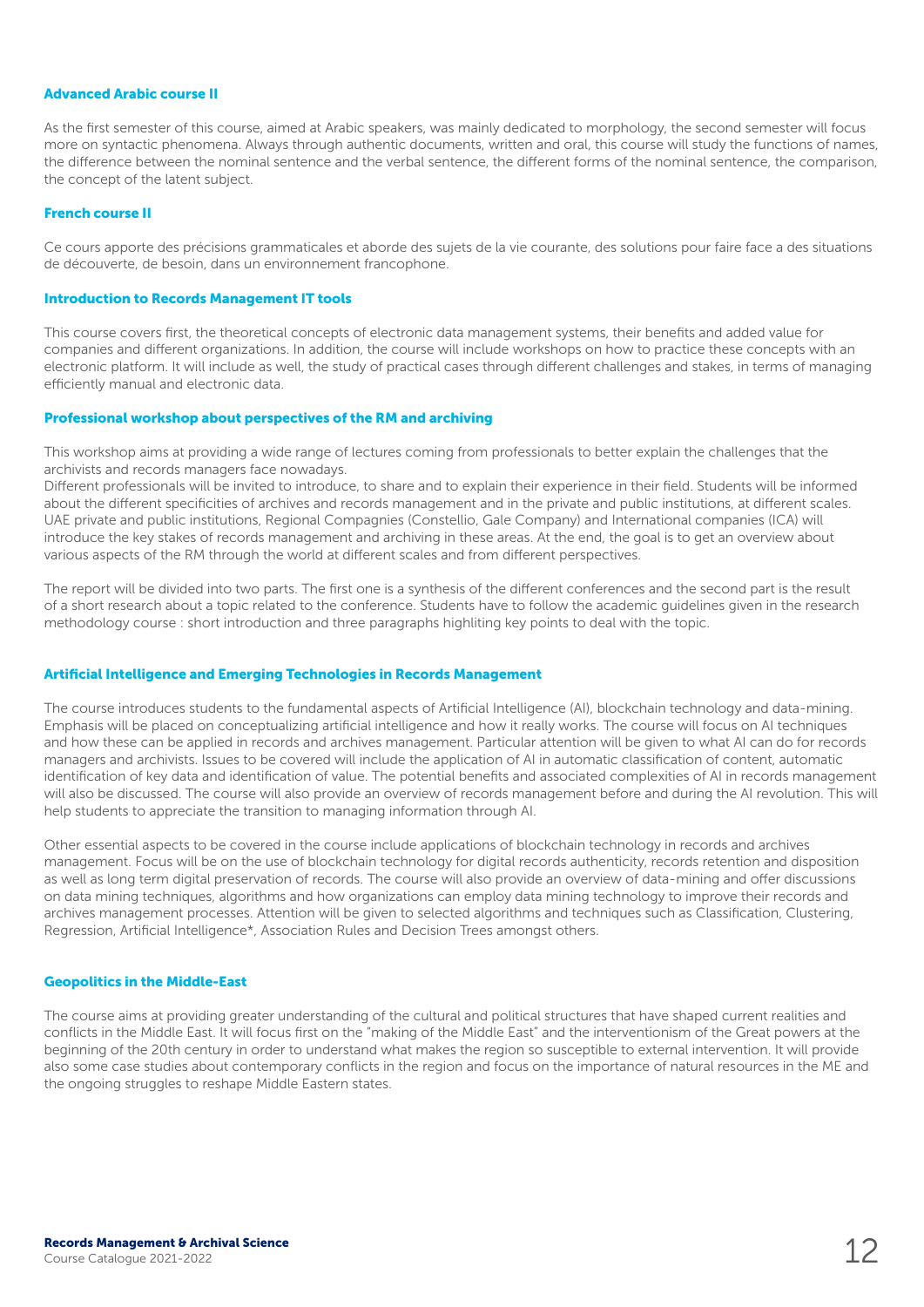### Programme structure

The programme is divided into four categories: fundamental records management & archival courses, fundamental academic course, technical and professional trainings and general knowledge courses.

#### Fundamental Records Management & Archival courses

Fundamental courses offer an overview of archival legislations, archiving standards, management of current, semi-current and non-current archives, records keeping theory and management practices, technology involved in records management and information retrieval theory. It develops an understanding of the processes of information handling and use within UAE organisations, assists in acquiring the basic principles of records management and archival science, and explores their application to professional practices.

#### Technical and professional training:

Beyond the fundamental archival courses, students will also get technical, digital and professional skills for administrative, business, and management purposes. Professors and professionals teach students to develop critical thinking and decision-making skills related to all forms of records to manage and preserve authentic and trustworthy records and archives, in the context of business, government, public needs, scientific research, or cultural heritage. A well-rounded experience will achieve this professional training due to semestrial applied works and a long final internship in a private or public companies in the UAE with the support of the National Archives.

Students have to apply what they learnt during each semester through these applied works organized with the professionals from the National Archives in Abu Dhabi. These 5 applied works introduce to the different duties and assignments that records managers and archivists have to fulfill, especially the use of specific IT tools, quantitative methods, statistics, administrative and legislative works. Their professional and technical skills will be evaluated with these applied works. Lastly, at the end of the BA, students will get an internship for 2 months at governmental or private institutions in coordination with the institutions interested in hiring some graduated students.

#### Fundamental academic courses

Fundamental academic courses provide a deep knowledge in Law, History and Cultural Heritage in the Middle-East. The purpose of these courses is to provide students with a strong knowledge about History of the Middle East in a global context from the history of the Arab-Muslim World to the today's Middle-East. This historical background is important to better understand the archiving stakes through the ages and the importance to collect and store data securely. For the students who will work in public and private sectors, it is also important to have a wide range of Law skills, especially in the new scope of datamining application (cybersecurity, digital archiving, data protection, open date and so on).

#### General knowledge courses:

As an option, students will have the opportunity to learn other foreign languages as Chinese, Spanish, Italian, German and French or to attend sports' classes. These courses will improve the linguistic skills of the students. Courses focused on communication skills in English and in Arabic are important for the students who will work in the UAE.

The curriculum follows the European ECTS system and the degree is awarded by Paris-Sorbonne University. The Bachelor in Records Management & Archival Science requires the successful completion of 180 ECTS comprising:

**Fundamental records management & archival courses – 83 ECTS required** Technical and Professional training – 44 ECTS required Fundamental academic courses – 35 ECTS required General knowledge courses – 18 ECTS required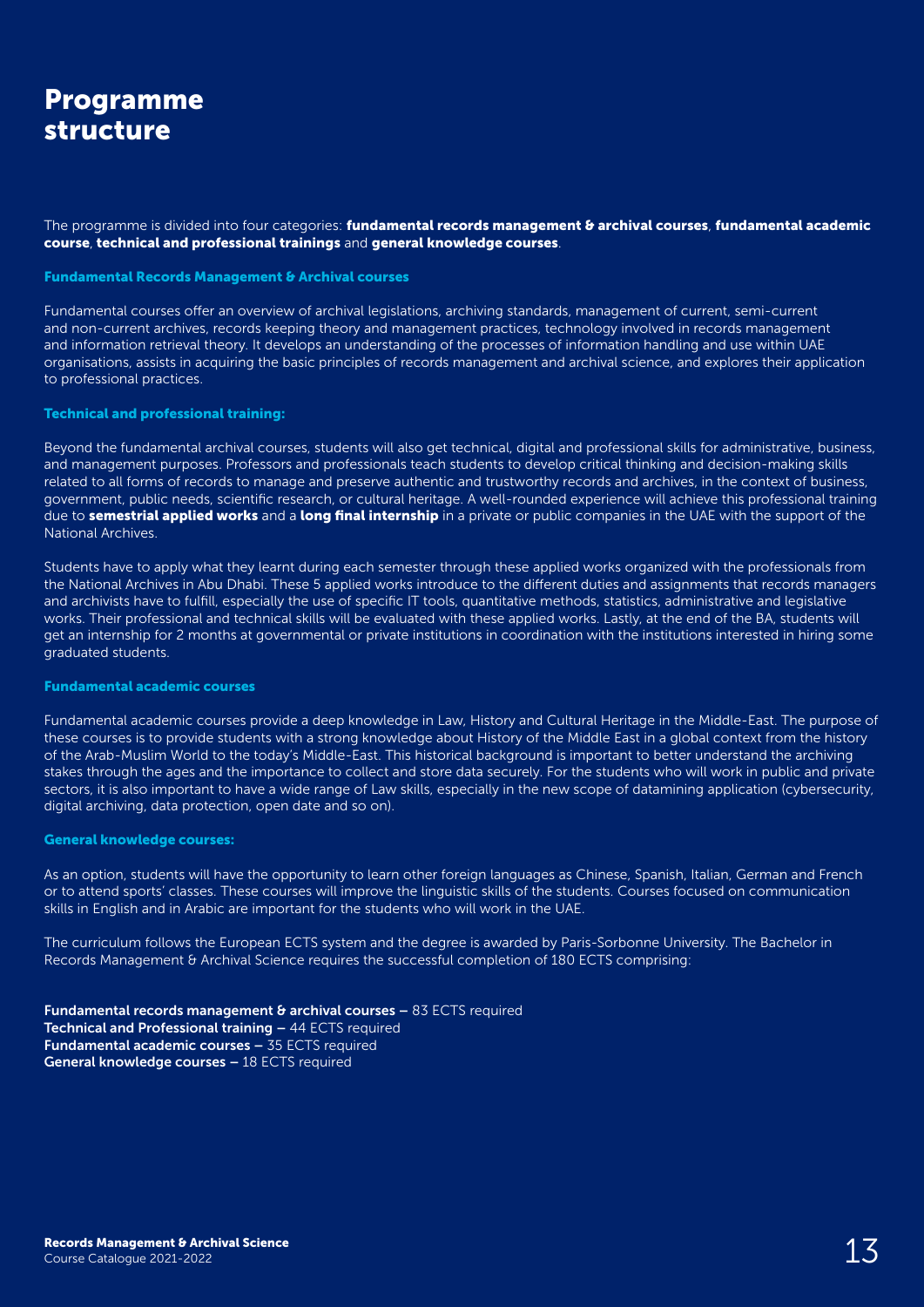## Semestrial programmes 1st academic year

| 1 <sup>st</sup> semester |                                                                                             |                |                |
|--------------------------|---------------------------------------------------------------------------------------------|----------------|----------------|
| UE.                      | <b>Course name</b>                                                                          | <b>Dates</b>   | <b>ECTS</b>    |
| <b>UE1</b>               | RMAS 101 - Introduction to archival science & information sciences<br>Dr Victor Kabata      | semestrial     | 6              |
|                          | RMAS 102 - UAE institutions – public and private entities<br>Hasan Abdulla Al Mesaabi       | semestrial     | 6              |
|                          | RMAS 103 - Archival Diplomatics for electronic records management<br>Dr Forget Chaterera    | semestrial     | 6              |
|                          | RMAS 104 - History of the Arab-Muslim world, from tribes to empire<br>Pr Dr Mathieu Tillier | 13-25 November | $\overline{4}$ |
| <b>UE2</b>               | RMAS 105 - Introduction to Coding & Programming<br>Adel Yazid                               | semestrial     | $\overline{4}$ |
|                          | Communication skills in French                                                              | semestrial     | $\overline{c}$ |
|                          | Other foreign languages (Spanish, German, Italian, Chinese, English)                        | semestrial     | $\overline{c}$ |
|                          | Sports                                                                                      | semestrial     | $\overline{c}$ |
|                          | Cultural events                                                                             | semestrial     | $\overline{c}$ |

| 2 <sup>nd</sup> semester  |                                                                                                                                                  |                          |                |  |  |
|---------------------------|--------------------------------------------------------------------------------------------------------------------------------------------------|--------------------------|----------------|--|--|
| <b>UE</b>                 | <b>Course name</b>                                                                                                                               | <b>Dates</b>             | <b>ECTS</b>    |  |  |
| <b>UE1</b>                | RMAS 106 - Records management programme<br>Pr Dr Basma Makhlouf                                                                                  | 15-27 January            | 6              |  |  |
|                           | RMAS 107 - Archival legislations - UAE archival laws and regulations<br>Hasan Abdulla Al Mesaabi                                                 | semestrial               | 5              |  |  |
|                           | RMAS 108 - International cooperation, preservation standards and ethics<br><b>Michel Cottin</b>                                                  | 29 January - 10 February | 5              |  |  |
| UE2                       | RMAS 109 - Middle East in the early Modern connected world<br>Dr Dejanirah Couto                                                                 | 12-24 February           | 3              |  |  |
|                           | <b>RMAS 100 - Quantitative methods</b><br>Dr Morgan Kilzmann                                                                                     | 5-17 March               | 3              |  |  |
| <b>UE3</b>                | RMAS 111 - Applied work I - Legislative text and standards analysis and comparison<br>Dr Forget Chaterera - Dr Victor Kabata - National Archives | semestrial               | $\overline{4}$ |  |  |
|                           | Other foreign languages (Spanish, German, Italian, Chinese, French)                                                                              | semestrial               | $\overline{c}$ |  |  |
|                           | Sports                                                                                                                                           | semestrial               | $\overline{c}$ |  |  |
| <b>UE4</b><br>(2 choices) | Cultural events                                                                                                                                  | semestrial               | $\overline{c}$ |  |  |
|                           | English language                                                                                                                                 | semestrial               | $\overline{2}$ |  |  |
|                           | Communication skills in English for records management                                                                                           | semestrial               | $\overline{c}$ |  |  |

Fundamental Courses Academic Courses Professional Skills Course General knowledge course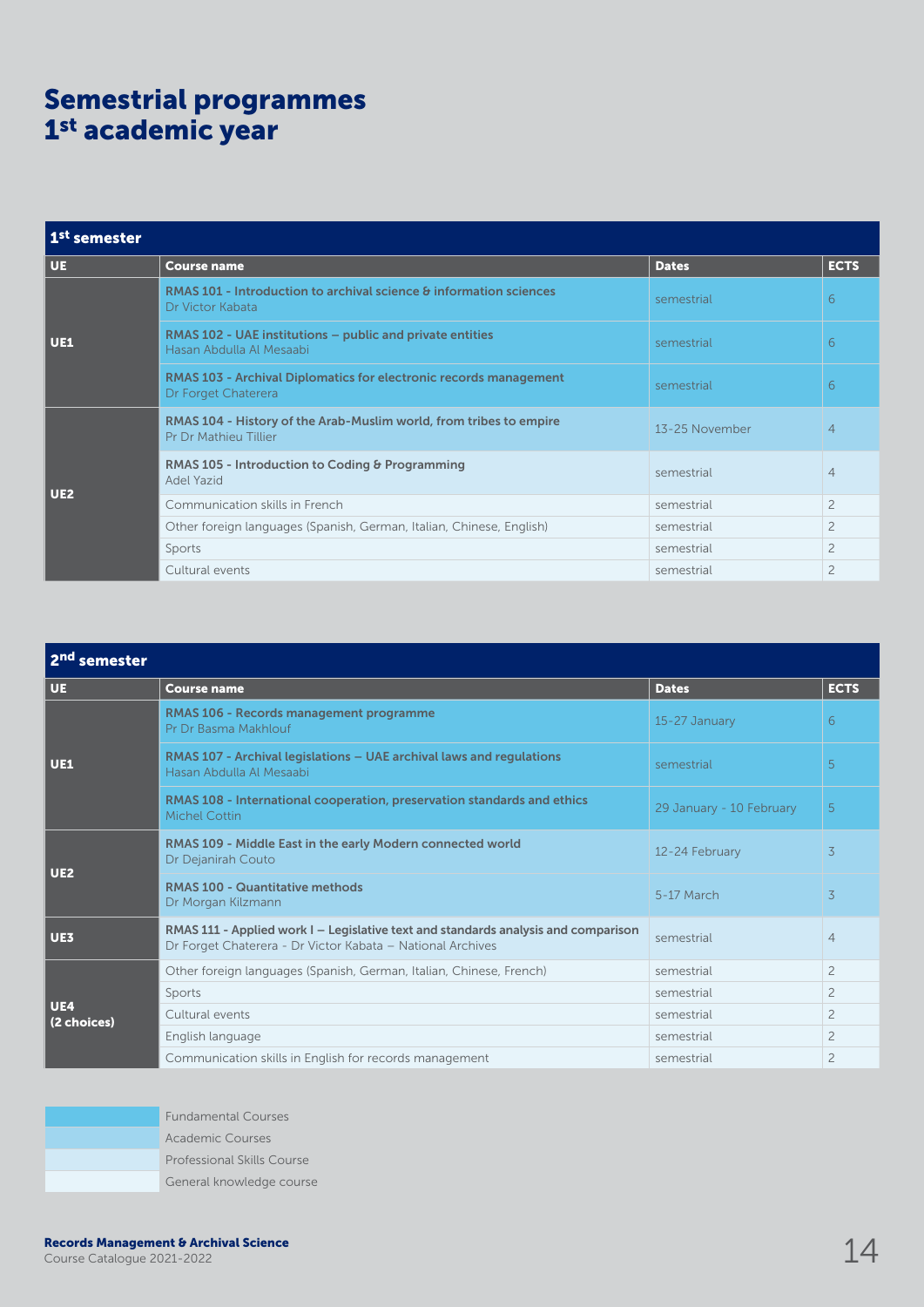### Bachelor 1 Semester 1 2021-2022

| <b>Course code</b><br>and title          | UE1 – RMAS 101 – Introduction to archival science & information sciences                                                                                                                                                                                                                                                                                                                                                                                                                                                                                                                                                                                                                                                                                                                                                                                                                                                                                                                                                                                                                                                                                                                                                                                                                                                                                                                                                                                                                  |
|------------------------------------------|-------------------------------------------------------------------------------------------------------------------------------------------------------------------------------------------------------------------------------------------------------------------------------------------------------------------------------------------------------------------------------------------------------------------------------------------------------------------------------------------------------------------------------------------------------------------------------------------------------------------------------------------------------------------------------------------------------------------------------------------------------------------------------------------------------------------------------------------------------------------------------------------------------------------------------------------------------------------------------------------------------------------------------------------------------------------------------------------------------------------------------------------------------------------------------------------------------------------------------------------------------------------------------------------------------------------------------------------------------------------------------------------------------------------------------------------------------------------------------------------|
| Permanent<br><b>Staff</b>                | Dr Victor Kabata, SUAD Postdoc                                                                                                                                                                                                                                                                                                                                                                                                                                                                                                                                                                                                                                                                                                                                                                                                                                                                                                                                                                                                                                                                                                                                                                                                                                                                                                                                                                                                                                                            |
| <b>Dates</b>                             | Semestrial                                                                                                                                                                                                                                                                                                                                                                                                                                                                                                                                                                                                                                                                                                                                                                                                                                                                                                                                                                                                                                                                                                                                                                                                                                                                                                                                                                                                                                                                                |
| Course<br>description                    | The RMAS 101 introductory course, as the title mentions it, presents topical issues about current archiving. It provides to<br>the beginners an overview about archiving during the full record life cycle. Then, the RMAS 106 about RM addresses the<br>functions to process and to use data and documents since data creating and data capturing until the end of their activity.<br>This course presents the basic knowledge of main concepts and theories of Archival science. It introduces first the<br>Information sciences and their perimeter and highlights its relationship with both Archival science and Records<br>management. The course will present then the nature, the characteristic and the typology of archives and related concepts<br>such as data, information, document and record.<br>The course includes the principals of Archival science and explains the major archival functions needed for rational and<br>operational archival processing during the whole life cycle of archives. For each archival function, definitions, objectives,<br>principals, processes, methods and tools will be explained and illustrated.<br>The course will include the study of digital the nature and non-digital archives including their nature and differences. The<br>course will draw the portrait of the national and international archival institutions and instances. Some relevant international<br>illustrations and practical use cases will be presented. |
| <b>Course</b><br>learning<br>outcomes    | Upon completion of this course, students will demonstrate their ability to:<br>1. <b>explain</b> the main axes of information sciences and its relationship with archival science<br>2. recognize nature and perimeter of the archival science<br>3. distinguish archival documents from other sources of information<br>4. use properly archival terminology<br>5. <b>understand</b> the archival principals and fundamentals<br>6. <b>define</b> the archival functions and their implementation processes and tools<br>7. <b>identify</b> the missions and roles of national and international archival instances and stockholders                                                                                                                                                                                                                                                                                                                                                                                                                                                                                                                                                                                                                                                                                                                                                                                                                                                     |
| <b>Continuous</b><br>assessment<br>(50%) | Mid-term examination<br>Attendance and participation                                                                                                                                                                                                                                                                                                                                                                                                                                                                                                                                                                                                                                                                                                                                                                                                                                                                                                                                                                                                                                                                                                                                                                                                                                                                                                                                                                                                                                      |
| <b>Final</b><br>assessment<br>(50%)      | Written examination                                                                                                                                                                                                                                                                                                                                                                                                                                                                                                                                                                                                                                                                                                                                                                                                                                                                                                                                                                                                                                                                                                                                                                                                                                                                                                                                                                                                                                                                       |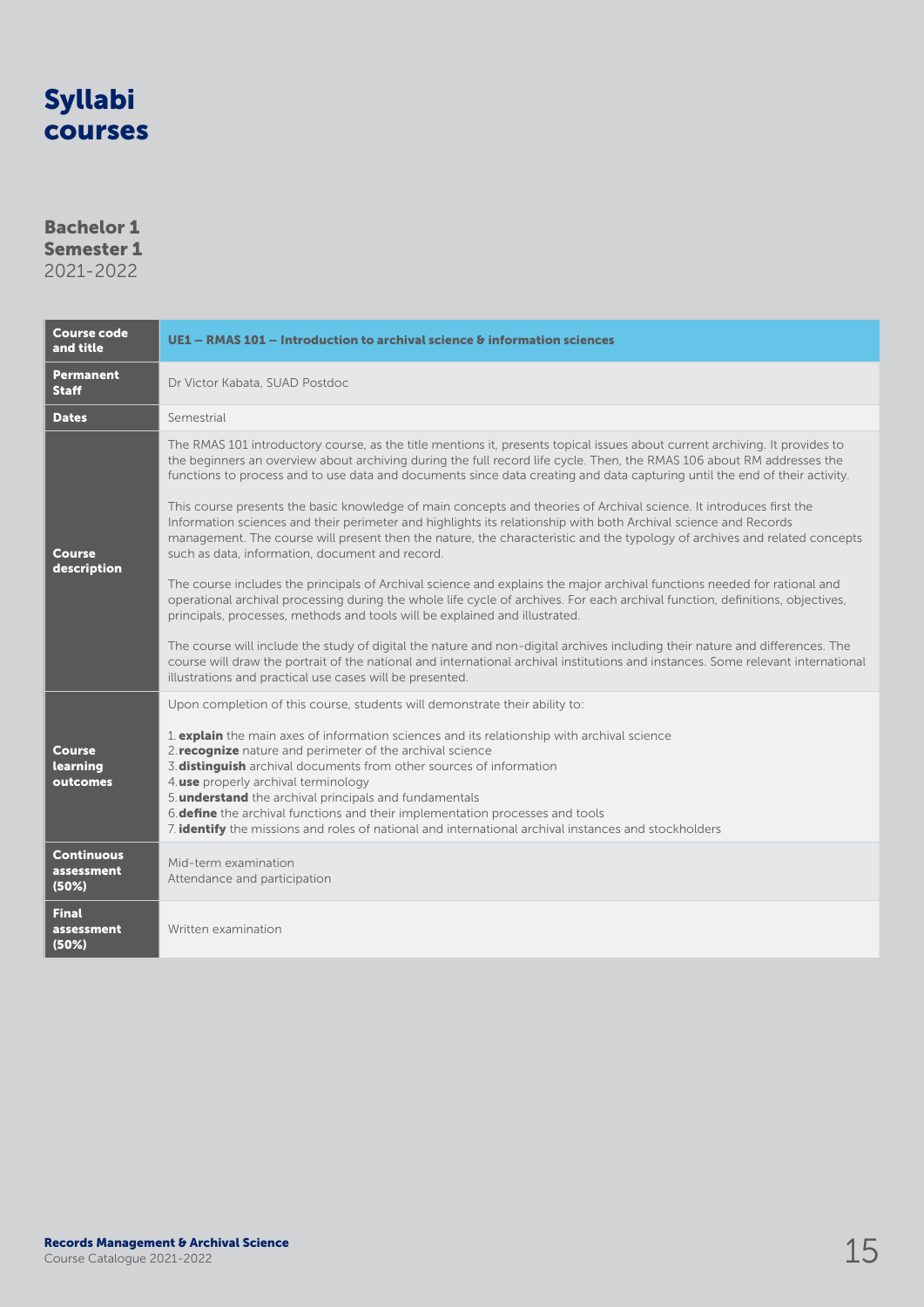### Bachelor 1 Semester 1

| <b>Course code</b><br>and title          | UE1 - RMAS 102 - UAE institutions - public and private entities                                                                                                                                                                                                                                                                                                                                                                                                                                                                                                                                                                                                                                                                                                                                                                                                                                                                                                                                                                                                                                                                                                                                        |  |  |
|------------------------------------------|--------------------------------------------------------------------------------------------------------------------------------------------------------------------------------------------------------------------------------------------------------------------------------------------------------------------------------------------------------------------------------------------------------------------------------------------------------------------------------------------------------------------------------------------------------------------------------------------------------------------------------------------------------------------------------------------------------------------------------------------------------------------------------------------------------------------------------------------------------------------------------------------------------------------------------------------------------------------------------------------------------------------------------------------------------------------------------------------------------------------------------------------------------------------------------------------------------|--|--|
| Local<br><b>Professional</b>             | Hasan Adulla Al Mesaabi - technical expert, UAE National Archives                                                                                                                                                                                                                                                                                                                                                                                                                                                                                                                                                                                                                                                                                                                                                                                                                                                                                                                                                                                                                                                                                                                                      |  |  |
| <b>Dates</b>                             | Semestrial                                                                                                                                                                                                                                                                                                                                                                                                                                                                                                                                                                                                                                                                                                                                                                                                                                                                                                                                                                                                                                                                                                                                                                                             |  |  |
| <b>Course</b><br>description             | This course is an introduction to the principles, concepts, processes and systems used in records management and archival<br>administration as they apply in practice within UAE institutions.<br>Using these elements, students will explore real world issues and case studies. This course will start by an introduction about<br>how does an administration work and create information and documents and keep archives. This will lead to a description<br>of the panorama of different types of UAE institutions (public and private) and their history and organization. This will show<br>the national administrative schema and its evolution through the main periods of the UAE history.<br>Students will study and reflect on the practical, ethical and social issues regarding the creation, retention and disposal of<br>records and archives. Evolutions of the digital innovations in the UAE companies and public institutions will be studied. The<br>students have to be able to apply the processes of innovations and entrepreneurships from study cases. The course will<br>include a study of the organization charts of each category and the common activities between them. |  |  |
| <b>Course</b><br>learning<br>outcomes    | Upon completion of this course, students will demonstrate their ability to:<br>1. Recall the UAE administration panorama and UAE history of the administration evolution<br>2. Describe the Evolution of organization Charts<br>3. <b>Explain</b> the new models of management implemented in UAE administration<br>4. Memorize information about new technology applied to the management of UAE administration<br>5. Define the UAE private administration environment                                                                                                                                                                                                                                                                                                                                                                                                                                                                                                                                                                                                                                                                                                                               |  |  |
| <b>Continuous</b><br>assessment<br>(50%) | In class assignment (20%)<br>Attendance and participation (10%)<br>Mid-term examination (20%)                                                                                                                                                                                                                                                                                                                                                                                                                                                                                                                                                                                                                                                                                                                                                                                                                                                                                                                                                                                                                                                                                                          |  |  |
| <b>Final</b><br>assessment<br>(50%)      | Essay                                                                                                                                                                                                                                                                                                                                                                                                                                                                                                                                                                                                                                                                                                                                                                                                                                                                                                                                                                                                                                                                                                                                                                                                  |  |  |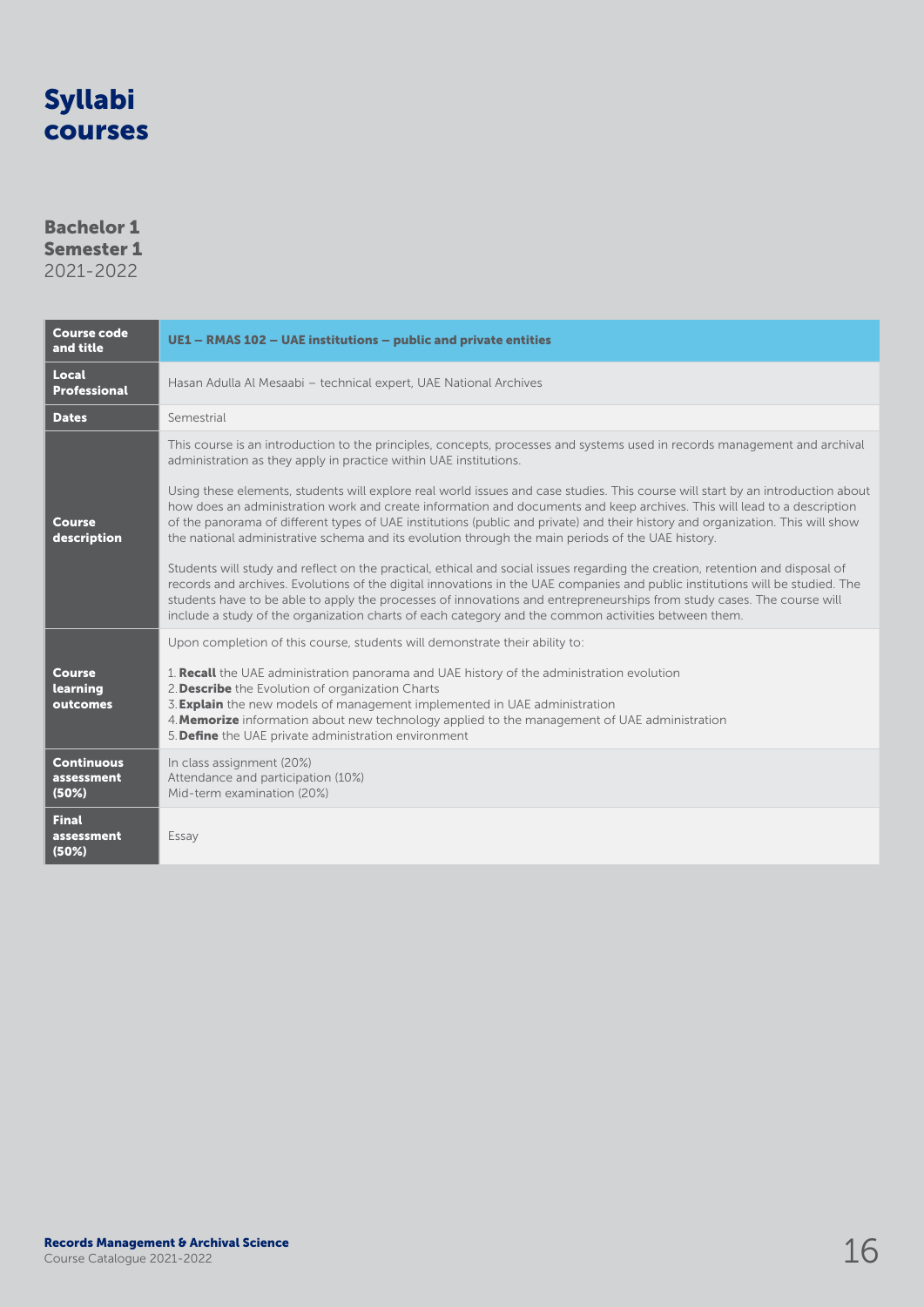### Bachelor 1 Semester 1

|  |  | 2021-2022 |
|--|--|-----------|
|  |  |           |

| Course code<br>and title                 | UE 1 - RMAS 103 - Archival Diplomatics for electronic records management                                                                                                                                                                                                                                                                                                                                               |  |  |
|------------------------------------------|------------------------------------------------------------------------------------------------------------------------------------------------------------------------------------------------------------------------------------------------------------------------------------------------------------------------------------------------------------------------------------------------------------------------|--|--|
| <b>Permanent</b><br><b>Staff</b>         | Dr Forget CHATERERA, SUAD, Assistant Professor                                                                                                                                                                                                                                                                                                                                                                         |  |  |
| <b>Dates</b>                             | Semestrial                                                                                                                                                                                                                                                                                                                                                                                                             |  |  |
|                                          | This course aims to explain the concepts of record from ancient times to 21st century, whatever the medium is. It refers to<br>the impact of the medium for the creation of records, the relationship between medium and information, the differences<br>between a draft, an original and a copy; the differences between a document, a record and an archive.                                                         |  |  |
|                                          | The four characteristics of a record according to ISO standard for records management (ISO 15489, 2001, 2016) are<br>explained: authenticity, reliability, integrity and usability, including the distinction between evidential value and informational<br>value.                                                                                                                                                     |  |  |
| Course<br>description                    | The second part of the course is dedicated to "digital diplomatics", that is a strong methodology for archivists and records<br>managers to analyse and describe born-digital records in terms of authenticity, reliability, accuracy, completeness and<br>trustworthiness.                                                                                                                                            |  |  |
|                                          | A focus will be made on the "six categories of records" according the international research group InterPARES, and the<br>impact of this categorisation on the way the records units are created and managed. The course ends with a presentation<br>of the consequences of digital environment on the creation of information and records, and the definition of an electronic<br>record according to some standards. |  |  |
|                                          | The course includes the display of a set of pictures of documents, records and archives, in both paper and digital form. The<br>students are invited to observe the pictures, to describe the different facets of a document (medium, lay out, date, signature,<br>annotations) and to compare some of them.                                                                                                           |  |  |
|                                          | Upon completion of this course, students will demonstrate their ability to:                                                                                                                                                                                                                                                                                                                                            |  |  |
| <b>Course</b><br>learning<br>outcomes    | 1. describe information in terms of medium, form and content<br>2. explain the main concepts of archival diplomatics<br>3. name the four requirements of a record<br>4. <b>understand</b> the main changes for records management in the digital environment, in terms of appearance, arrangement<br>and storage<br>5. list the main standard defining what an electronic record is                                    |  |  |
| <b>Continuous</b><br>assessment<br>(50%) | Quiz 1 (15%)<br>Quiz 2 (15%)<br>Oral Presentation (20%)                                                                                                                                                                                                                                                                                                                                                                |  |  |
| <b>Final</b><br>assessment<br>(50%)      | Description of a record chosen in the student personal environment + quized                                                                                                                                                                                                                                                                                                                                            |  |  |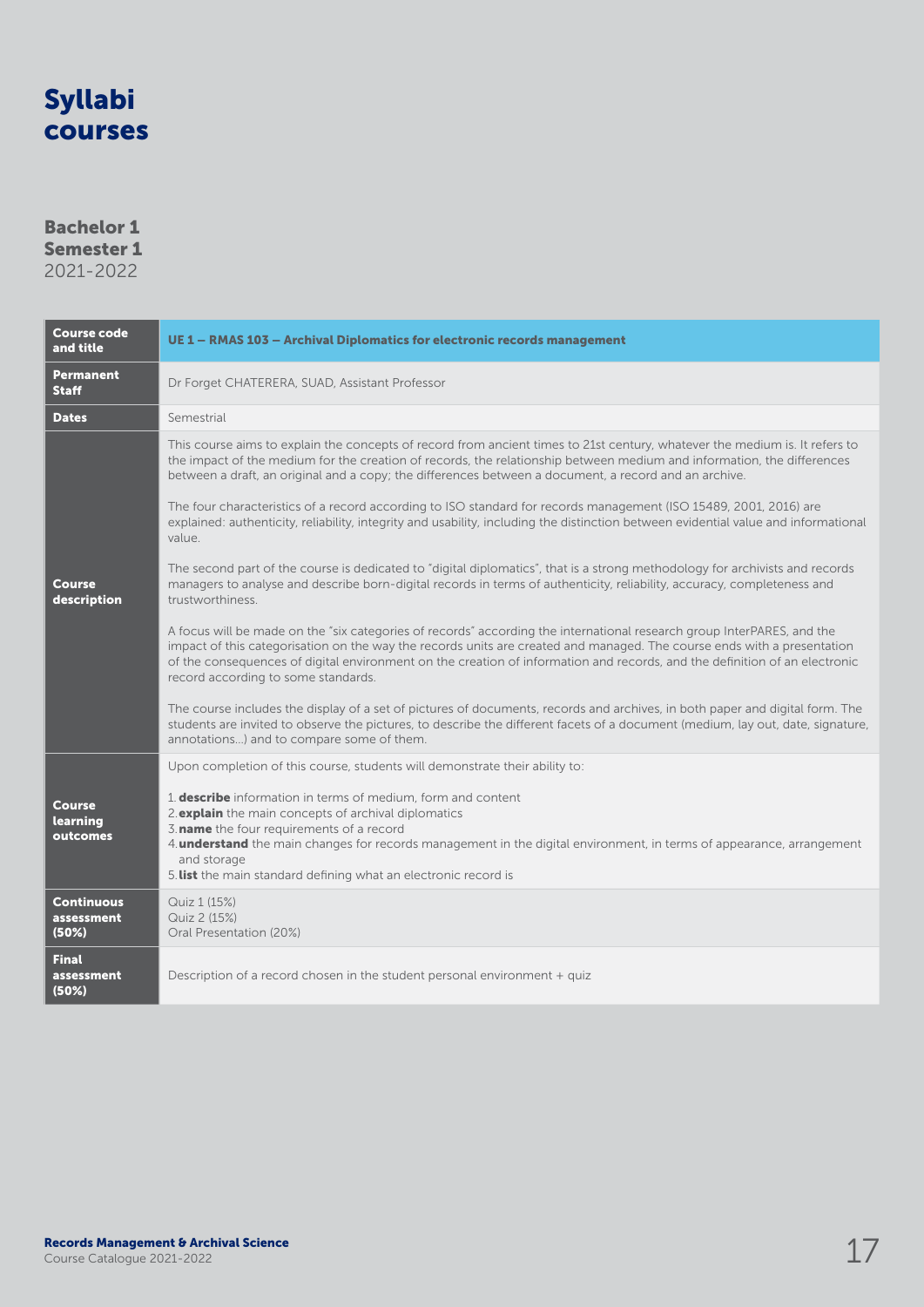### Bachelor 1 Semester 1 2021-2022

| <b>Course code</b><br>and title          | UE2 - RMAS 104 - History of the Arab-Muslim World, from tribes to empire                                                                                                                                                                                                                                                                                                                                                                                                                                                                                                                                                                                                                                                                                                                                                                                                                                                                                                                                                                                                                                                                                                                                                                                                                                                                                                                                                                                                                                                                                                                                                                                                                                                                                                                                                                                                                                                                                                                                                                                                                          |  |  |
|------------------------------------------|---------------------------------------------------------------------------------------------------------------------------------------------------------------------------------------------------------------------------------------------------------------------------------------------------------------------------------------------------------------------------------------------------------------------------------------------------------------------------------------------------------------------------------------------------------------------------------------------------------------------------------------------------------------------------------------------------------------------------------------------------------------------------------------------------------------------------------------------------------------------------------------------------------------------------------------------------------------------------------------------------------------------------------------------------------------------------------------------------------------------------------------------------------------------------------------------------------------------------------------------------------------------------------------------------------------------------------------------------------------------------------------------------------------------------------------------------------------------------------------------------------------------------------------------------------------------------------------------------------------------------------------------------------------------------------------------------------------------------------------------------------------------------------------------------------------------------------------------------------------------------------------------------------------------------------------------------------------------------------------------------------------------------------------------------------------------------------------------------|--|--|
| <b>Professor on</b><br><b>Assignment</b> | Pr Dr Mathieu Tillier, Sorbonne University, Paris                                                                                                                                                                                                                                                                                                                                                                                                                                                                                                                                                                                                                                                                                                                                                                                                                                                                                                                                                                                                                                                                                                                                                                                                                                                                                                                                                                                                                                                                                                                                                                                                                                                                                                                                                                                                                                                                                                                                                                                                                                                 |  |  |
| <b>Dates</b>                             | 13-25 November                                                                                                                                                                                                                                                                                                                                                                                                                                                                                                                                                                                                                                                                                                                                                                                                                                                                                                                                                                                                                                                                                                                                                                                                                                                                                                                                                                                                                                                                                                                                                                                                                                                                                                                                                                                                                                                                                                                                                                                                                                                                                    |  |  |
| <b>Course</b><br>description             | The seventh century witnessed the appearance of a large empire, stretching from the Atlantic Ocean to the shores of the<br>Indus, carrying a new monotheistic religion, i.e. Islam. The succession of Prophet Muhammad, the discord that appeared<br>between his Companions and the Muslim armies' conquests allowed the emergence of a new regime, the caliphate,<br>quarantor of the unity of the new empire. At the head of the state, the caliph appeared to the majority of Muslims as<br>the representative of an Islamic order decreed by God, different from previous or contemporary kingdoms. The caliph<br>regarded himself as the deputy of God on earth and as the successor of the prophet Muhammad. Beyond the ideological<br>particularities of this institution, the creation of the caliphate did not, however, represent a break with the government<br>systems inherited from Late Antiquity. Moreover, the legitimacy of the first caliphal dynasties remained fragile and several<br>groups and trends proposed alternatives to their authority.<br>After studying "Arabian period" (632-661), i.e. the time of the foundation of an Islamic empire, the conquests and the<br>establishment of the caliphate, this class will focus on the Umayyad century (661-750) during which the caliphate and its<br>administration developed in Syria. The last stage of this journey through time will bring us to Baghdad, capital of a strong<br>and centralized state, which eventually declined as it divided into several autonomous provinces.<br>Through the analysis of a variety of sources (literary, epigraphic, numismatic, papyrological), this class will explore the<br>functioning of the Umayyad and Abbasid caliphates, their ideologies, courses and institutions, and analyze the strategies of<br>the main political and religious opposition movements (Sunnis, Shiites, Kharijites). This class will also include the study of<br>original documents that will illustrate the administrative and archival practices under the Umayyad and Abbasid dynasties. |  |  |
| <b>Course</b><br>learning<br>outcomes    | Upon completion of this course, students will demonstrate their ability to:<br>1. <b>understand</b> the main evolutions of Islamic history<br>2.assess the impact of the emergence of Islam on the history of the Late Antique Near East<br>3. analyze texts relating to the early days of Islam<br>4. develop a historical analysis on political thought in the early centuries of Islam<br>5. understand the bureaucratic functioning of the first Islamic empires<br>6.read Arabic documents issued by the Umayyad and Abbasid administrations                                                                                                                                                                                                                                                                                                                                                                                                                                                                                                                                                                                                                                                                                                                                                                                                                                                                                                                                                                                                                                                                                                                                                                                                                                                                                                                                                                                                                                                                                                                                                 |  |  |
| <b>Continuous</b><br>assessment<br>(50%) | In class assignment (15%)<br>In class presentation (15%)<br>Report / homework assignment                                                                                                                                                                                                                                                                                                                                                                                                                                                                                                                                                                                                                                                                                                                                                                                                                                                                                                                                                                                                                                                                                                                                                                                                                                                                                                                                                                                                                                                                                                                                                                                                                                                                                                                                                                                                                                                                                                                                                                                                          |  |  |
| <b>Final</b><br>assessment<br>(50%)      | The student will have the choice between:<br>• writing an essay about a topic examined in class<br>• writing a commentary on a document read and explained in class                                                                                                                                                                                                                                                                                                                                                                                                                                                                                                                                                                                                                                                                                                                                                                                                                                                                                                                                                                                                                                                                                                                                                                                                                                                                                                                                                                                                                                                                                                                                                                                                                                                                                                                                                                                                                                                                                                                               |  |  |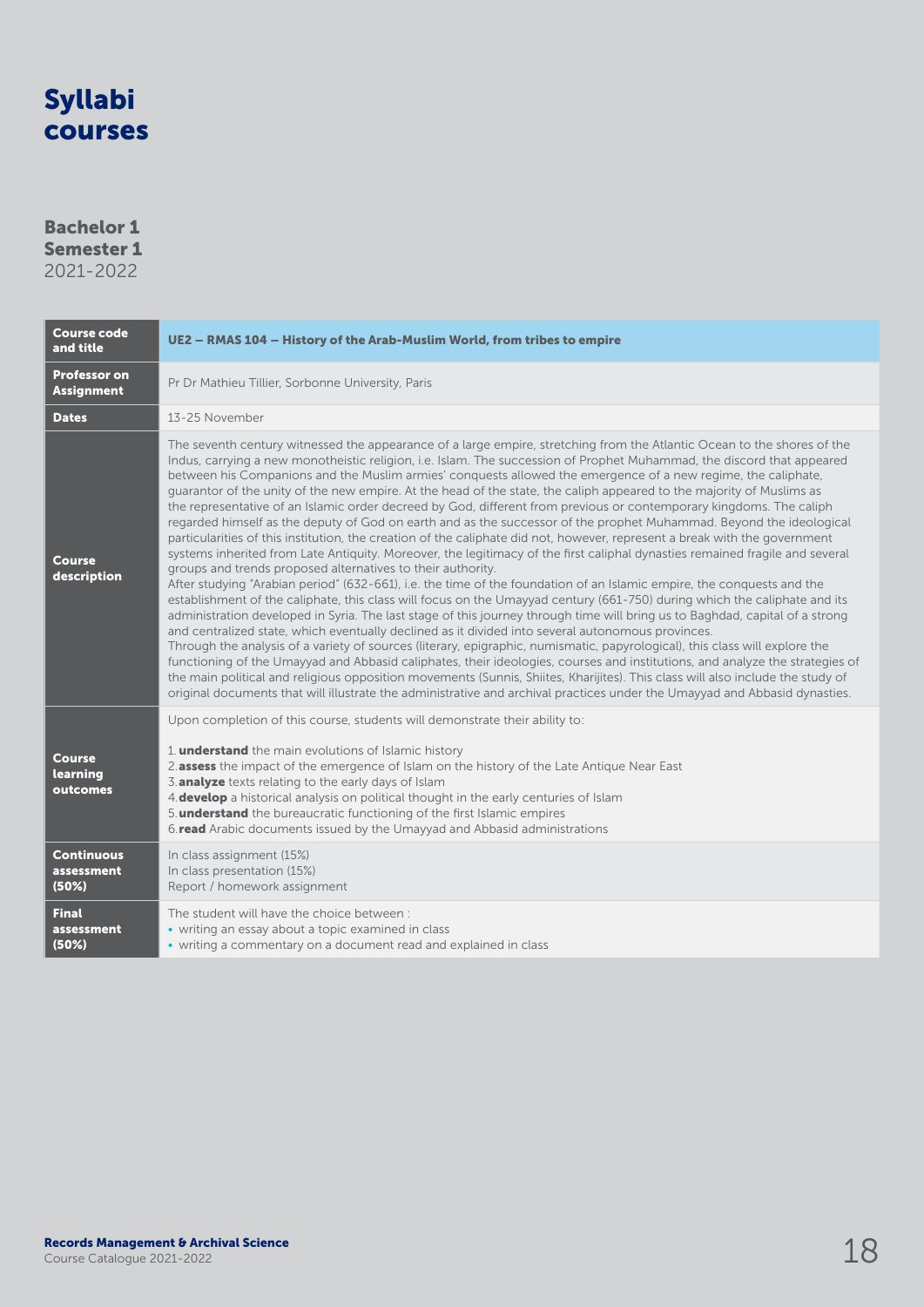### Bachelor 1 Semester 1

| <b>Course code</b><br>and title          | UE2 - RMAS 105 - Introduction to Coding & Programming                                                                                                                                                                                                                                                                                                                                                                                                                                                                                                                                                                                                                                                                                                                                                                                                                                                                                                            |  |  |
|------------------------------------------|------------------------------------------------------------------------------------------------------------------------------------------------------------------------------------------------------------------------------------------------------------------------------------------------------------------------------------------------------------------------------------------------------------------------------------------------------------------------------------------------------------------------------------------------------------------------------------------------------------------------------------------------------------------------------------------------------------------------------------------------------------------------------------------------------------------------------------------------------------------------------------------------------------------------------------------------------------------|--|--|
| Local<br><b>Professor</b>                | Adel Yazid, Professional on assignment                                                                                                                                                                                                                                                                                                                                                                                                                                                                                                                                                                                                                                                                                                                                                                                                                                                                                                                           |  |  |
| <b>Dates</b>                             | Semestrial                                                                                                                                                                                                                                                                                                                                                                                                                                                                                                                                                                                                                                                                                                                                                                                                                                                                                                                                                       |  |  |
| <b>Course</b><br>description             | This mandatory IT course will be divided into two groups. 20 students maximum are allowed to attend this course together.<br>This introduction course to coding and programing is related to the records management. It will offer, at the first semester,<br>a basic study of the IT environment, language and coding and will give the students a valuable skill. This course aims at<br>introducing the basic concepts of coding using a friendly and popular programming language: PYTHON. The course<br>introduces first, the basics of coding, such as input and output instructions, data types, conditional statements and<br>iterations. Then it covers some advanced structures like functions and modules, Tuples and sets, in addition to lists and<br>dictionaries.<br>A more advanced teaching including a reflexion about the IT tools used for RM will be delivered during the 3rd academic<br>year (RMAS 211 - Digital Tools and Environments). |  |  |
| <b>Course</b><br>learning<br>outcomes    | Upon completion of this course, students will demonstrate their ability to:<br>1. <b>Identify</b> various types of statistical variables and the typical representation tools employed to represent them<br>2. Determine various measures of centrality, dispersion and concentration for quantitative variables<br>3. Given two (typically qualitative) variables, design two-way contingency tables and determine measures of association and<br>dependence<br>4. Carry out regression analysis among two quantitative variables<br>5. Familiarize with the statistical package SPSS and with its use in order to carry out the statistical analyses taught during the<br>course                                                                                                                                                                                                                                                                               |  |  |
| <b>Continuous</b><br>assessment<br>(50%) | Practical exercise 1 (20%)<br>Practical exercise 2 (30%)<br>Mid-term exam (50%)                                                                                                                                                                                                                                                                                                                                                                                                                                                                                                                                                                                                                                                                                                                                                                                                                                                                                  |  |  |
| <b>Final</b><br>assessment<br>(50%)      | <b>NA</b>                                                                                                                                                                                                                                                                                                                                                                                                                                                                                                                                                                                                                                                                                                                                                                                                                                                                                                                                                        |  |  |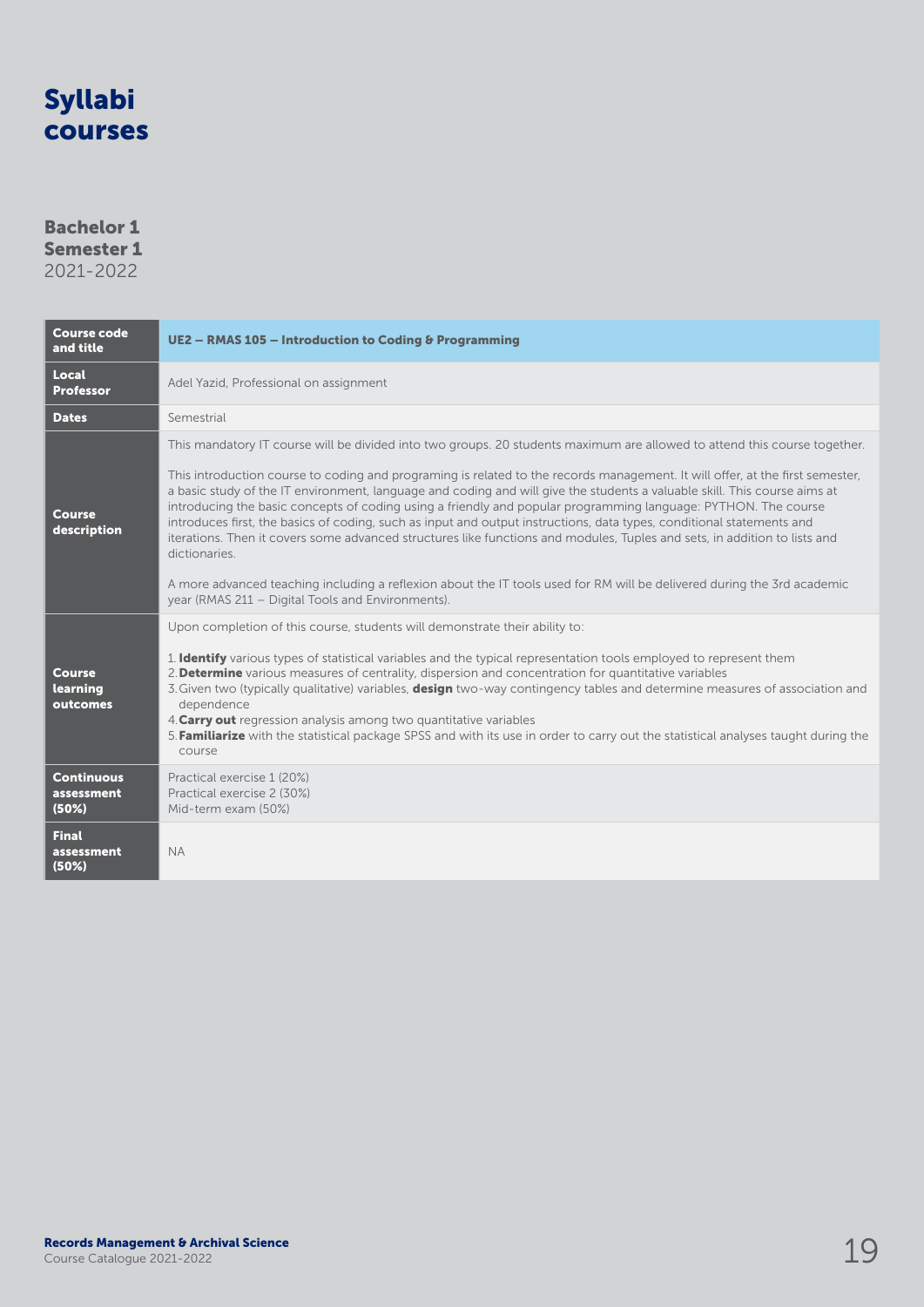### Bachelor 1 Semester 2

| <b>Course code</b><br>and title          | <b>UE1 - RMAS 106 - Records management program</b>                                                                                                                                                                                                                                                                                                                                                                                                                                                                                                                                                                                                                                                                                                                                                                                                                                                                                                                                                                                       |  |  |
|------------------------------------------|------------------------------------------------------------------------------------------------------------------------------------------------------------------------------------------------------------------------------------------------------------------------------------------------------------------------------------------------------------------------------------------------------------------------------------------------------------------------------------------------------------------------------------------------------------------------------------------------------------------------------------------------------------------------------------------------------------------------------------------------------------------------------------------------------------------------------------------------------------------------------------------------------------------------------------------------------------------------------------------------------------------------------------------|--|--|
| <b>Professor on</b><br><b>Assignment</b> | Prof Dr Basma Makhlouf, Information Sciences Dept. // Geneva School of Business Administration                                                                                                                                                                                                                                                                                                                                                                                                                                                                                                                                                                                                                                                                                                                                                                                                                                                                                                                                           |  |  |
| <b>Dates</b>                             | 15-27 January                                                                                                                                                                                                                                                                                                                                                                                                                                                                                                                                                                                                                                                                                                                                                                                                                                                                                                                                                                                                                            |  |  |
|                                          | This course covers the concepts and theories related to records management (RM).<br>Records management is the area of management that is responsible for effectively and systematically controlling the<br>creation, receipt, maintenance, use and availability of documents, including the processes of entering information and<br>evidence on business and transactions. Records management designs, implements and controls specific systems for the<br>organization and management of records. The course presents the tools and methods necessary for the implementation of<br>such systems in organizations. Some use cases will be presented and disused in class.                                                                                                                                                                                                                                                                                                                                                               |  |  |
|                                          | Contents about international standards in relation with this topics will be deepened in connection with the first course about<br>the general introduction (1st semester), such as :                                                                                                                                                                                                                                                                                                                                                                                                                                                                                                                                                                                                                                                                                                                                                                                                                                                     |  |  |
| <b>Course</b><br>description             | • ISO 15 489, 2001. Information and documentation - Records management - Part 2: Guidelines. Geneva: ISO, 15th<br>September 2001. ISO/IEC 15489<br>• ISO 15489, 2016. Information and documentation - Records management - Part 1: Concepts and principles. 2nd ed.<br>Geneva: ISO, ISO/IEC 15489-1<br>• ISDF International Standard for Describing Functions. This standard provides guidance for preparing descriptions<br>of functions of corporate bodies associated with the creation and maintenance of archives. Analysis of the functions of<br>corporate bodies is important as the basis for many recordkeeping activities<br>• ISDIAH: International Standard for Describing Institutions with Archival Holdings. This standard provides general rules for<br>the standardisation of descriptions of institutions with archival holdings<br>The course explores the new trends in records management approaches. It includes a conference on Records continuum<br>that will be delivered by Dr Hassemi from Monash University |  |  |
| <b>Course</b><br>learning<br>outcomes    | Upon completion of this course, students will demonstrate their ability to:<br>• recognize the nature and perimeter of the records management<br>• identify the advantages of a records management program<br>• analyze the records management needs of an organization<br>• apply a functional approach to records management<br>• appraise a records management solution with a cost/benefit study<br>• analyze the risks affecting an organization's records<br>• identify the measures, the processes and the tools needed to protect corporate records                                                                                                                                                                                                                                                                                                                                                                                                                                                                              |  |  |
| <b>Continuous</b><br>assessment<br>(50%) | Mid-term examination (40%)<br>Attendance and participation (10%)                                                                                                                                                                                                                                                                                                                                                                                                                                                                                                                                                                                                                                                                                                                                                                                                                                                                                                                                                                         |  |  |
| <b>Final</b><br>assessment<br>(50%)      | Final written exam                                                                                                                                                                                                                                                                                                                                                                                                                                                                                                                                                                                                                                                                                                                                                                                                                                                                                                                                                                                                                       |  |  |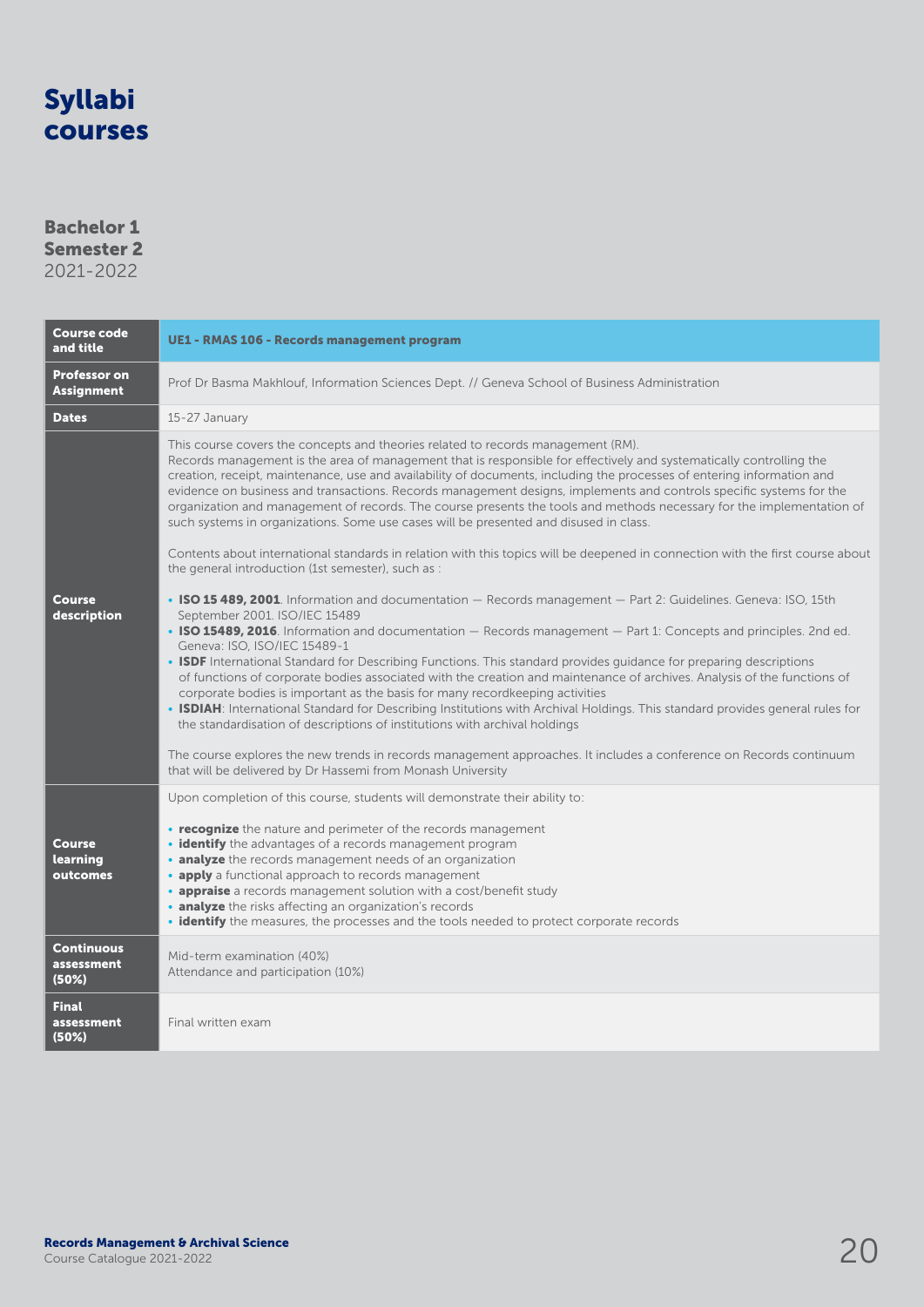### Bachelor 1 Semester 2 2021-2022

| <b>Course code</b><br>and title             | UE1 - RMAS 107 - Archival legislations - UAE archival laws and regulations                                                                                                                                                                                                                                                                                                                                                                                                                                                                                                                                                                                                                                                                                                                                                                                                                                                                                                                                                   |  |  |
|---------------------------------------------|------------------------------------------------------------------------------------------------------------------------------------------------------------------------------------------------------------------------------------------------------------------------------------------------------------------------------------------------------------------------------------------------------------------------------------------------------------------------------------------------------------------------------------------------------------------------------------------------------------------------------------------------------------------------------------------------------------------------------------------------------------------------------------------------------------------------------------------------------------------------------------------------------------------------------------------------------------------------------------------------------------------------------|--|--|
| <b>Professional on</b><br><b>Assignment</b> | Hasan Adulla Al Mesaabi - Technical Expert, UAE National Archives                                                                                                                                                                                                                                                                                                                                                                                                                                                                                                                                                                                                                                                                                                                                                                                                                                                                                                                                                            |  |  |
| <b>Dates</b>                                | semestrial                                                                                                                                                                                                                                                                                                                                                                                                                                                                                                                                                                                                                                                                                                                                                                                                                                                                                                                                                                                                                   |  |  |
| Course<br>description                       | General introduction to archival legislation and its importance to manage and preserve all government documents and<br>archives.<br>The course will include an analytical reading of the UAE National Archives law number 7/2008 and the bylaws, showing the<br>legislative foundation of the archival policies and procedures for records management, collecting, processing, preserving,<br>and communicating historical archives. It will show the challenges in the implementation of these texts in the government<br>administration in correlation with other regulations issued by national authorities.<br>Based on international practices and benchmark in this field including the most important models throughout the world,<br>this course will show how to design regulation texts in the field of records management and archives.<br>The course will be reinforced by text readings and practical in-class exercises for writing internal regulations for documents<br>and records management and archives. |  |  |
| <b>Course</b><br>learning<br>outcomes       | Upon completion of this course, students will demonstrate their ability to:<br>• Memorize all the legislation and regulation texts related to records management and archives<br>• Recall the most important models of the legislation and regulation texts related to records management and archives,<br>throughout the world<br>• Explain the content of each legislation text<br>• Define the main concepts and terminology based on the legislation and regulation texts related to records management<br>and archives<br>• Identify the challenges and difficulties to implement the legislation and regulation texts related to records management<br>and archives<br>• Write internal regulations for records management and archives                                                                                                                                                                                                                                                                                |  |  |
| <b>Continuous</b><br>assessment<br>(50%)    | In class presentation (20%)<br>Mi-term exam (20%)<br>Attendance and participation (10%)                                                                                                                                                                                                                                                                                                                                                                                                                                                                                                                                                                                                                                                                                                                                                                                                                                                                                                                                      |  |  |
| <b>Final</b><br>assessment<br>(50%)         | Essay                                                                                                                                                                                                                                                                                                                                                                                                                                                                                                                                                                                                                                                                                                                                                                                                                                                                                                                                                                                                                        |  |  |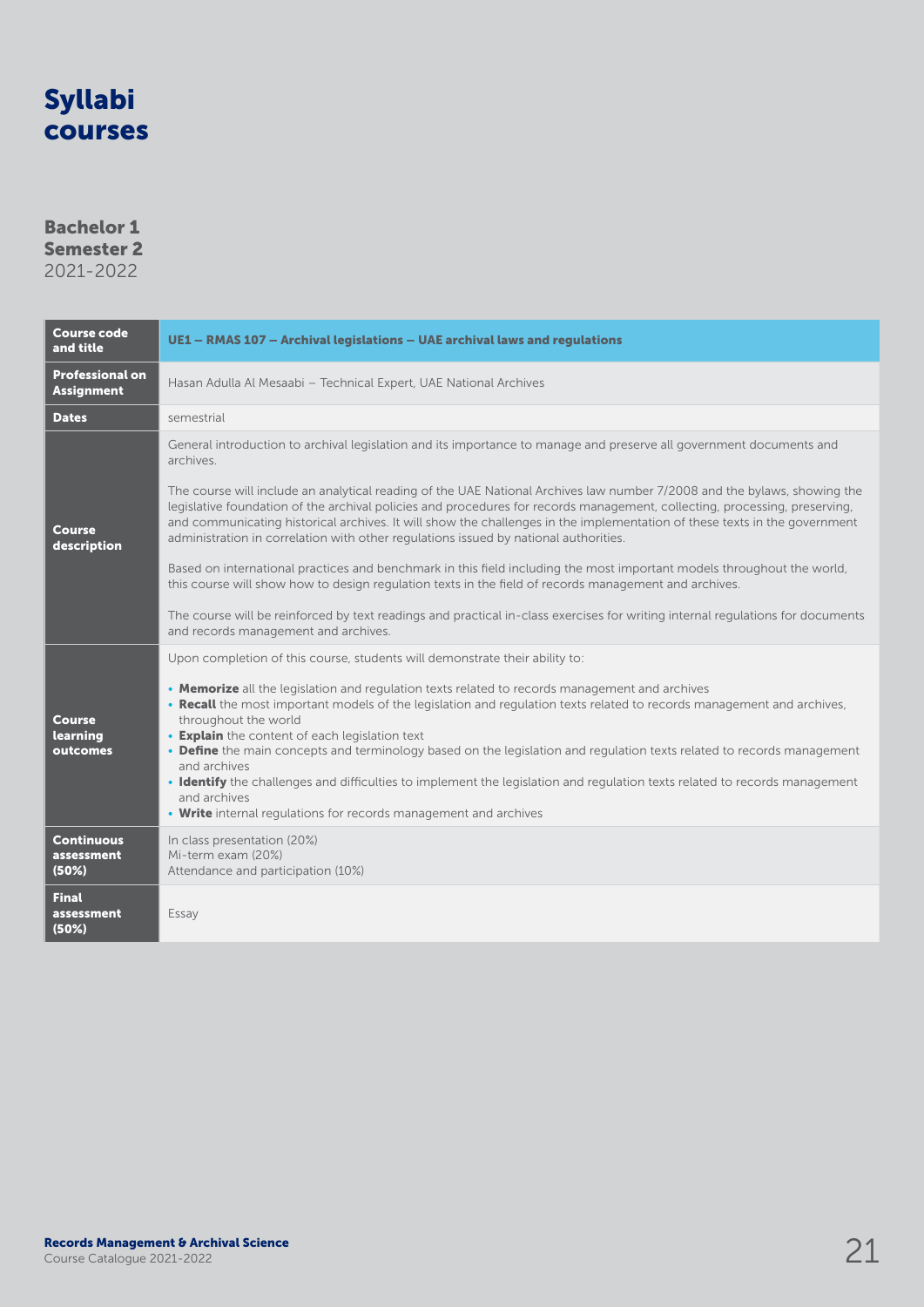### Bachelor 1 Semester 2

| <b>Course code</b><br>and title             | UE1 - RMAS 108 - International cooperation, preservation standards & ethics                                                                                                                                                                                                                                                                                                                                                                                                                                                                                                                                                                                                                                                                                                                                                                                                                                                                                                                                                                                                                                                                                                                                                                                                                                                                                                                                         |  |  |
|---------------------------------------------|---------------------------------------------------------------------------------------------------------------------------------------------------------------------------------------------------------------------------------------------------------------------------------------------------------------------------------------------------------------------------------------------------------------------------------------------------------------------------------------------------------------------------------------------------------------------------------------------------------------------------------------------------------------------------------------------------------------------------------------------------------------------------------------------------------------------------------------------------------------------------------------------------------------------------------------------------------------------------------------------------------------------------------------------------------------------------------------------------------------------------------------------------------------------------------------------------------------------------------------------------------------------------------------------------------------------------------------------------------------------------------------------------------------------|--|--|
| <b>Professional on</b><br><b>Assignment</b> | Michel Cottin - Archivist, National Archives in Luxembourg                                                                                                                                                                                                                                                                                                                                                                                                                                                                                                                                                                                                                                                                                                                                                                                                                                                                                                                                                                                                                                                                                                                                                                                                                                                                                                                                                          |  |  |
| <b>Dates</b>                                | 29 January-10 February                                                                                                                                                                                                                                                                                                                                                                                                                                                                                                                                                                                                                                                                                                                                                                                                                                                                                                                                                                                                                                                                                                                                                                                                                                                                                                                                                                                              |  |  |
| Course<br>description                       | The course covers the concepts and theories of the records management discipline, as it is a set of activities focused on<br>improving the creation, validation, preservation, access, description and disposition of records, as products of an activity.<br>The matter has been more and more a focus these last years, due to the progress of digitization and e-administration. As<br>standardisation is the core ingredient to the harmonisation of professionnal practises, the course includes comparisons<br>between national laws and requlation from various countries (USA, France, China, Australia, Sweden, Spain) and the<br>content of existing standards in the field of records management, that could enable students to forge a solid background by<br>comparing different environments with an ethical and reflexive approach.<br>The course will include an overview of the process of creating a standard, but will particularly focus on the content of<br>existing standards and technical reports on the subjects. The lecturer proposes to soften the harsh side of the content of<br>these texts by briging up the essential notions with specific examples such as; who are the actors of a records management<br>process? the roles and responsibilities? what kind of metadata should be chosen?<br>Those elements would be necessary to fulfill the basic knowledge about standards. |  |  |
| <b>Course</b><br>learning<br>outcomes       | Upon completion of this course, students will demonstrate their ability to:<br>1. Identify what is the core basis of the archival profession, from international standards and ethic behaviour<br>2. Discuss (in the same way as lawyers do with laws) and outline the main aspects of professionnal standards and<br>interpret them<br>3. Select, identify, and use appropriate standards, or best practises based on their needs, projects and work context<br>4. Define what is the base of ethics in archival profession, routine of standards development as well as international issues,<br>lobbying and interests<br>5. Explain and promote the role of each stakeholders in the constitution of reference literature corpus, professionnal<br>practise and ethical behaviour<br>6. State what are the core elements throughout the profession that constitutes archival and records management practise                                                                                                                                                                                                                                                                                                                                                                                                                                                                                                    |  |  |
| <b>Continuous</b><br>assessment<br>(50%)    | Quiz (25%)<br>Teamwork oral presentation (25%)                                                                                                                                                                                                                                                                                                                                                                                                                                                                                                                                                                                                                                                                                                                                                                                                                                                                                                                                                                                                                                                                                                                                                                                                                                                                                                                                                                      |  |  |
| <b>Final</b><br>assessment<br>(50%)         | Essay questions + MCQ                                                                                                                                                                                                                                                                                                                                                                                                                                                                                                                                                                                                                                                                                                                                                                                                                                                                                                                                                                                                                                                                                                                                                                                                                                                                                                                                                                                               |  |  |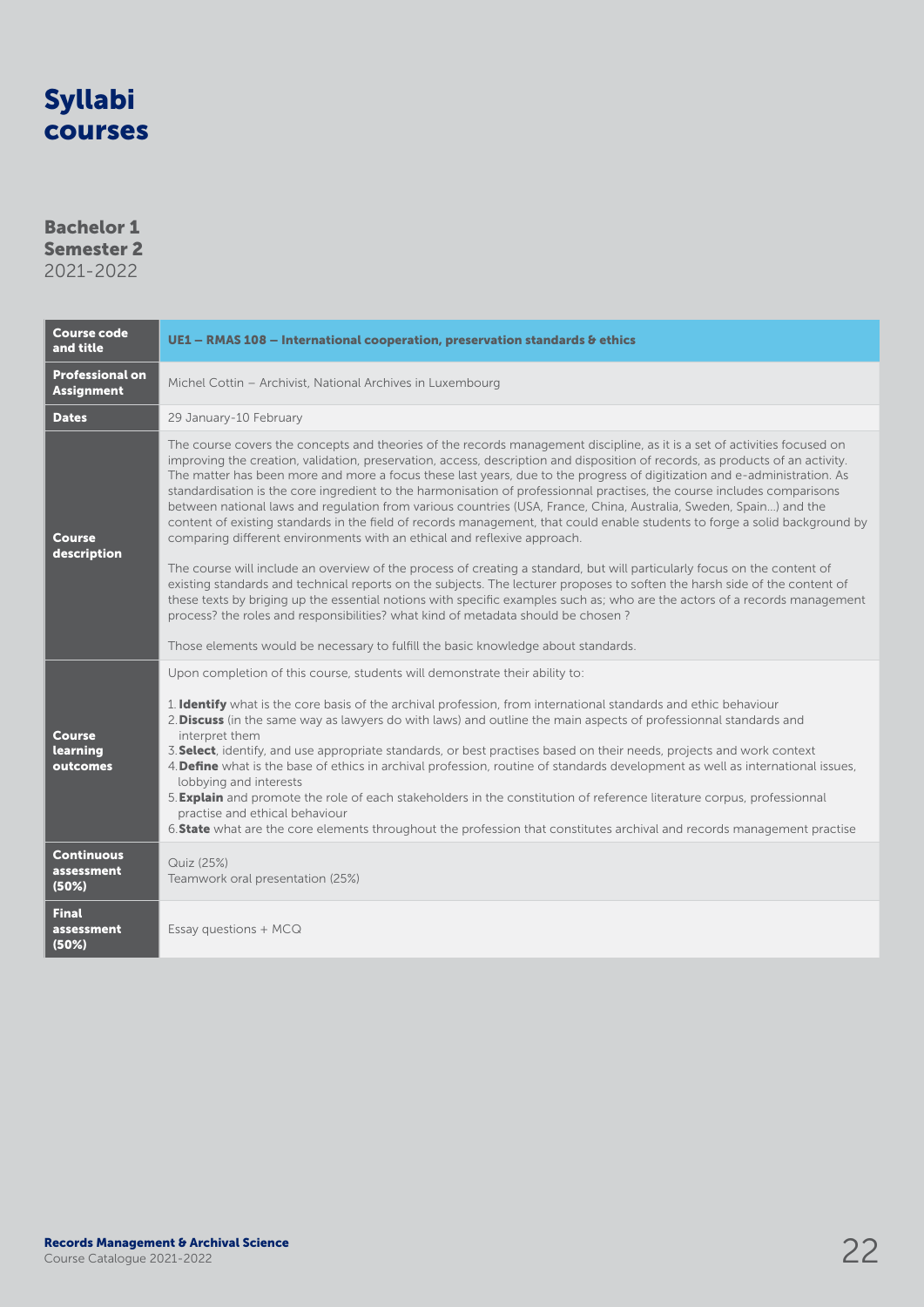### Bachelor 1 Semester 2 2021-2022

| Course code<br>and title                                   | UE2 - RMAS 109 - Middle East in the Early Modern connected World                                                                                                                                                                                                                                                                                                                                                                                                                                                                                                                                                                                                                                                                                                                                                                                                                                                                                                                                                                                                                                                                                                                                                                                                                                                                                                                                                                                                                                                                                                                                                                                                                                                                                                                                                                                                                                                                                                                                                                                                                                                                                                                                                                                                                                                                                                                        |  |  |  |
|------------------------------------------------------------|-----------------------------------------------------------------------------------------------------------------------------------------------------------------------------------------------------------------------------------------------------------------------------------------------------------------------------------------------------------------------------------------------------------------------------------------------------------------------------------------------------------------------------------------------------------------------------------------------------------------------------------------------------------------------------------------------------------------------------------------------------------------------------------------------------------------------------------------------------------------------------------------------------------------------------------------------------------------------------------------------------------------------------------------------------------------------------------------------------------------------------------------------------------------------------------------------------------------------------------------------------------------------------------------------------------------------------------------------------------------------------------------------------------------------------------------------------------------------------------------------------------------------------------------------------------------------------------------------------------------------------------------------------------------------------------------------------------------------------------------------------------------------------------------------------------------------------------------------------------------------------------------------------------------------------------------------------------------------------------------------------------------------------------------------------------------------------------------------------------------------------------------------------------------------------------------------------------------------------------------------------------------------------------------------------------------------------------------------------------------------------------------|--|--|--|
| <b>POA</b>                                                 | Dr Dejanirah COUTO, Associate Professor EPHE (Paris)                                                                                                                                                                                                                                                                                                                                                                                                                                                                                                                                                                                                                                                                                                                                                                                                                                                                                                                                                                                                                                                                                                                                                                                                                                                                                                                                                                                                                                                                                                                                                                                                                                                                                                                                                                                                                                                                                                                                                                                                                                                                                                                                                                                                                                                                                                                                    |  |  |  |
| <b>Dates</b>                                               | 12-24 February                                                                                                                                                                                                                                                                                                                                                                                                                                                                                                                                                                                                                                                                                                                                                                                                                                                                                                                                                                                                                                                                                                                                                                                                                                                                                                                                                                                                                                                                                                                                                                                                                                                                                                                                                                                                                                                                                                                                                                                                                                                                                                                                                                                                                                                                                                                                                                          |  |  |  |
| Course<br>description                                      | This course introduces the main historiographical models used in current historical discourses - global history, world<br>history, connected history and micro-history - by making use of diplomatics (critical analysis of historical documents)<br>applied to early modern Middle East history (sessions 1, 2).<br>More precisely, the course is methodologically designed to develop the student's knowledge, from session to session, on<br>the practical use of diplomatics associated with <b>Middle East history</b> , a source of considerable amount of heterogeneous<br>documentation. In order to show how the document-source concretely builds the historical discourse(s), a cluster of<br>archival pieces related to early modern Middle-East History will be presented. These archival pieces will provide concrete<br>examples for establishing the value of the document before undertaking appraisal (session 3).<br>The process includes assessing the <b>authenticity</b> of the document (session 4), by providing external evidence (i.e. historical<br>context) (session 5), and internal evidence (physical characteristics of the document and textual criticism) (session<br>6). Being a key moment of the historical writing, the appraisal (by making use of some documents) will be addressed in<br>session 7. Session 8 will explain how criteria in records management is an essential tool that supports the historian and<br>the archivist's work. This session also presents Digital History tools and technologies, text mining and close reading,<br>approaching TEI (Tex Encoded Initiative), GIS (Geographic Information System), and Sketch Engine.<br>Session 9 provides some practical examples about how documents assembled using these softwares are exploited by<br>historians, and also introduces XML language (to structure manuscript descriptions and archival documentation), RDF<br>(Resource Description Framework) model and LOD (Linked Open Data) repositories. Taking into account the information<br>provided in session 9, session 10 introduces Digital Libraries and general methodology of their exploitation, providing<br>examples such as Bibliothèques d'Orient, (BnF, 2016) a collaborative trilingual (French, Arab, English) resource on the Middle<br>East and <b>DLME</b> (Digital Library of the Middle East). |  |  |  |
| <b>Course</b><br>learning<br>outcomes<br><b>Continuous</b> | Upon completion of this course, students will demonstrate their ability to develop clusters of competencies:<br>1. <b>Explain</b> the specificities of concepts and theories shaping current historical discourses and how they correlate<br>2. Recognize documents--sources and describe their relationship to Middle East connected history<br>3. Discuss documents authenticity by identifying criteria for internal and external evidence in the framework of Middle East<br>connected history<br>4. <b>Express</b> the importance of the historical context in the appraisal of a document and give examples<br>5. List documents-source to select for appraisal in a cluster of primary and secondary sources related to Middle East history<br>6. Name tools in Digital Humanities selected in course [TEI, GIS, Sketch Engine, XML, RDF, and LOD] and state their use by<br>archivists and historians, underlining how the latter employ them to enrich and to clarify historical discourse<br>Oral presentation (20%)                                                                                                                                                                                                                                                                                                                                                                                                                                                                                                                                                                                                                                                                                                                                                                                                                                                                                                                                                                                                                                                                                                                                                                                                                                                                                                                                                          |  |  |  |
| assessment<br>(50%)                                        | Case Study (10%)<br>Essay questions (20%)                                                                                                                                                                                                                                                                                                                                                                                                                                                                                                                                                                                                                                                                                                                                                                                                                                                                                                                                                                                                                                                                                                                                                                                                                                                                                                                                                                                                                                                                                                                                                                                                                                                                                                                                                                                                                                                                                                                                                                                                                                                                                                                                                                                                                                                                                                                                               |  |  |  |
| <b>Final</b><br>assessment<br>(50%)                        | Essay                                                                                                                                                                                                                                                                                                                                                                                                                                                                                                                                                                                                                                                                                                                                                                                                                                                                                                                                                                                                                                                                                                                                                                                                                                                                                                                                                                                                                                                                                                                                                                                                                                                                                                                                                                                                                                                                                                                                                                                                                                                                                                                                                                                                                                                                                                                                                                                   |  |  |  |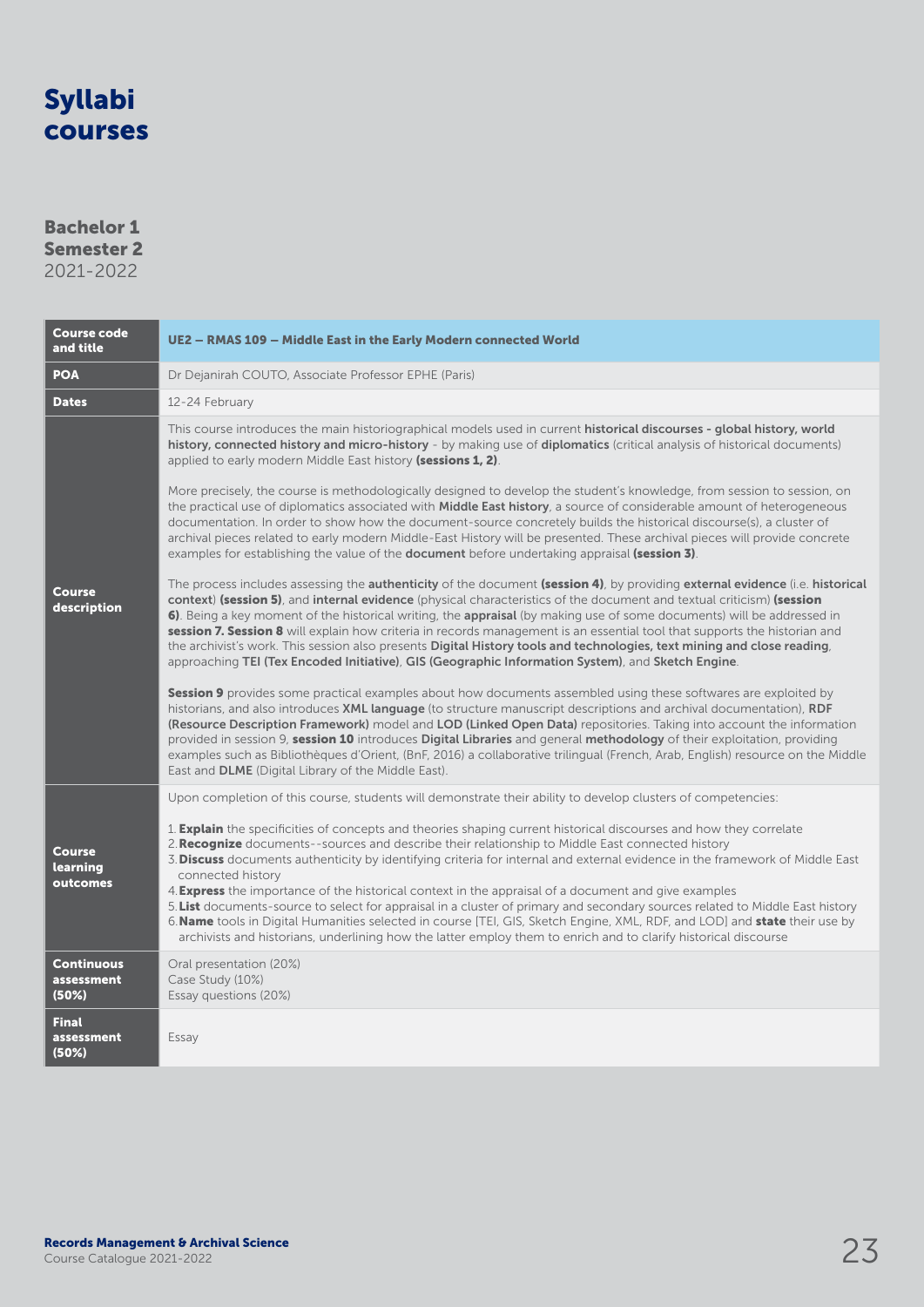#### Bachelor 1 Semester 2 2021-2022

Course code and title UE2 – RMAS 110 – Quantitative Methods Professor on **Professor on**<br>**Assignment** Dr Morgan Kilzmann, Sorbonne University Dates 5-17 March Course description This course covers the fundamental concepts and tools of statistics needed to generate, explore and interpret databases. The sessions will be divided in two parts. The first part of the course includes the statistical tools required to analyze databases. We thus introduce the indicators which are important to describe a sample - measures of central tendency and dispersion- regarding the different forms of data (quantitative or qualitative variables) found in a database. Then, we will present statistical inference and statistical tests in order to generalize results obtained from a sample to the entire population (confidence interval, analysis of variance, Chi-square test). During the sessions, the students will use Excel for the different exercises. They will use the different part of the course in order to analyze a database and in order to write an oral presentation based on their analysis This course does not require a previous knowledge in statistics. Course learning outcomes Upon completion of this course, students will demonstrate their ability to: 1. Recall the fundamental concepts of statistics 2.Relate the principles of statistical reasoning in Social Sciences 3.Describe datasets and variables from Social sciences surveys 4.Explain and communicate results **Continuous** assessment (50%) Mid-term quiz (25%) Teamwork report (15%) Oral presentation (10%) Final exam<br>(50%) Final quiz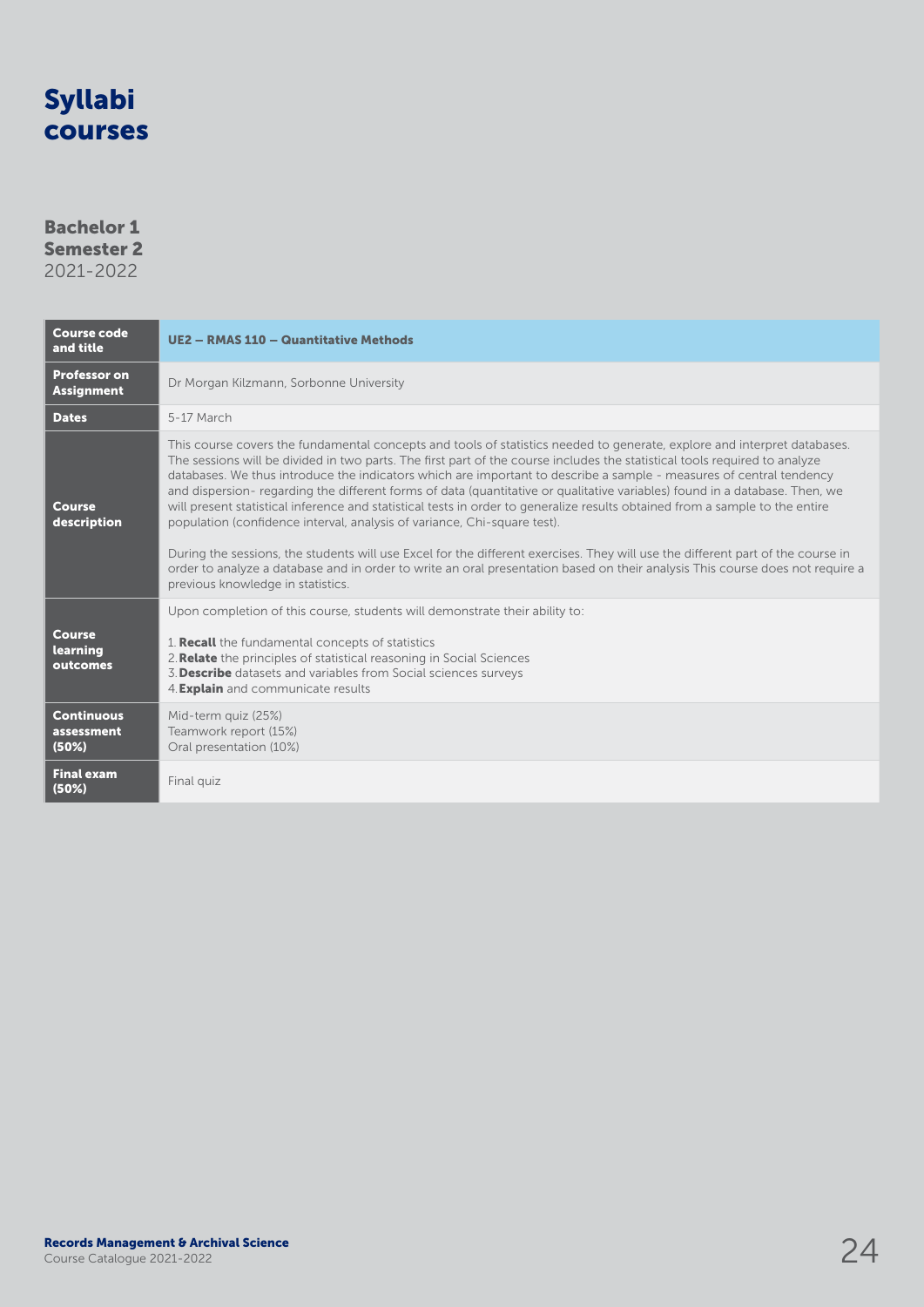### Bachelor 1 Semester 2

| <b>Course code</b><br>and title           | UE3 - RMAS 111 - Legislative text, standards analysis and comparison                                                                                                                                                                                                                                                                                                                                                                                                                                                                                                                                                                                 |  |  |
|-------------------------------------------|------------------------------------------------------------------------------------------------------------------------------------------------------------------------------------------------------------------------------------------------------------------------------------------------------------------------------------------------------------------------------------------------------------------------------------------------------------------------------------------------------------------------------------------------------------------------------------------------------------------------------------------------------|--|--|
| <b>Professional</b>                       | Dr Forget Chaterera & Dr Victor Kabata, permanent staff                                                                                                                                                                                                                                                                                                                                                                                                                                                                                                                                                                                              |  |  |
| <b>Dates</b>                              | Semestrial                                                                                                                                                                                                                                                                                                                                                                                                                                                                                                                                                                                                                                           |  |  |
| Course<br>description                     | This course aims to introduce students to the laws, legal texts, directives, regulations concerning the management of<br>records and documents in the United Arab Emirates.<br>The examination of UAE legal texts will be carried out in light of international standards governing the management of<br>records and documents. Following the introduction to the UAE legal texts, students will compare UAE texts to international<br>standards. Students will analysis legal tests and international standards and shed light on the similarities and differences<br>between them. The course will be held in the National Archives as a fieldwork |  |  |
| <b>Course</b><br>learning<br>outcomes     | Upon completion of this course, students will demonstrate their ability to:<br>1. <b>Compare</b> UAE laws concerning records and archives to international standards<br>2. List the legal requirements from organizations to achieve compliance with the archives law<br>3. <b>Become</b> aware of the importance of compliance with rules and regulations<br>4. <b>Understand</b> the difference between legal requirements and international standards<br>5. Carry out case studies where an archive is evaluated in light of the law and international standards                                                                                  |  |  |
| <b>Continuous</b><br>assessment<br>(100%) | Case study on the ground (90%)<br>Attendance and participation (10%)                                                                                                                                                                                                                                                                                                                                                                                                                                                                                                                                                                                 |  |  |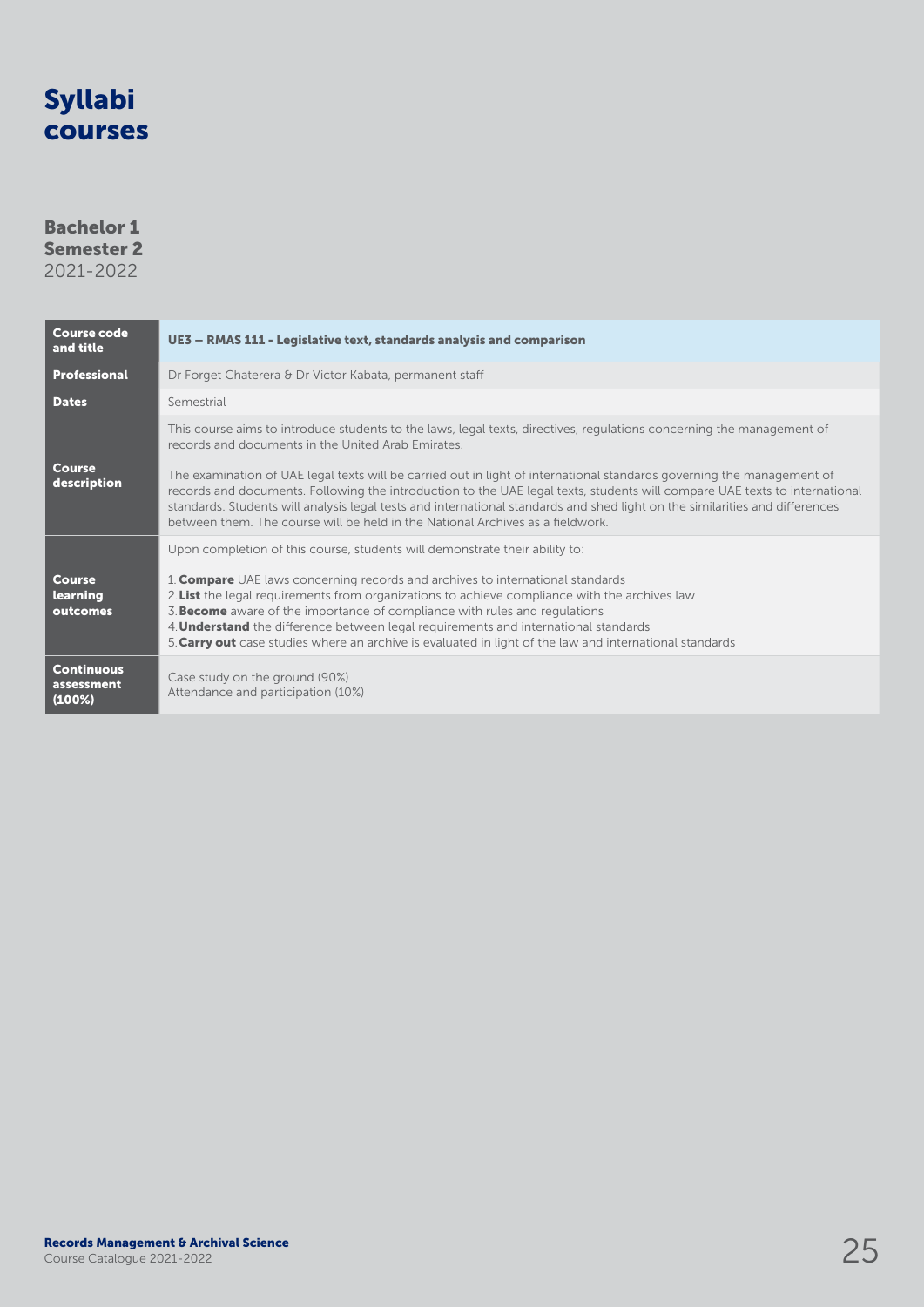## Semestrial programmes 2<sup>nd</sup> year

| 1 <sup>st</sup> semester |                                                                                                                 |                         |                |  |
|--------------------------|-----------------------------------------------------------------------------------------------------------------|-------------------------|----------------|--|
| <b>UE</b>                | <b>Course name</b>                                                                                              | <b>Dates</b>            | <b>ECTS</b>    |  |
| <b>UE1</b>               | <b>RMAS 201 - Appraisal and Collection</b><br>Anne Julie Coste                                                  | 4-16 September          | 5              |  |
|                          | RMAS 202 - Information Governance in a Big Data World<br>Lionel Husson                                          | 30 Octobe - 11 November | $\overline{4}$ |  |
|                          | RMAS 203 - Archives, data and digital or physical records description:<br>methodology and use cases Anne Burnel | 16-28 October           | 5              |  |
|                          | <b>RMAS 204 - Classification</b><br>Dr Mehluli Masuku                                                           | semestrial              | 5              |  |
| <b>UE2</b>               | RMAS 205 - Modern Middle East<br>Dr. Guillemette Crouzet                                                        | 13-25 November          | 3              |  |
| UE3                      | RMAS 206 - Applied Work II- Archiving procedures: practical aspects<br>Dr Victor Kabata & Dr Mehluli Masuku     | semestrial              | $\overline{4}$ |  |
|                          | Foreign languages (English, French, Spanish, German, Italian, Chinese)                                          | semestrial              | $\overline{c}$ |  |
|                          | Sports                                                                                                          | semestrial              | $\overline{c}$ |  |
|                          | Cultural events                                                                                                 | semestrial              | $\overline{c}$ |  |
|                          | <b>Digital Curation</b>                                                                                         | semestrial              | $\overline{c}$ |  |

| 2 <sup>nd</sup> semester  |                                                                                                                            |                          |                |
|---------------------------|----------------------------------------------------------------------------------------------------------------------------|--------------------------|----------------|
| <b>UE</b>                 | <b>Course name</b>                                                                                                         | <b>Dates</b>             | <b>ECTS</b>    |
| UE1                       | <b>RMAS 207 - Digital preservation</b><br>Dr Corinne Rogers                                                                | 29 January - 10 February | 6              |
|                           | RMAS 208 - Principles and methods for the physical preservation of archival<br>documents Marie Courselaud                  | 15-27 January            | 5              |
|                           | <b>RRMAS 209 - Non-textual archives processing</b><br>Dr Ozge Calafato                                                     | 12-24 February           | $\overline{4}$ |
| <b>UE2</b>                | RMAS 109 - Contemporary Middle East: History and Heritage<br>Dr Anne-Claire Gayffier de Bonneville                         | 5-17 March               | $\overline{3}$ |
| <b>UE3</b>                | RMAS 100 - Digital tools and environment in the era of artificial intelligence<br>Dr James Lowry                           | 9-21 April               | $\overline{4}$ |
|                           | RMAS 111 - Applied work III - Digitizing and microfilming documents and archives<br>Dr Forget Rumbie - Dr Forget Chaterera | semestrial               | $\overline{4}$ |
|                           | Foreign languages (English, French, Spanish, German, Italian, Chinese)                                                     | semestrial               | $\overline{2}$ |
| <b>UE4</b><br>(2 choices) | Sports                                                                                                                     | semestrial               | $\overline{2}$ |
|                           | Cultural events                                                                                                            | semestrial               | $\overline{c}$ |
|                           | Communication skills in English for records management                                                                     | semestrial               | $\overline{c}$ |
|                           | Introduction to Digital Humanities                                                                                         | semestrial               | $\overline{c}$ |

Fundamental Courses Academic Courses Professional Skills Course General knowledge course

Records Management & Archival Science<br>Course Catalogue 2021-2022 26 Archival Science 26 Archives 26 Archives 26 Archives 26 Archives 26 Archives 26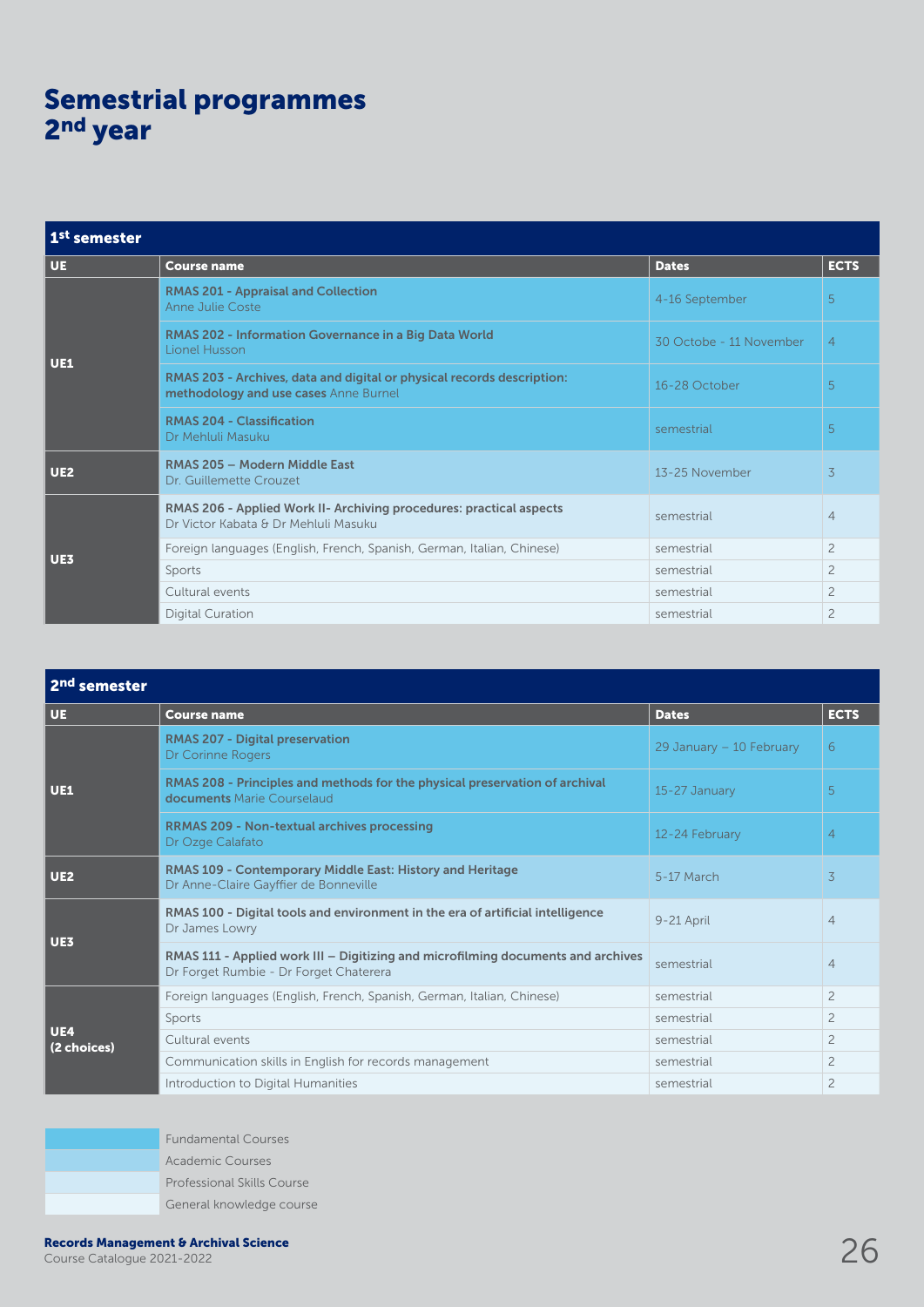### Bachelor 2 Semester 1

| <b>Course code</b><br>and title                     | <b>UE 1 - RMAS 201 - Appraisal and collection</b>                                                                                                                                                                                                                                                                                                                                                                                                                                                                                                                                                                                                                                                                                                                                                                                                                                                                                                                                                                                                                                                                                                                                                                                                                                                                                                                                                                                                                                                                                              |
|-----------------------------------------------------|------------------------------------------------------------------------------------------------------------------------------------------------------------------------------------------------------------------------------------------------------------------------------------------------------------------------------------------------------------------------------------------------------------------------------------------------------------------------------------------------------------------------------------------------------------------------------------------------------------------------------------------------------------------------------------------------------------------------------------------------------------------------------------------------------------------------------------------------------------------------------------------------------------------------------------------------------------------------------------------------------------------------------------------------------------------------------------------------------------------------------------------------------------------------------------------------------------------------------------------------------------------------------------------------------------------------------------------------------------------------------------------------------------------------------------------------------------------------------------------------------------------------------------------------|
| <b>Professional on</b><br><b>Assignment</b>         | Anne-Julie COSTE - Sénat (Paris)                                                                                                                                                                                                                                                                                                                                                                                                                                                                                                                                                                                                                                                                                                                                                                                                                                                                                                                                                                                                                                                                                                                                                                                                                                                                                                                                                                                                                                                                                                               |
| <b>Dates</b>                                        | 4-16 September                                                                                                                                                                                                                                                                                                                                                                                                                                                                                                                                                                                                                                                                                                                                                                                                                                                                                                                                                                                                                                                                                                                                                                                                                                                                                                                                                                                                                                                                                                                                 |
| <b>Course</b><br>description                        | The operations of appraisal and collection are two main steps of digital and physical documents management. As a member<br>of an organization, an archivist has to collaborate with employees or clients and make them aware of the internal needs<br>and of legal requirements, to define the scope of a process of records' acquisition, inside and outside the entity he belongs,<br>and to foresee which archives should be preserved on the long run. The task of records manager is to define the lifecycle<br>of a document from its creation to its destruction or storage. Any kind of document has to be part of this process, whatever<br>could be the moment of its creation, its form and support, in a world in which records are ever changing.<br>The student will be taught how to design and operate in a systematic and critical way a records management policy for<br>creation, communication, conservation and destruction of documents in both public bodies and private companies, that is:<br>• Knowledge and comparison of different evaluation theories<br>• Analysis and deseing of the document flow<br>• Determination and implementation of evaluation criteria for digital and paper documents<br>• Adaptation to the requirements and needs of the departments<br>• Development of appraisal and collection tools (retention schedule) and communication about them<br>• Choice an evaluation process of storage technologies and tools<br>The softwares recommended are the Microsoft office suit and Visio. |
| Course<br>learning<br>outcomes<br><b>Continuous</b> | Upon completion of this course, students will demonstrate their ability to:<br>1. <b>Operate</b> a Records Management Policy discussing creation, communication, conservation and destruction of documents<br>2. Analyze the documents flow<br>3. Examine the archival appraisal (its goal, its criteria, its process)<br>4. Test archival tools used in records management<br>5. Distinguish the data value from their creation<br>6. <b>Experiment</b> the archivist job as a service provider<br><b>Multiple choice questions (x5) (20%)</b>                                                                                                                                                                                                                                                                                                                                                                                                                                                                                                                                                                                                                                                                                                                                                                                                                                                                                                                                                                                                |
| assessment<br>(50%)                                 | Work group (25%)<br><b>Participation (5%)</b>                                                                                                                                                                                                                                                                                                                                                                                                                                                                                                                                                                                                                                                                                                                                                                                                                                                                                                                                                                                                                                                                                                                                                                                                                                                                                                                                                                                                                                                                                                  |
| <b>Final exam</b><br>(50%)                          | Case Study                                                                                                                                                                                                                                                                                                                                                                                                                                                                                                                                                                                                                                                                                                                                                                                                                                                                                                                                                                                                                                                                                                                                                                                                                                                                                                                                                                                                                                                                                                                                     |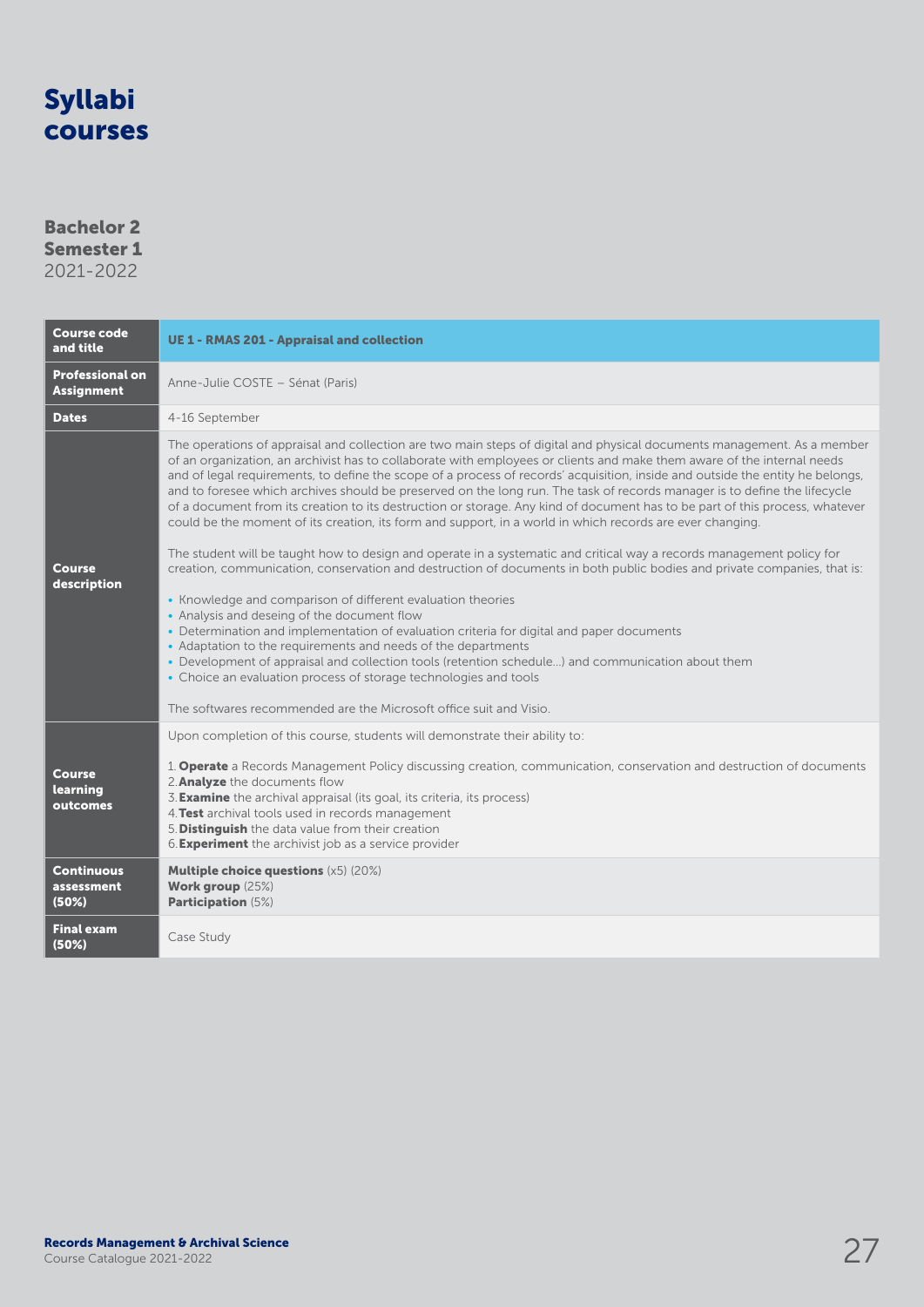### Bachelor 2 Semester 1

| <b>Course code</b><br>and title          | UE 1 - RMAS 202 - Information Governance in a Big Data World                                                                                                                                                                                                                                                                                                                                                                                                                                                                                                                                                                                                                                                                                                                                                                                                                                                                 |
|------------------------------------------|------------------------------------------------------------------------------------------------------------------------------------------------------------------------------------------------------------------------------------------------------------------------------------------------------------------------------------------------------------------------------------------------------------------------------------------------------------------------------------------------------------------------------------------------------------------------------------------------------------------------------------------------------------------------------------------------------------------------------------------------------------------------------------------------------------------------------------------------------------------------------------------------------------------------------|
| <b>Professor on</b><br><b>Assignment</b> | Lionel HUSSON, Assistant Professor - La Rochelle University                                                                                                                                                                                                                                                                                                                                                                                                                                                                                                                                                                                                                                                                                                                                                                                                                                                                  |
| <b>Dates</b>                             | 18-29 October                                                                                                                                                                                                                                                                                                                                                                                                                                                                                                                                                                                                                                                                                                                                                                                                                                                                                                                |
| <b>Course</b><br>description             | The main purpose of this course is to cover the concepts and theories related to information governance. In the new<br>context of the information age, there is a need to define the quality and effectiveness of information and records<br>management and to connect it to the business activities. Managing information is an asset but means applying strategic<br>decisions, organizational choices, risk evaluation, security protection and implementation of appropriate tools.<br>This course provides an overview and models to understand information governance in various organizations, and also<br>the different role and actors, processes, rights and values related to this field, mainly based on information production<br>and exchanges. A global study of the many requirements for the implementation of an information governance policy is<br>essential for future records managers and archivists. |
| <b>Course</b><br>learning<br>outcomes    | Upon completion of this course, students will demonstrate their ability to:<br>1. <b>Evaluate</b> information governance upon its strategic, business and legal value<br>2. Appraise and implement information governance policies<br>3. Analyze information security standards and procedures<br>4. <b>Organize</b> the information governance and its structure in their organization<br>5. <b>Implement</b> information governance principles                                                                                                                                                                                                                                                                                                                                                                                                                                                                             |
| <b>Continuous</b><br>assessment<br>(50%) | Q&A. In class assignment 1 (15%)<br>Q&A. In class assignment 2 (15%)<br>Short analysis (20%)                                                                                                                                                                                                                                                                                                                                                                                                                                                                                                                                                                                                                                                                                                                                                                                                                                 |
| <b>Final exam</b><br>(50%)               | In class preparation and oral presentation                                                                                                                                                                                                                                                                                                                                                                                                                                                                                                                                                                                                                                                                                                                                                                                                                                                                                   |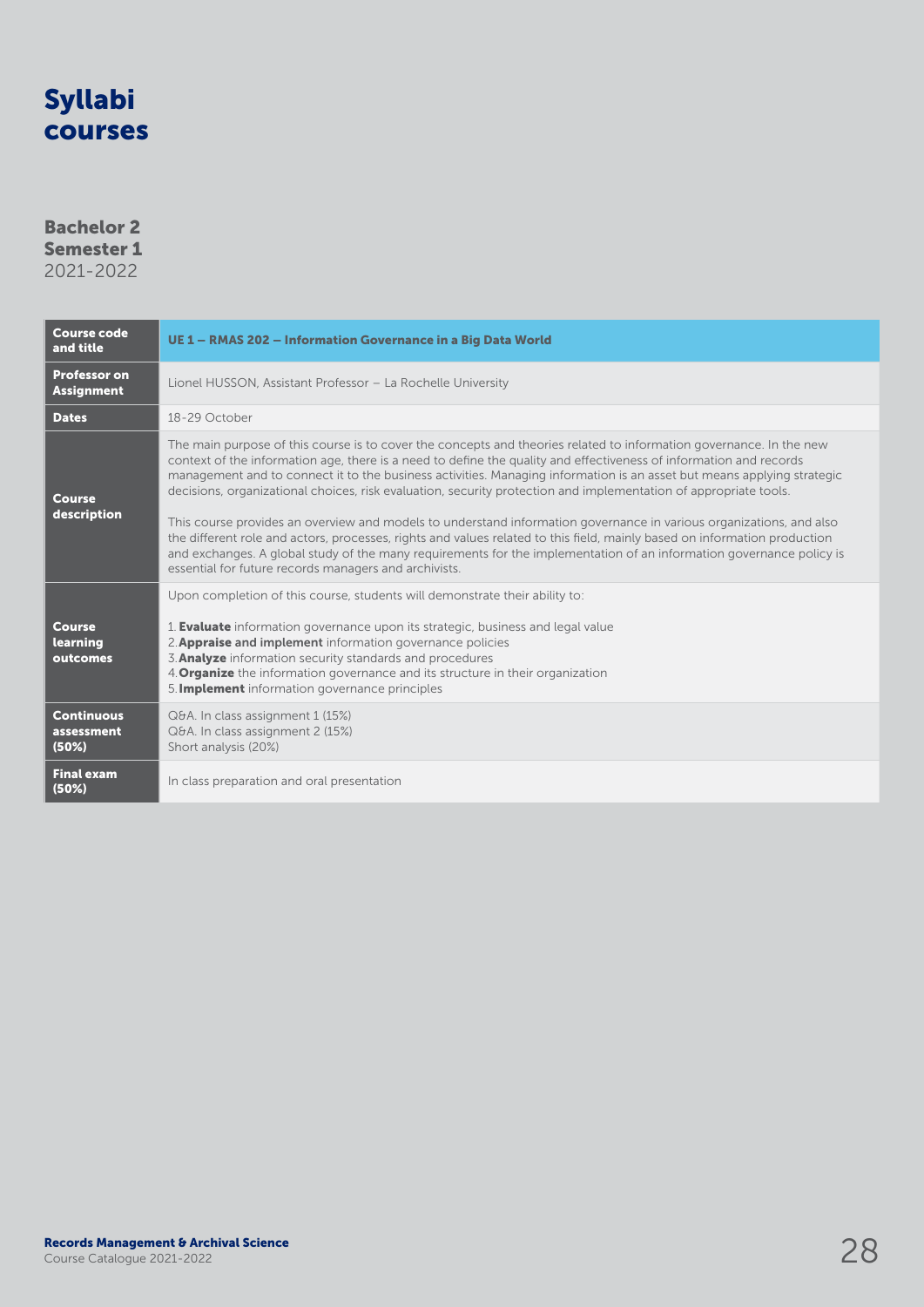### Bachelor 2 Semester 1

| <b>Course code</b><br>and title             | UE1 - RMAS 203 - Archives, data and digital or physical records description : methodology and use cases                                                                                                                                                                                                                                                                                                                                                                                                                                                                                                                                                                                                                                                                                                                                                                                                                                                                                                                                                                                                                                                                                                                                                                                                                                                                                                                                                                                                                 |
|---------------------------------------------|-------------------------------------------------------------------------------------------------------------------------------------------------------------------------------------------------------------------------------------------------------------------------------------------------------------------------------------------------------------------------------------------------------------------------------------------------------------------------------------------------------------------------------------------------------------------------------------------------------------------------------------------------------------------------------------------------------------------------------------------------------------------------------------------------------------------------------------------------------------------------------------------------------------------------------------------------------------------------------------------------------------------------------------------------------------------------------------------------------------------------------------------------------------------------------------------------------------------------------------------------------------------------------------------------------------------------------------------------------------------------------------------------------------------------------------------------------------------------------------------------------------------------|
| <b>Professional on</b><br><b>Assignment</b> | Anne-Burnel - La Poste Archives Director (Paris)                                                                                                                                                                                                                                                                                                                                                                                                                                                                                                                                                                                                                                                                                                                                                                                                                                                                                                                                                                                                                                                                                                                                                                                                                                                                                                                                                                                                                                                                        |
| <b>Dates</b>                                | 16-28 October                                                                                                                                                                                                                                                                                                                                                                                                                                                                                                                                                                                                                                                                                                                                                                                                                                                                                                                                                                                                                                                                                                                                                                                                                                                                                                                                                                                                                                                                                                           |
| <b>Course</b><br>description                | This course is directed to the methodology and tools related to description of archives and records, particularly in a digital<br>environment. Firstly, it covers the physical archive finding aids in accordance with the description frameworks and how<br>to make available online descriptions for aiming interoperability between archives institutions. Secondly, the course deals<br>with digital or physical records and data description and is part of business processes dematerialization. Its goal is to bring<br>theoretical knowledge to students but also introduce them to the professional practice.<br>The course is to allow students to discover traditional finding aids and record indexing tools, then to analyze the difference<br>between them in relation with their own nature and purpose. Upon completion of the course, students can not only<br>create and use the main types of archive finding aids based on standardized description framework (ISAD (G) - General<br>International Standard Archival Description - ISAAR (CPF) - International Standard Archival Authority Record for Corporate<br>Bodies, Persons and Families, ISDIAH - International Standard for Describing Institutions with Archival Holdings. ) but also<br>identify relevant metadata and design classification schemes, metadata schemas, databases etc. for records description.<br>A specific attention will be given to the development of RiC-CM (Records in Contexts – Conceptual Model) and of RiC-O |
|                                             | (Records in Contexts - Ontology). An introduction to EAD and EAC related to the Metadata Standards for Archival Control<br>will be tackeled, especially the structure and use of the Encoded Archival Description (EAD) and Encoded Archival Context<br>(EAC) metadata standards.<br>They will be able to appraise needs for using archives (for purposes of historical research) vs managing and indexing records<br>(for purposes of business). The course is aimed at ensuring that students relate data and document management to well-<br>suited description methodology and tools and differentiate them from finding aids. Through a step-by-step approach, it<br>enables them to produce physical and online finding aids for archive institutions and respond to needs of record-producing<br>organizations by constructing appropriate solutions for keeping and retrieving efficiently relevant information and reliable<br>evidence.<br>The pedagogy is based on teamwork and interactive sessions between students and teacher applied to classroom exercises,<br>workshops and case studies. Demonstration and using of a description software (Ica-Atom) and of an electronic record-                                                                                                                                                                                                                                                                                                                   |
| <b>Course</b><br>learning<br>outcomes       | Upon completion of this course, students will demonstrate their ability to:<br>1. Distinguish needs of information and evidence expressed by record-producing bodies and appraise secondary value of<br>archives for research, heritage and memory related to description methodology of both<br>2. Construct archive description in accordance to standardised frameworks<br>3. Operate a description software<br>4. Practice naming, indexing and classifying records with relevant metadata which they have identified and selected<br>5. Compare archives description with searching for records tools and analyze difference between description software and<br>search functionality of an electronic record-keeping system                                                                                                                                                                                                                                                                                                                                                                                                                                                                                                                                                                                                                                                                                                                                                                                       |
| <b>Continuous</b><br>assessment<br>(50%)    | In class assignment (20%)<br>In class quiz (10%)<br>Homework (20%)                                                                                                                                                                                                                                                                                                                                                                                                                                                                                                                                                                                                                                                                                                                                                                                                                                                                                                                                                                                                                                                                                                                                                                                                                                                                                                                                                                                                                                                      |
| <b>Final exam</b><br>(50%)                  | Essay from a concrete case of a businesse process                                                                                                                                                                                                                                                                                                                                                                                                                                                                                                                                                                                                                                                                                                                                                                                                                                                                                                                                                                                                                                                                                                                                                                                                                                                                                                                                                                                                                                                                       |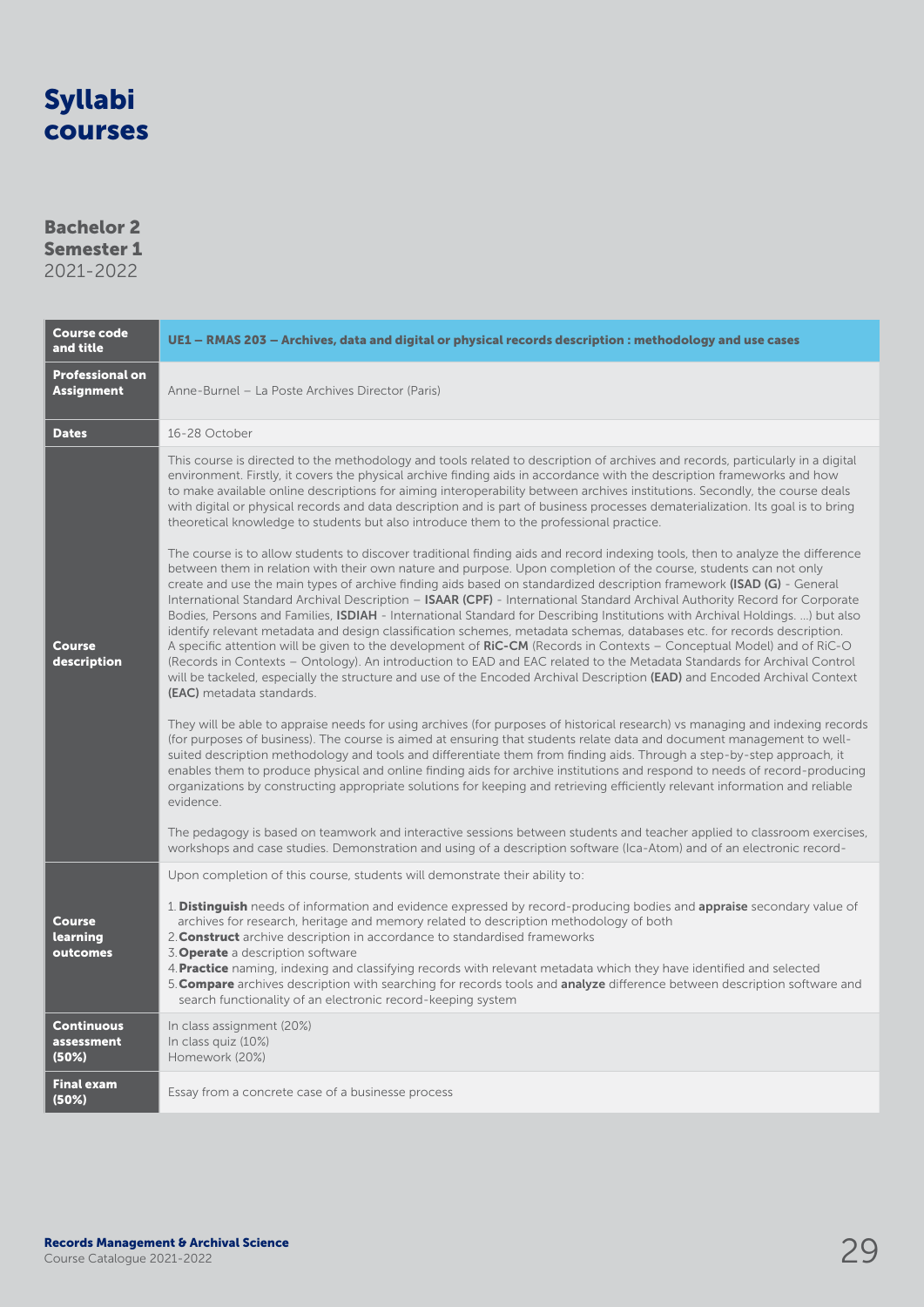### Bachelor 2 Semester 1

| <b>Course code</b><br>and title                                          | <b>UE 1 - RMAS 204 - Classification</b>                                                                                                                                                                                                                                                                                                                                                                                                                                                                                                                                                                                                                                                                                                                                                                                                                                                                                                                                                                                                                                                                                                                                                                                                                                                          |
|--------------------------------------------------------------------------|--------------------------------------------------------------------------------------------------------------------------------------------------------------------------------------------------------------------------------------------------------------------------------------------------------------------------------------------------------------------------------------------------------------------------------------------------------------------------------------------------------------------------------------------------------------------------------------------------------------------------------------------------------------------------------------------------------------------------------------------------------------------------------------------------------------------------------------------------------------------------------------------------------------------------------------------------------------------------------------------------------------------------------------------------------------------------------------------------------------------------------------------------------------------------------------------------------------------------------------------------------------------------------------------------|
| <b>Professor on</b><br><b>Assignment</b>                                 | Dr Mehluli MASUKU, SUAD Postdoc                                                                                                                                                                                                                                                                                                                                                                                                                                                                                                                                                                                                                                                                                                                                                                                                                                                                                                                                                                                                                                                                                                                                                                                                                                                                  |
| <b>Dates</b>                                                             | Semestrial                                                                                                                                                                                                                                                                                                                                                                                                                                                                                                                                                                                                                                                                                                                                                                                                                                                                                                                                                                                                                                                                                                                                                                                                                                                                                       |
| Course<br>description                                                    | This course covers the concepts and theories related to records management and classification, including an overview of<br>methods and an analysis of the information governance system:<br>• A new definition of archives and records and their associated metadata<br>• The birth of the information ecosystem inside organizations and its metadata<br>• Tools required to analyze these ecosystems and to classify (functional analysis and records classification)<br>The course includes a discussion about the evolution of archival classification due to the digital transition and the way it<br>changes how information is produced, even if we are still living in a hybrid world, where both paper and digital are used:<br>• Function-based approach, top-down approach, bottom-up analysis and transactional analysis<br>• Digitizing processes and their consequences<br>• Born-digital information versus digitisation collections: their impact on metadata and access<br>The course will include a study of records management and digital archiving standards, their implementation, and their<br>evolution due to new technologies such as AI and Big data:<br>• How to use international standards? (Pro and cons)<br>• Creating of our own standards for our organization |
| <b>Course</b><br>learning<br>outcomes<br><b>Continuous</b><br>assessment | Upon completion of this course, students will demonstrate their ability to:<br>1. Use international standards in records management and digital archiving and classification<br>2. Sketch an analysis of a digital information ecosystem by constructing records management tools and risk management<br>analysis<br>3. Interpret the information risks and react to managers confronted to an information problem by finding adapted solutions<br>4. Choose the actions to implement an adapted records management policy for the organisation<br>5. Appraise the need of a good records management system and of an adapted classification policy<br>6. Experiment tests of archiving (construct a proof of concept; quantify the results to launch projects) with an adapted<br>classification to different organisations (public and private organisations)<br>In class assignment (20%)<br>In class quizz (10%)                                                                                                                                                                                                                                                                                                                                                                             |
| (50%)<br><b>Final exam</b><br>(50%)                                      | Homework (20%)<br>Essay                                                                                                                                                                                                                                                                                                                                                                                                                                                                                                                                                                                                                                                                                                                                                                                                                                                                                                                                                                                                                                                                                                                                                                                                                                                                          |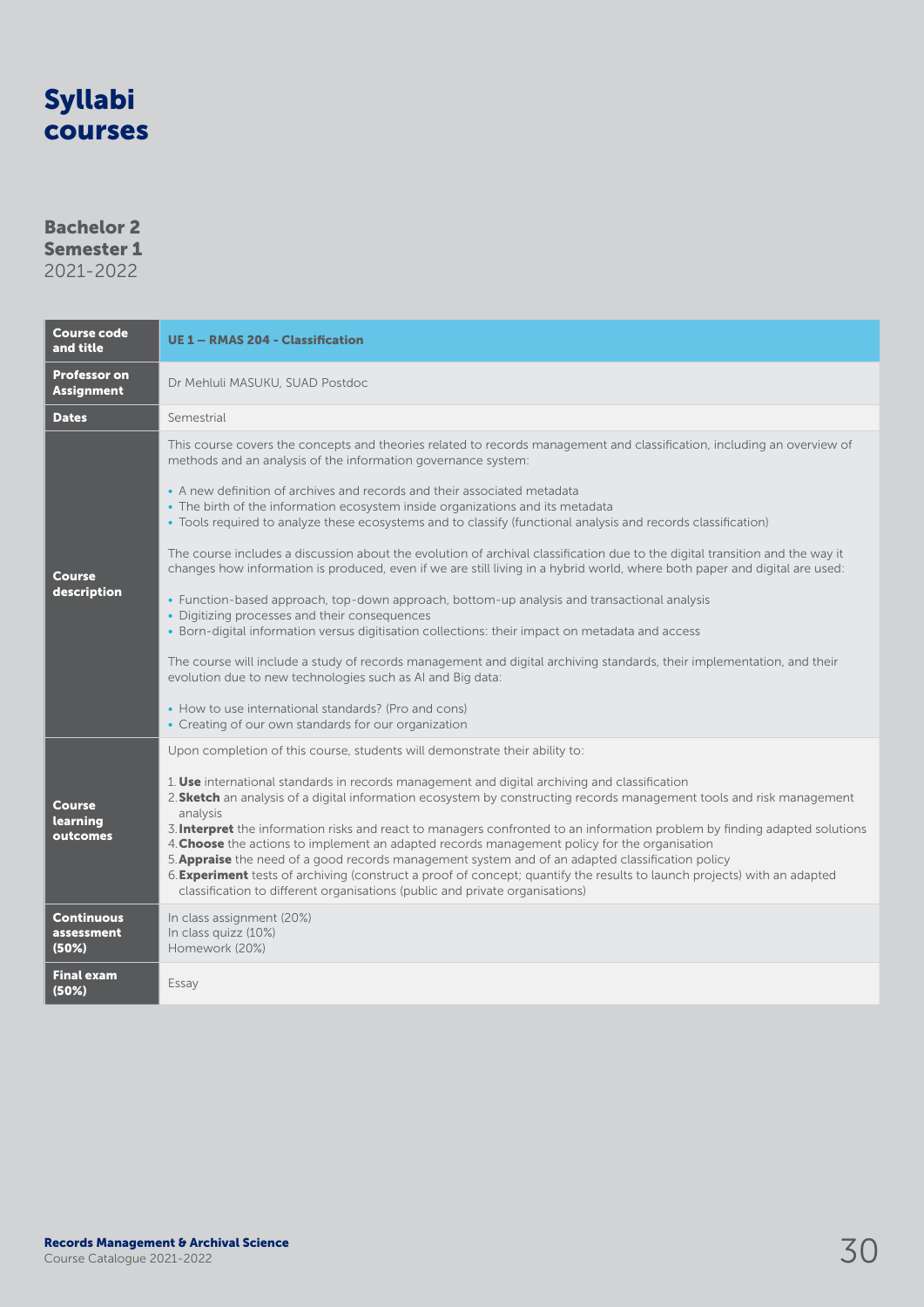### Bachelor 2 Semester 1

| 2021-2022 |  |  |
|-----------|--|--|
|           |  |  |

| <b>Course code</b><br>and title          | UE 2 - RMAS 205 - Modern Middle East                                                                                                                                                                                                                                                                                                                                                                                                                                                                                                                                                                                              |
|------------------------------------------|-----------------------------------------------------------------------------------------------------------------------------------------------------------------------------------------------------------------------------------------------------------------------------------------------------------------------------------------------------------------------------------------------------------------------------------------------------------------------------------------------------------------------------------------------------------------------------------------------------------------------------------|
| <b>Professor on</b><br><b>Assignment</b> | Dr Guillemette CROUZET - University of Warwick                                                                                                                                                                                                                                                                                                                                                                                                                                                                                                                                                                                    |
| <b>Dates</b>                             | 13-25 November                                                                                                                                                                                                                                                                                                                                                                                                                                                                                                                                                                                                                    |
| <b>Course</b><br>description             | This course is an introductory survey of the modern history of the Middle East prior to the establishment of nation-states. It<br>outlines the factors that have shaped the political, economic and social features of the modern Middle East from 1798 to the<br>end of the First World War.<br>Its geographic scope encompasses the central as well as the non-European territories of the former Ottoman Empire<br>(Turkey, Iraq, Syria, Palestine, Egypt, Arabia) but also the Arabian Gulf and Qadjar Empire. The course comprises a brief                                                                                   |
|                                          | background to the history of the region and follows with the long nineteenth century through the dissolution of the<br>Ottoman Empire. Focusing on key concepts such as "Age of Revolution", "reforms" and "imperialism", it sheds lights on<br>the connections between the Middle East and different political, geographic and economic spaces: the Indian Ocean, the<br>Empire of the Raj, Central Asia and the Mediterranean.                                                                                                                                                                                                  |
|                                          | This connected history of the Middle East questions the very concept of the Middle East, its history and the geographical<br>boundaries of this space of current geopolitical importance. The course also highlights the globalization of the Middle East<br>during the long nineteenth century. The course treats several themes, including society and economy, central government<br>reform, the emergence of new forms of identity and other challenges to the Ottoman order, and the entry of both informal<br>and direct European colonial rule into the region                                                             |
|                                          | The striking growth of European economic, political, and cultural influence in the region and the encounters with local<br>political entities and societies will constitute the focus of the course.                                                                                                                                                                                                                                                                                                                                                                                                                              |
|                                          | Upon completion of this course, students will demonstrate their ability to:                                                                                                                                                                                                                                                                                                                                                                                                                                                                                                                                                       |
| <b>Course</b><br>learning<br>outcomes    | 1. Demonstrate an understanding of the key concepts, main themes and approaches in Middle East history<br>2. Criticize the notions of "modernity", "globalization", "Revolution"<br>3. <b>Evaluate</b> critically a range of secondary and primary sources through readings and discussions<br>4. <b>Experiment</b> written and oral presentation skills through individual and group presentations and assessments in class<br>5. <b>Employ</b> a range of textual and visual sources through a multi-disciplinary lens<br>6. Interpret primary and secondary source material and communicating ideas both orally and in writing |
| <b>Continuous</b><br>assessment<br>(50%) | Questions from an article and discussion (20%)<br>Oral presentation (15%)<br>Teamwork (15%)                                                                                                                                                                                                                                                                                                                                                                                                                                                                                                                                       |
| <b>Final exam</b><br>(50%)               | <b>Essay questions and primary source analysis</b>                                                                                                                                                                                                                                                                                                                                                                                                                                                                                                                                                                                |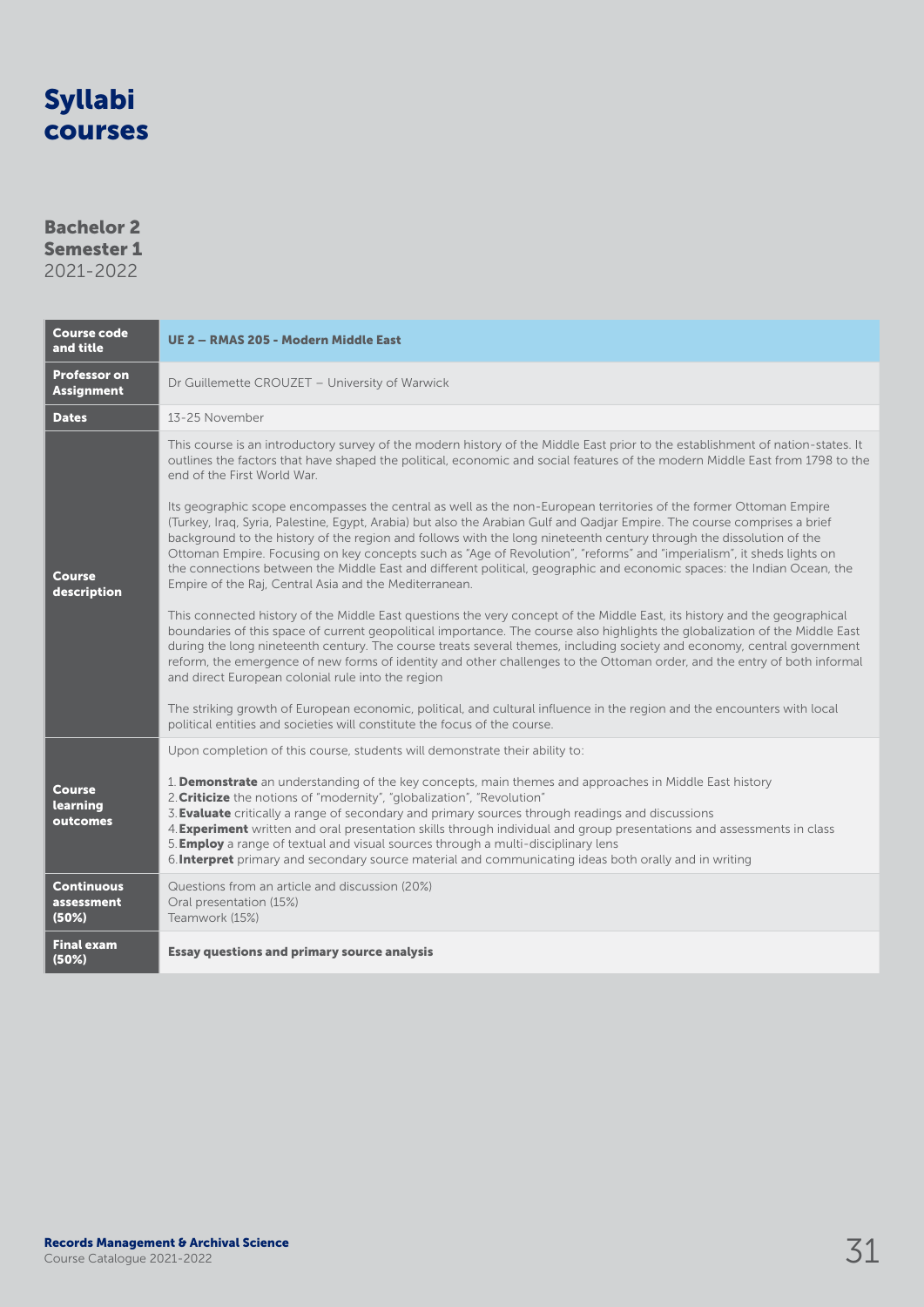### Bachelor 2 Semester 1

| <b>Course code</b><br>and title          | UE3 - RMAS 206 - Applied work II - Archiving procedures : practical aspects                                                                                                                                                                                                                                                                                                                                                   |
|------------------------------------------|-------------------------------------------------------------------------------------------------------------------------------------------------------------------------------------------------------------------------------------------------------------------------------------------------------------------------------------------------------------------------------------------------------------------------------|
| <b>Professor on</b><br><b>Assignment</b> | Dr Victor Kabata & Dr Mehluli Masuku                                                                                                                                                                                                                                                                                                                                                                                          |
| <b>Dates</b>                             | Semestrial                                                                                                                                                                                                                                                                                                                                                                                                                    |
|                                          | In records management and archiving, it is very important to deal with appropriate procedures showing how technical<br>operations are preformed and sustained by proper methodology tools and forms. This course will present in depth the most<br>important procedures applied to identify records and archives, transfer those with historical values and dispose of non-<br>valuable ones.                                 |
|                                          | All templates and forms will be analyzed and explained in the proper operational context showing how they are mapping<br>the process needs which will lead to understand how they have been designed and how they will be used.                                                                                                                                                                                               |
| Course<br>description                    | The course will be delivered through interactive sessions allowing the students observe and analyze and study existing<br>templates and forms in the National Archives bylaws and mandatory to all government institutions in the UAE. Also exercises<br>of comparing similar best practices with other countries.                                                                                                            |
|                                          | The goals of these applied works is to learn how to design and fill the templates and forms about transfer, disposition and<br>inventory, in support to the official procedures. Also to learn how to use these templates and how to avoid the errors.                                                                                                                                                                        |
|                                          | These applied works will be held at The National Archives premises and Students will be supervised and oriented by National<br>Archives specialists and monitored by the representatives of Sorbonne University.                                                                                                                                                                                                              |
|                                          | Upon completion of this course, students will demonstrate their ability to:                                                                                                                                                                                                                                                                                                                                                   |
| Course<br>learning<br>outcomes           | 1. Identify and analyze all existing forms and templates<br>2. Compare with other practices best practices<br>3. <b>Employ</b> all the necessary templates used in the administrations and The National Archives<br>4. Demonstrate the ability in identifying process needs in terms of forms and templates used by the government institutions<br>5. Use real templates and forms, fill them out and examine possible errors |
| <b>Continuous</b><br>assessment<br>(50%) | Study and analysis of templates and forms (30%)<br>Exercise on design and usage of template and form (70%)                                                                                                                                                                                                                                                                                                                    |
| <b>Final exam</b><br>(50%)               | <b>NA</b>                                                                                                                                                                                                                                                                                                                                                                                                                     |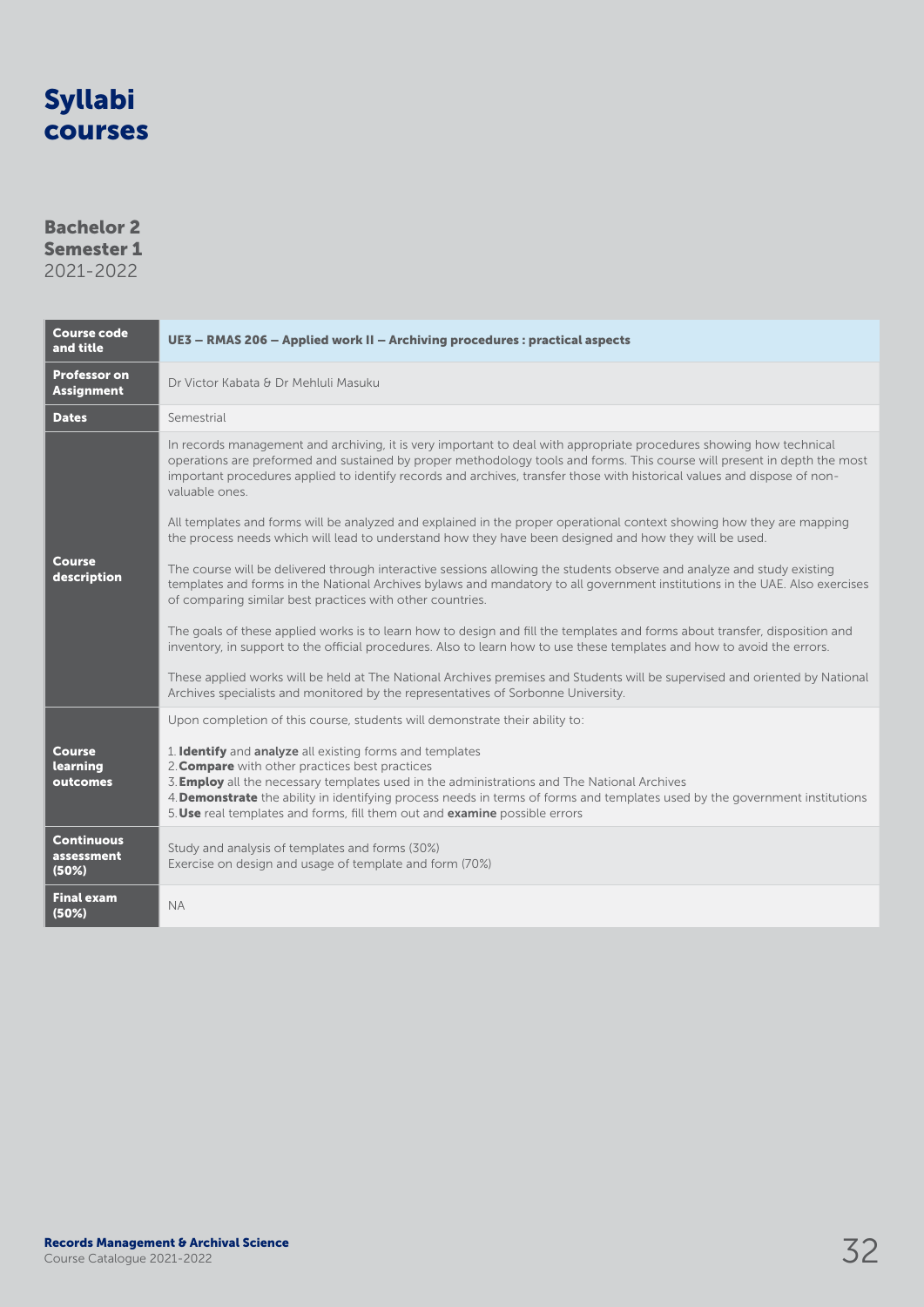### Bachelor 2 Semester 2

| <b>Course code</b><br>and title          | <b>UE1 - RMAS 207 - Digital Preservation</b>                                                                                                                                                                                                                                                                                                                                                                                                                                                                                                                                                                                                                                                                                                                                                                                                                                                  |
|------------------------------------------|-----------------------------------------------------------------------------------------------------------------------------------------------------------------------------------------------------------------------------------------------------------------------------------------------------------------------------------------------------------------------------------------------------------------------------------------------------------------------------------------------------------------------------------------------------------------------------------------------------------------------------------------------------------------------------------------------------------------------------------------------------------------------------------------------------------------------------------------------------------------------------------------------|
| <b>Professor on</b><br><b>Assignment</b> | Dr Corinne ROGERS, British Columbia University (Canada)                                                                                                                                                                                                                                                                                                                                                                                                                                                                                                                                                                                                                                                                                                                                                                                                                                       |
| <b>Dates</b>                             | 29 January-10 February                                                                                                                                                                                                                                                                                                                                                                                                                                                                                                                                                                                                                                                                                                                                                                                                                                                                        |
| <b>Course</b><br>description             | This course covers the concepts and theories related to the management and preservation of digital records by the creating<br>organization/individual and its legitimate successor, such as an archival programme or institution. The course will introduce<br>students to the major literature in the field and include study of international standards quiding digital preservation. Among<br>other important standards and common practices, the course will cover in detail the Open Archival Information System<br>(OAIS) reference model, PREMIS metadata standard for digital preservation, PRONOM format registry, and two open<br>source tools that are increasingly being used around the world for digital preservation processing and access to archival<br>descriptions, Archivematica and Access to Memory (AtoM).                                                             |
| <b>Course</b><br>learning<br>outcomes    | Upon completion of this course, students will demonstrate their ability to:<br>1. <b>demonstrate</b> an in-depth appreciation of the challenges presented to both records creators and records preservers by<br>the adoption of digital technology for records creation, maintenance and preservation<br>2. <b>document and address</b> such challenges through proper planning and strategizing<br>3. <b>choose</b> , among a variety of recommended and/or implemented methods for ensuring the preservation of digital records,<br>the most appropriate for a specific institution or body of records<br>4. <b>demonstrate</b> familiarity with recent and current research on the preservation of digital records as well as the entire body<br>of relevant literature<br>5. <b>interpret</b> new and unforeseen digital records issues from a solid knowledge of concepts and principles |
| <b>Continuous</b><br>assessment<br>(50%) | Essay questions on assigned readings (25%)<br>In class presentation (25%)<br>Mid-term examination (20%)                                                                                                                                                                                                                                                                                                                                                                                                                                                                                                                                                                                                                                                                                                                                                                                       |
| <b>Final paper</b><br>(30%)              | Final paper (30%)                                                                                                                                                                                                                                                                                                                                                                                                                                                                                                                                                                                                                                                                                                                                                                                                                                                                             |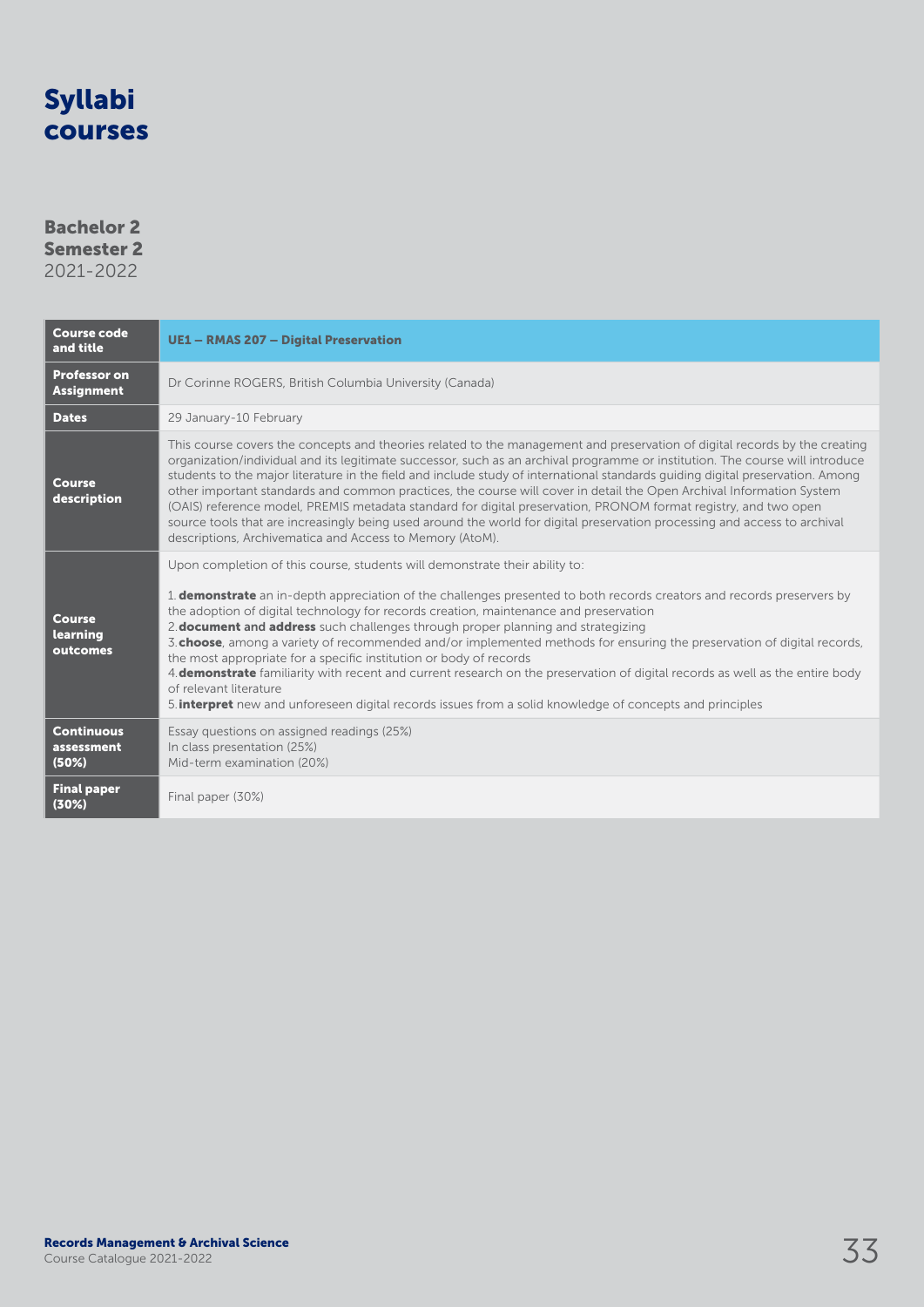### Bachelor 2 Semester 2

| <b>Course code</b><br>and title             | UE1 - RMAS 208 - Principles and methods for the physical preservation of archival documents                                                                                                                                                                                                                                                                                                                                                                                                                                                                                                                                                                                                                                                                                                                                                                                                                                                                                                                                                                                                                                                                                                                                                                                                                                                                                                                                                                                                                                                                                                                                                                                                                                                                                                                                                                                                       |
|---------------------------------------------|---------------------------------------------------------------------------------------------------------------------------------------------------------------------------------------------------------------------------------------------------------------------------------------------------------------------------------------------------------------------------------------------------------------------------------------------------------------------------------------------------------------------------------------------------------------------------------------------------------------------------------------------------------------------------------------------------------------------------------------------------------------------------------------------------------------------------------------------------------------------------------------------------------------------------------------------------------------------------------------------------------------------------------------------------------------------------------------------------------------------------------------------------------------------------------------------------------------------------------------------------------------------------------------------------------------------------------------------------------------------------------------------------------------------------------------------------------------------------------------------------------------------------------------------------------------------------------------------------------------------------------------------------------------------------------------------------------------------------------------------------------------------------------------------------------------------------------------------------------------------------------------------------|
| <b>Professional on</b><br><b>Assignment</b> | Marie Courselaud - National Archives (Paris)                                                                                                                                                                                                                                                                                                                                                                                                                                                                                                                                                                                                                                                                                                                                                                                                                                                                                                                                                                                                                                                                                                                                                                                                                                                                                                                                                                                                                                                                                                                                                                                                                                                                                                                                                                                                                                                      |
| <b>Dates</b>                                | 15-27 January                                                                                                                                                                                                                                                                                                                                                                                                                                                                                                                                                                                                                                                                                                                                                                                                                                                                                                                                                                                                                                                                                                                                                                                                                                                                                                                                                                                                                                                                                                                                                                                                                                                                                                                                                                                                                                                                                     |
| Course<br>description                       | This course covers the concepts and theories related to preventive conservation. Preservation and protection of the written<br>heritage is essential for its transmission to the future generations. This discipline which appeared in the 1970s-1980s, aims<br>to prevent the risk of deterioration of documents or to limit their impact, by creating optimal conservation conditions<br>compatible with their current use. It places its approach at the level of the collections and no longer the individual object<br>and also involves all actors of the institution.<br>Unlike restoration, all measures and actions implemented are indirect. They don't interfere with the materials and structures<br>of documents. They don't change their appearance.<br>Preventive conservation takes into account physics and chemical agents of deterioration but also human behavior.<br>The course will develop:<br>• Precautions and the appropriate actions to be taken when handling, transporting, packaging, storing and exhibiting works<br>· Collections management and organization (Planification, Integrated risk management, etc.). The course will develop<br>assessment and self-diagnosis tools useful for planning<br>• Monitoring environmental conditions: temperature, humidity, light, pollution and biological agents such as rodents,<br>insects and mould<br>• Disaster prevention (flood, fire, etc.) and safeguarding of collections as appropriate<br>The course will be organised between lectures and group work on different topics. Concrete applications will be valorised<br>as far as possible to enable students to have practical skills applicable in a professional field. In order to allow students to<br>experiment with theoretical knowledge, a practical application of the courses will be organized in collaboration with the<br>National Archives. |
| <b>Course</b><br>learning<br>outcomes       | Upon completion of this course, students will demonstrate their ability to:<br>1. <b>Apprehend</b> the boundaries of different conservation areas: preventive conservation/curative conservation/restoration<br>2. Organise the conservation policy of its establishment (conservation plan, integrated risk management)<br>3. Differentiate basic concepts of conservation-preventive and know how to act/react (climate management, packaging,<br>space and collections maintenance, etc.)<br>4. Manage mass treatment (conduct assessment at the site, prepare for a move, disinfection treatment, etc.)<br>5. Implement preventive and corrective measures to address the various risks analyzed; implement an emergency plan<br>6. Organize an emergency event (internal organization, first steps on documents, etc.)                                                                                                                                                                                                                                                                                                                                                                                                                                                                                                                                                                                                                                                                                                                                                                                                                                                                                                                                                                                                                                                                       |
| <b>Continuous</b><br>assessment<br>(50%)    | In class assignment x 2 (20%)<br>In classe presentation $\times$ 3 (30%)                                                                                                                                                                                                                                                                                                                                                                                                                                                                                                                                                                                                                                                                                                                                                                                                                                                                                                                                                                                                                                                                                                                                                                                                                                                                                                                                                                                                                                                                                                                                                                                                                                                                                                                                                                                                                          |
| <b>Final exam</b><br>(50%)                  | Essay                                                                                                                                                                                                                                                                                                                                                                                                                                                                                                                                                                                                                                                                                                                                                                                                                                                                                                                                                                                                                                                                                                                                                                                                                                                                                                                                                                                                                                                                                                                                                                                                                                                                                                                                                                                                                                                                                             |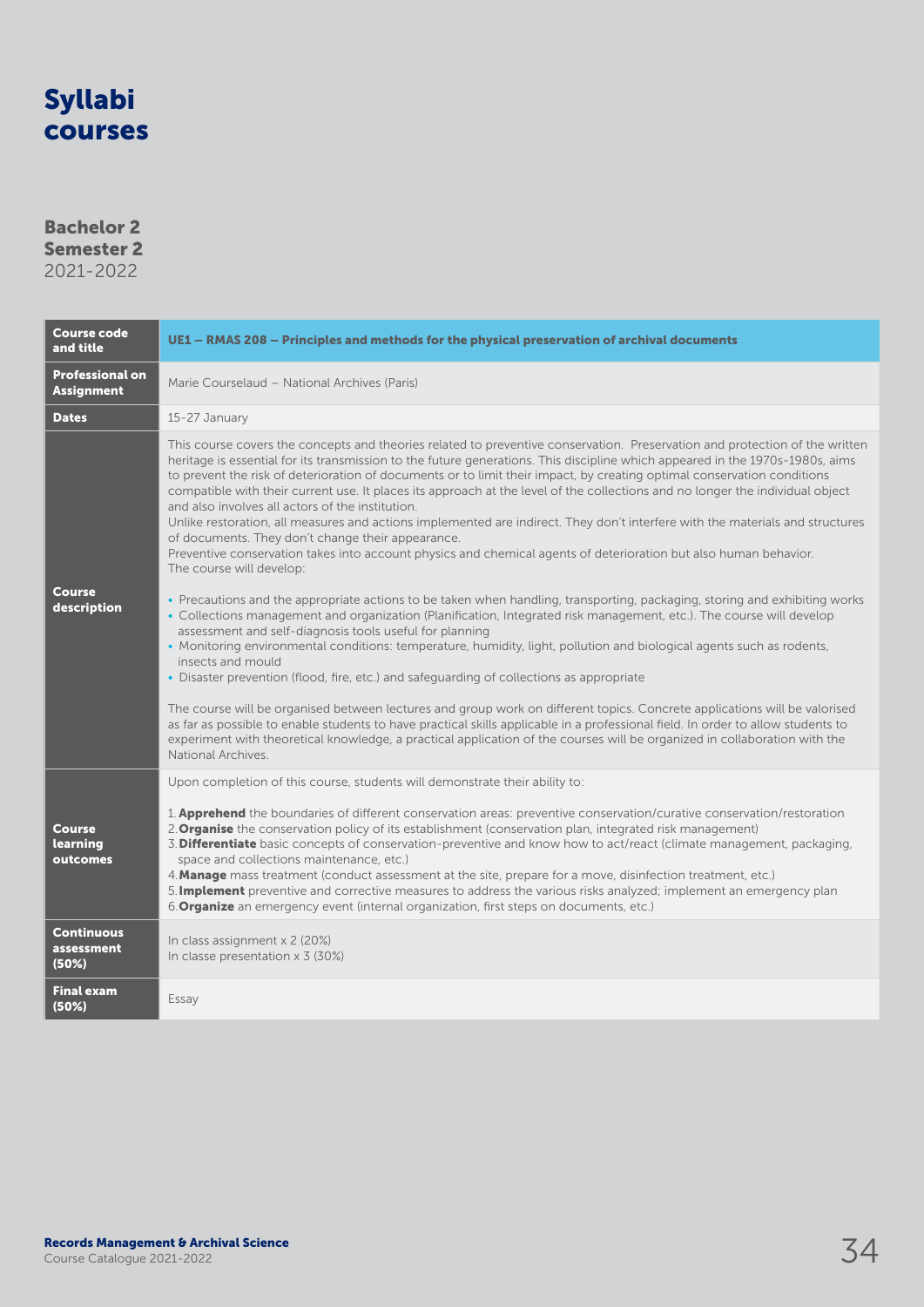### Bachelor 2 Semester 2

| <b>Course code</b><br>and title          | <b>UE2 - RMAS 210 - Contemporary Middle East</b>                                                                                                                                                                                                                                                                                                                                                                                                                                                                                                                                                                                                                                                                                                                                                                                                                                                                                                                                                                                                                                                                                                                                                                                                                                                         |
|------------------------------------------|----------------------------------------------------------------------------------------------------------------------------------------------------------------------------------------------------------------------------------------------------------------------------------------------------------------------------------------------------------------------------------------------------------------------------------------------------------------------------------------------------------------------------------------------------------------------------------------------------------------------------------------------------------------------------------------------------------------------------------------------------------------------------------------------------------------------------------------------------------------------------------------------------------------------------------------------------------------------------------------------------------------------------------------------------------------------------------------------------------------------------------------------------------------------------------------------------------------------------------------------------------------------------------------------------------|
| <b>Professor on</b><br><b>Assignment</b> | Anne Claire Gayffier de Bonneville, INALCO, Paris                                                                                                                                                                                                                                                                                                                                                                                                                                                                                                                                                                                                                                                                                                                                                                                                                                                                                                                                                                                                                                                                                                                                                                                                                                                        |
| <b>Dates</b>                             | 5-17 March                                                                                                                                                                                                                                                                                                                                                                                                                                                                                                                                                                                                                                                                                                                                                                                                                                                                                                                                                                                                                                                                                                                                                                                                                                                                                               |
| <b>Course</b><br>description             | The course aims to present an overview of the Middle East contemporary History through thematic studies. Based on a<br>multidisciplinary approach, the course wants to report on the historical events and on their articulations. It seeks to make<br>clearer the main dynamics and trends in the Middle East since the end of the First World War and to identify the historical<br>fractures in this area. To truly understand the History of the zone, the course places the Middle East in a wider context, like<br>imperialism or Cold War. At the same time the course focuses on more specific examples, with the analysis of different<br>countries' history. This course covers the concepts and theories related to international relations, political science, social<br>analysis. The course includes a discussion of political, economic and social evolutions in the Middle East. It will also include<br>study of the regional challenges.<br>The course includes a part of conferences that provide the basis (events, main dynamics, main actors). It also puts students<br>in contact with historical materials (texts, maps, museum collections, etc.) to enable them to examine the documents,<br>question them, analyze them and debate on the motivations of international actors |
| <b>Course</b><br>learning<br>outcomes    | Upon completion of this course, students will demonstrate their ability to:<br>1. Distinguish the historical context of an event<br>2. Question the causes of some historical events<br>3. Differentiate the main dynamics and trends in the Middle East since 1918<br>4. Debate on the motivations of actors<br>5. Analyse the key points in an historical text or a document<br>6. Use the knowledge and concepts acquired into an essay                                                                                                                                                                                                                                                                                                                                                                                                                                                                                                                                                                                                                                                                                                                                                                                                                                                               |
| <b>Continuous</b><br>assessment<br>(50%) | In class assignment (20%)<br>In class presentation (10%)<br>Report / homework assignment (20%)                                                                                                                                                                                                                                                                                                                                                                                                                                                                                                                                                                                                                                                                                                                                                                                                                                                                                                                                                                                                                                                                                                                                                                                                           |
| <b>Final exam</b><br>(50%)               | Essay questions                                                                                                                                                                                                                                                                                                                                                                                                                                                                                                                                                                                                                                                                                                                                                                                                                                                                                                                                                                                                                                                                                                                                                                                                                                                                                          |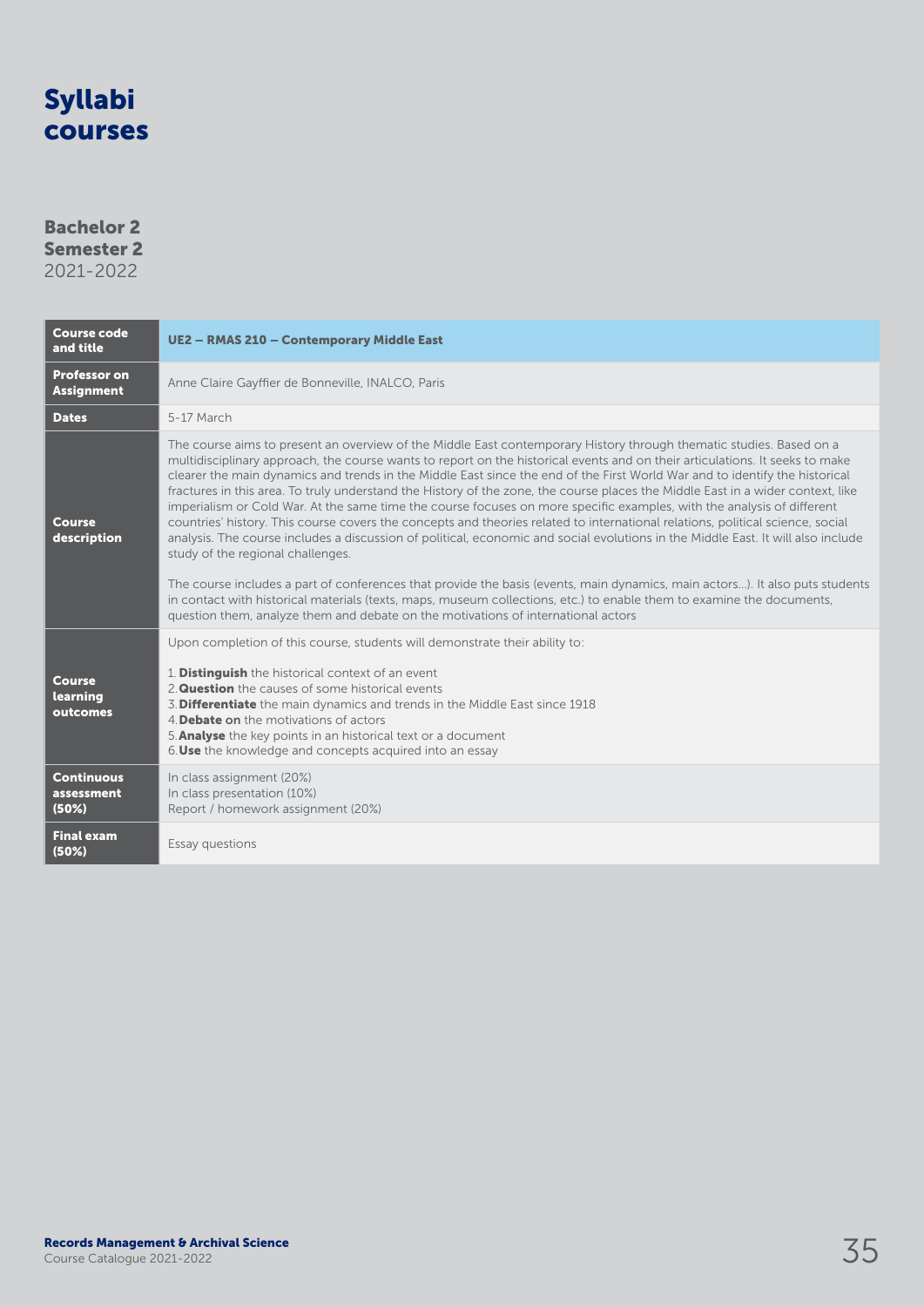### Bachelor 2 Semester 2 2021-2022

| <b>Course code</b><br>and title          | UE2 - RMAS 211 - Digital Tools and Environment in the era of Artificial Intelligence                                                                                                                                                                                                                                                                                                                                                                                                                                                                                                                                                                                                                                                        |
|------------------------------------------|---------------------------------------------------------------------------------------------------------------------------------------------------------------------------------------------------------------------------------------------------------------------------------------------------------------------------------------------------------------------------------------------------------------------------------------------------------------------------------------------------------------------------------------------------------------------------------------------------------------------------------------------------------------------------------------------------------------------------------------------|
| <b>Professor on</b><br><b>Assignment</b> | Dr James LOWRY, Liverpool University                                                                                                                                                                                                                                                                                                                                                                                                                                                                                                                                                                                                                                                                                                        |
| <b>Dates</b>                             | 17-28 January                                                                                                                                                                                                                                                                                                                                                                                                                                                                                                                                                                                                                                                                                                                               |
|                                          | The Digital Tools and Environments course builds on digital records and archives management knowledge gained in<br>previous semesters. It is an advanced course covering the concepts of the information society and the role of records and<br>archives in such societies.                                                                                                                                                                                                                                                                                                                                                                                                                                                                 |
| <b>Course</b><br>description             | Digital Tools and Environments is an applied course, giving students the opportunity to experience the identification,<br>selection and application of digital tools to real world information management problems. The course includes the study of<br>digital records as constituted in digital networks and physical infrastructures, the identification and characterisation of digital<br>records through file profiling, the extraction and management of metadata for information management purposes, the<br>analysis of systems for making and preserving records, including emerging systems such as distributed ledger technology<br>(blockchain) and widely used platforms such as social media applications.                   |
|                                          | The course will introduce students to working in web, cloud and big data environments and it will allow them to experiment<br>with tools for utilising these environments for records and archives management purposes, including tools developed for<br>data visualisation, digital forensics and digital humanities. Students will gain or further develop a range of academic skills,<br>including critical thinking in relation to the social, legal and cultural uses of digital information, analytical skills through the<br>examination of digital objects, and problem solving skills through the identification of digital curation problems and the<br>review and selection of appropriate tools and methods for their solution. |
|                                          | Upon completion of this course, students will demonstrate their ability to:                                                                                                                                                                                                                                                                                                                                                                                                                                                                                                                                                                                                                                                                 |
| <b>Course</b><br>learning<br>outcomes    | 1. <b>Examine</b> digital records in diverse formats<br>2. <b>Experiment</b> with systems for record-making and record-keeping as the basis for planning for digital preservation, use<br>and re-use<br>3. Choose and use tools for managing and exploiting digital objects<br>4. Use their new skills and knowledge in combination with digital skills and knowledge from previous courses to plan holistic<br>digital preservation strategies                                                                                                                                                                                                                                                                                             |
| <b>Continuous</b><br>assessment<br>(50%) | Infographic (30%)<br>Online Exhibition (30%)<br>Low Cost Digital Preservation Strategies (30%)<br>Participation (10%)                                                                                                                                                                                                                                                                                                                                                                                                                                                                                                                                                                                                                       |
| Final exam<br>(50%)                      | <b>Research Paper Essay</b>                                                                                                                                                                                                                                                                                                                                                                                                                                                                                                                                                                                                                                                                                                                 |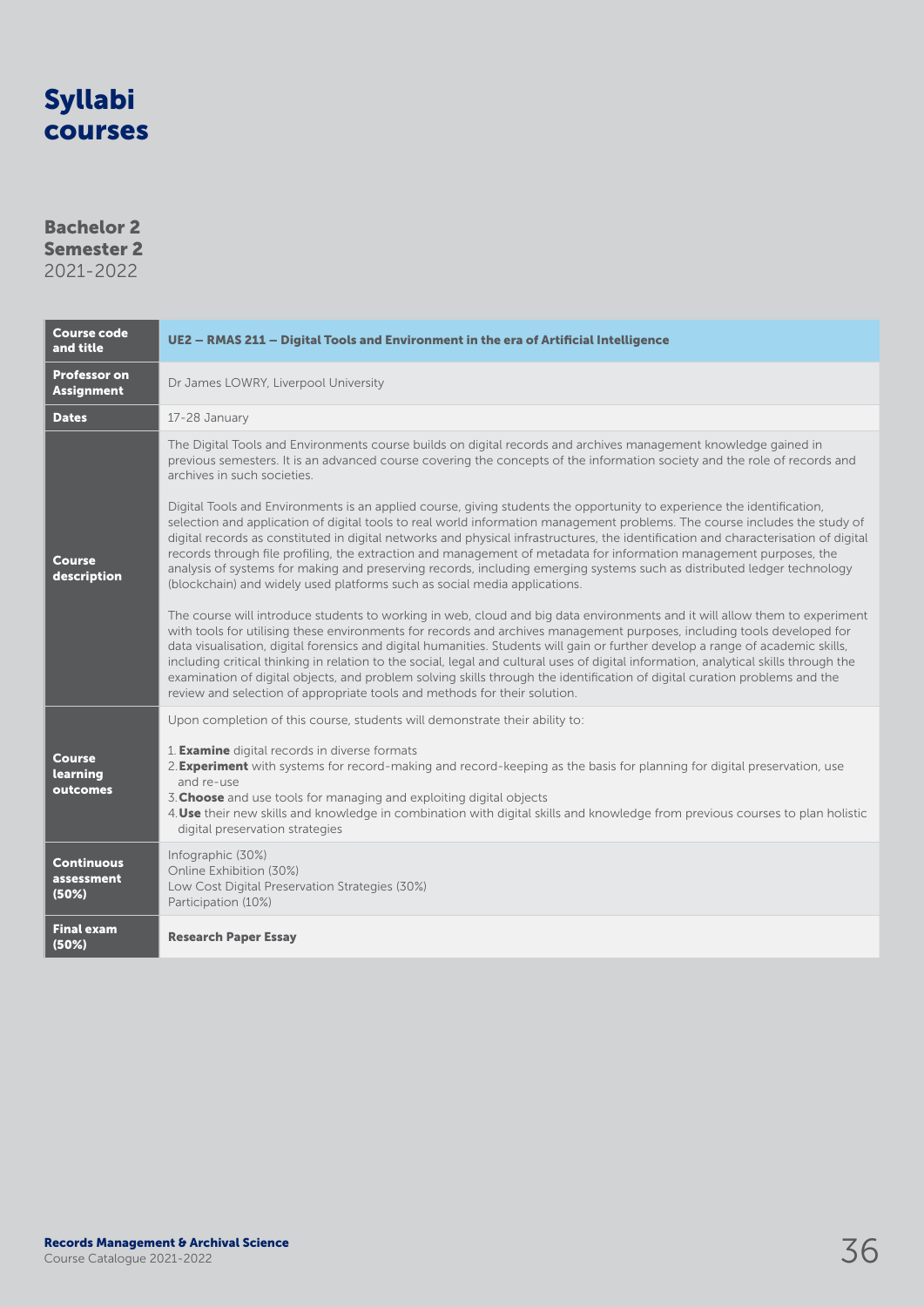### Bachelor 2 Semester 2

| <b>Course code</b><br>and title          | UE3 - RMAS 212 - Applied work III - Digitising and microfilming documents and archives                                                                                                                                                                                                                                                                                                                                                                                                                                                        |
|------------------------------------------|-----------------------------------------------------------------------------------------------------------------------------------------------------------------------------------------------------------------------------------------------------------------------------------------------------------------------------------------------------------------------------------------------------------------------------------------------------------------------------------------------------------------------------------------------|
| <b>Permanent staff</b>                   | Dr Forget Chaterera, Dr Mehluli Masuku                                                                                                                                                                                                                                                                                                                                                                                                                                                                                                        |
| <b>Dates</b>                             | Semestrial                                                                                                                                                                                                                                                                                                                                                                                                                                                                                                                                    |
| Course<br>description                    | Electronic Archiving represents the new era of the records and archives management profession, since decades many<br>technologies and software have been developed and are used at very large scale throughout the world and in the UAE. It<br>provides big advantage to the management of modern administration and gives large opportunities for content storage,<br>management, search and ease of access.                                                                                                                                 |
|                                          | In this context, the applied work intended to provide knowledge about how to deal with scenarios related to assessment<br>planning for digitizing historical documents and determine the timeframe resources and risk management.<br>This applied work will also give students the knowledge of the usage of the different scanners which are used, different<br>technics for setting up the scanners for scanning different types of materials based on the National Archives digitizing<br>guidelines and standards.                        |
|                                          | The content will be oriented to practical activities related to planning, organizing the processes of the preparation of<br>documents for digitizing and microfilming, performing the procedure from capturing, data entry to quality control and<br>release for preservation. Students will also observe and manipulate different formats of electronic archives and learn how<br>to use the electronic archiving system and try to find out the issues and challenges based on the knowledge they acquired<br>during the theatrical course. |
|                                          | These applied works will be held at National Archives premises and Students will be supervised and oriented by National<br>Archives specialists and monitored by the representatives of Sorbonne University.                                                                                                                                                                                                                                                                                                                                  |
|                                          | Upon completion of this course, students will demonstrate their ability to:                                                                                                                                                                                                                                                                                                                                                                                                                                                                   |
| <b>Course</b><br>learning<br>outcomes    | 1. Set up the methodology for digitizing and microfilming historical archives<br>2. Plan for projects of digitising and microfilming historical archives and allocating resources based on the case study<br>3. Appraise the appropriate archives to be digitised<br>4. Apply standards to plan, manage and execute digitising projects<br>5. Use efficiently electronic archiving systems                                                                                                                                                    |
| <b>Continuous</b><br>assessment<br>(50%) | Case Study (Practical digitizing task) (70%)<br>Short presentations (share the knowledge) and assessment (30%)                                                                                                                                                                                                                                                                                                                                                                                                                                |
| <b>Final exam</b><br>(50%)               |                                                                                                                                                                                                                                                                                                                                                                                                                                                                                                                                               |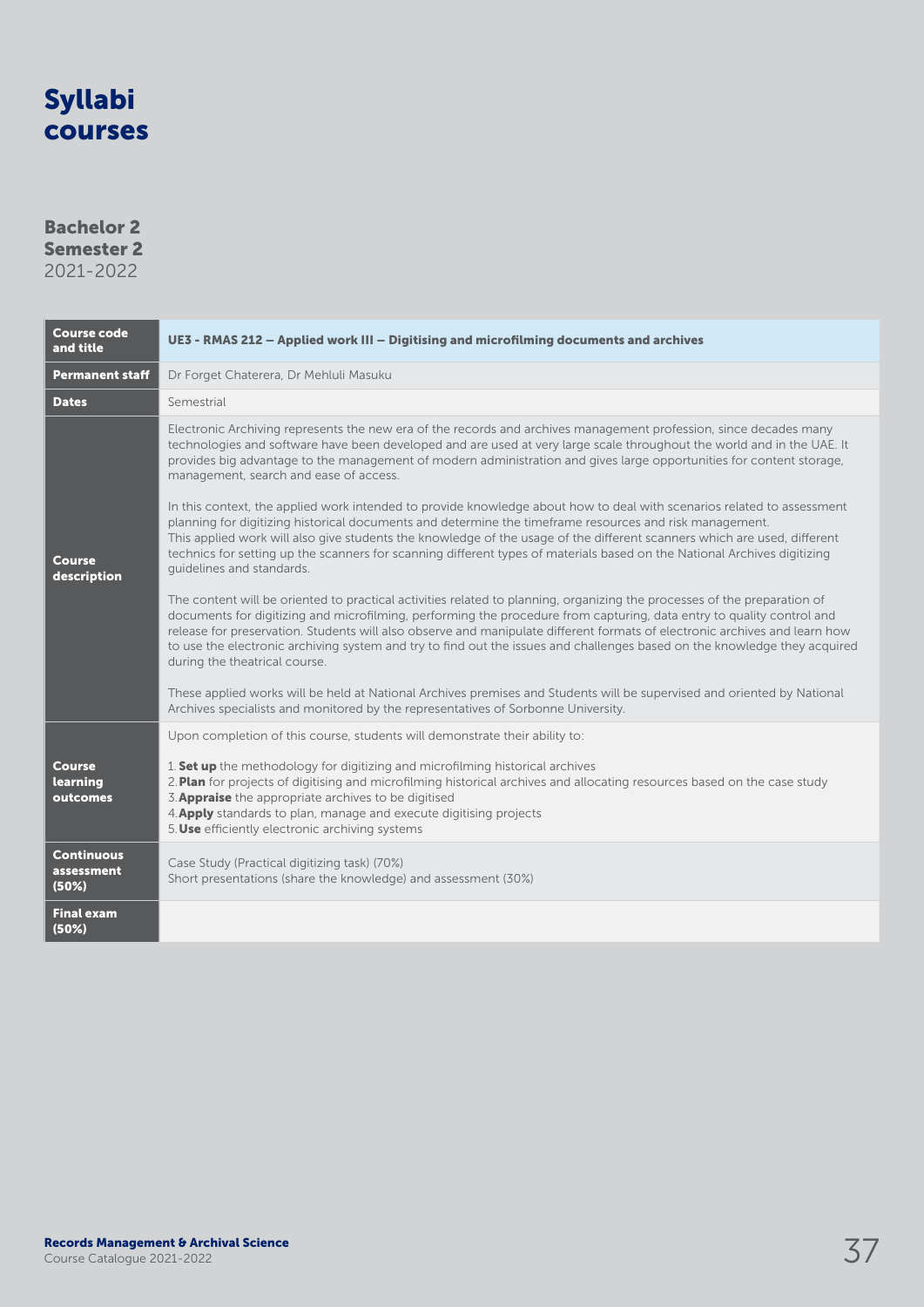## Semestrial programmes 3rd year

| 1 <sup>st</sup> semester |                                                                                                   |                         |                |
|--------------------------|---------------------------------------------------------------------------------------------------|-------------------------|----------------|
| <b>UE</b>                | <b>Course name</b>                                                                                | <b>Dates</b>            | <b>ECTS</b>    |
| UE1                      | RMAS 301 - Daily operations of Archival departments and buildings<br><b>Julie Deslondes</b>       | 6-18 November           | 5              |
|                          | <b>RMAS 302 - Business Records Management &amp; Technologies</b><br>Aurélien Conraux              | 23 October - 4 November | 5              |
| UE <sub>2</sub>          | RMAS 303 - Digital Archives Law RMAS 304 - A Digital History<br>Dr Sarah Markiewicz               | 18-30 September         | $\overline{4}$ |
|                          | <b>RMAS 304 - A Digital History</b><br><b>Pr Dr Pascal Griset</b>                                 | 4-16 September          | 3              |
| UE3                      | RMAS 305 - Independent research project: research methods and design<br>Dr Forget Chaterera       | semestrial              | 5              |
| UE4                      | RMAS 306 - Applied work IV - Visits and technical reports<br>Dr Victor Kabata & Dr Mehluli Masuku | semestrial              | $\overline{4}$ |
| UE5 (2 choices)          | English language                                                                                  | semestrial              | $\overline{c}$ |
|                          | Communication skills in French                                                                    | semestrial              | $\overline{c}$ |
|                          | Other foreign languages (Spanish, German, Italian, Chinese)                                       | semestrial              | $\overline{c}$ |
|                          | Sports                                                                                            | semestrial              | $\overline{c}$ |
|                          | <b>Digital Curation</b>                                                                           | semestrial              | $\overline{c}$ |

| 2 <sup>nd</sup> semester |                                                                                                                     |               |                |
|--------------------------|---------------------------------------------------------------------------------------------------------------------|---------------|----------------|
| UE.                      | <b>Course name</b>                                                                                                  | <b>Dates</b>  | <b>ECTS</b>    |
| UE1                      | <b>RMAS 307 - Promotion &amp; dissemination of archival resources</b><br>Dr Victor Kabata                           | semestrial    | $\overline{4}$ |
|                          | RMAS 308 - Managing records and archives in the Information Society: use cases<br>and social uses Dr Mehluli Masuku | semestrial    | $\overline{3}$ |
|                          | <b>RRMAS 309 - Oral archives &amp; Collecting Memory</b><br>Jean-Philippe Dumas                                     | 15-27 January | $\overline{3}$ |
| UE <sub>2</sub>          | <b>RMAS 310 - Cultural Heritage Management</b><br>Dr Forget Chaterera                                               | semestrial    | 3              |
| UE3                      | RMAS 311 - Professional Internship<br>Dr Victor Kabata/Dr Forget Chaterera/Dr Mehluli Masuku                        | semestrial    | 13             |
| UE4<br>(2 choices)       | Other foreign languages (Spanish, German, Italian, Chinese)                                                         | semestrial    | $\overline{c}$ |
|                          | Sports                                                                                                              | semestrial    | $\overline{c}$ |
|                          | English language                                                                                                    | semestrial    | $\overline{c}$ |
|                          | Communication skills in French                                                                                      | semestrial    | $\overline{c}$ |

Fundamental Courses Academic Courses Professional Skills Course General knowledge course

Records Management & Archival Science<br>Course Catalogue 2021-2022 0388 2021-2022 0388 2011 0388 2012 0388 2012 0388 2013 0388 2014 0388 2014 0388 20<br>Course Catalogue 2021-2022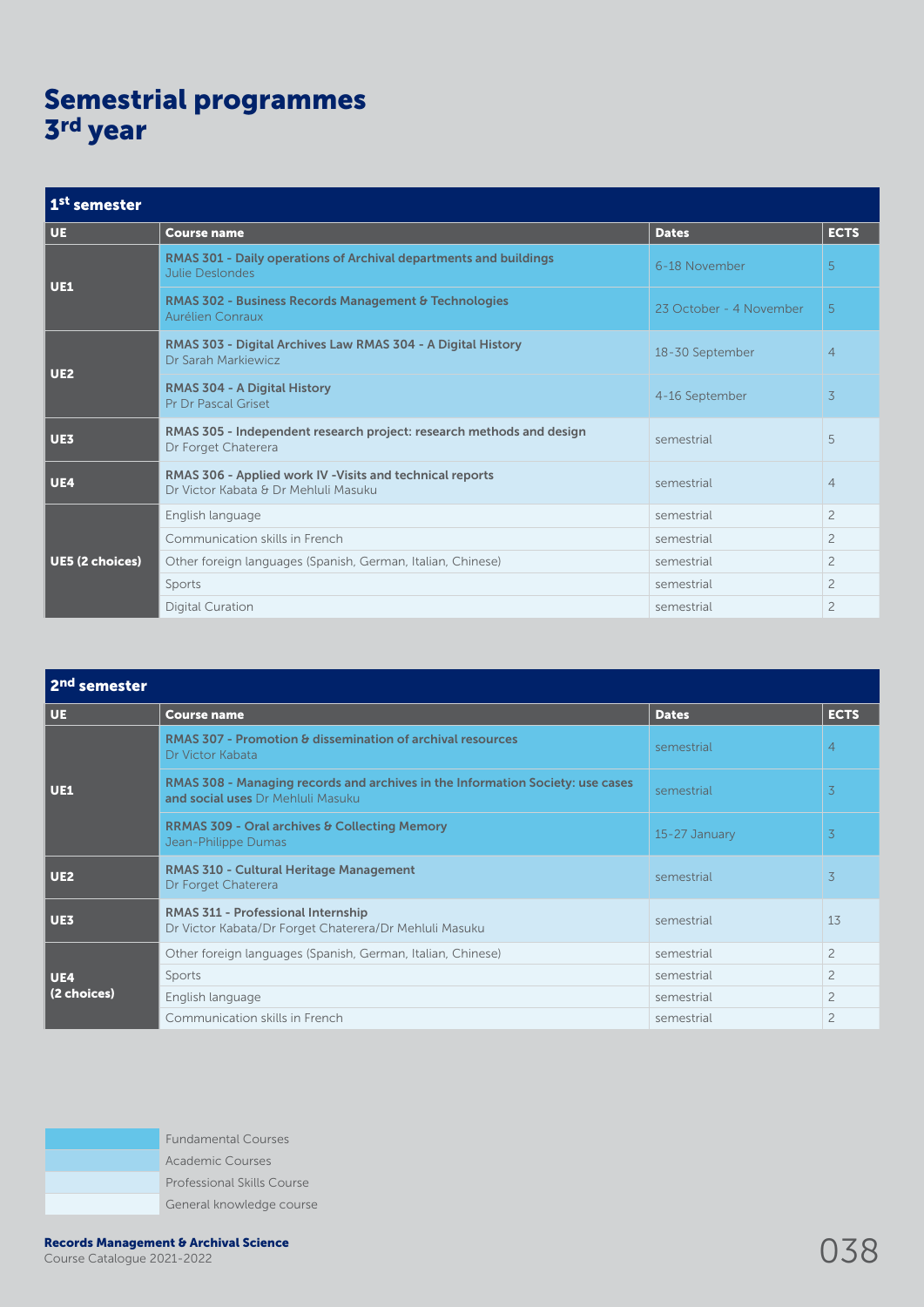### Bachelor 3 Semester 1

| <b>Course code</b><br>and title                            | UE1 - RMAS 301 - Daily operations of Archival departments and buildings                                                                                                                                                                                                                                                                                                                                                                                                                                                                                                                                                                                                                                                                                                                                                                                                                                                                                                                                                                                                                                                                                                                                                                                                                                                                                                                                                                                                                                                                                                                                                                                                                                                                                                                                                            |
|------------------------------------------------------------|------------------------------------------------------------------------------------------------------------------------------------------------------------------------------------------------------------------------------------------------------------------------------------------------------------------------------------------------------------------------------------------------------------------------------------------------------------------------------------------------------------------------------------------------------------------------------------------------------------------------------------------------------------------------------------------------------------------------------------------------------------------------------------------------------------------------------------------------------------------------------------------------------------------------------------------------------------------------------------------------------------------------------------------------------------------------------------------------------------------------------------------------------------------------------------------------------------------------------------------------------------------------------------------------------------------------------------------------------------------------------------------------------------------------------------------------------------------------------------------------------------------------------------------------------------------------------------------------------------------------------------------------------------------------------------------------------------------------------------------------------------------------------------------------------------------------------------|
| <b>Professor on</b><br><b>Assignment</b>                   | Julie Deslondes, PrOA, Director of Archives in France                                                                                                                                                                                                                                                                                                                                                                                                                                                                                                                                                                                                                                                                                                                                                                                                                                                                                                                                                                                                                                                                                                                                                                                                                                                                                                                                                                                                                                                                                                                                                                                                                                                                                                                                                                              |
| <b>Dates</b>                                               | 6-18 November                                                                                                                                                                                                                                                                                                                                                                                                                                                                                                                                                                                                                                                                                                                                                                                                                                                                                                                                                                                                                                                                                                                                                                                                                                                                                                                                                                                                                                                                                                                                                                                                                                                                                                                                                                                                                      |
| Course<br>description                                      | This course covers the concepts and theories related to the management of Archival departments and buildings and will<br>include:<br>• An introduction to the archival activities on a daily basis, including an analysis of prior or secondary activities, depending<br>on the context of management. If some activities seem compulsory, some can be more or less important regarding in a<br>specific context and it is crucial to identify and evaluate each situation<br>• A survey of the different services and facilities needed in an archival building and the way they must interact. It will give<br>a description of some key examples in the world and include a discussion about the different strategies and priorities of an<br>archival administration regarding to its building situation<br>. The specifications of archival buildings and equipment will also be examined: the needs regarding to climate and specific<br>geographical risks, the anticipation of storage needs<br>• The IT tools used to manage archival buildings and storage, and the maintenance issues will be presented and analyzed<br>. The daily management of teams and the way the administration must meet user's demand will also be examined,<br>including the consequence for the infrastructure, as workspaces, technical laboratories, the development induced by<br>technologies and digitalization<br>• As an operationally-focused course, it will provide real-word examples as a main way to fuel understanding to students.<br>These examples can be given through websites, professional articles<br>• In the end, the course has a practical extension: it includes a visit to the National Archives and is accompanied by visits in<br>the various public and private organizations during semester 5 (Module n. 4) |
| <b>Course</b><br>learning<br>outcomes<br><b>Continuous</b> | Upon completion of this course, students will demonstrate their ability to:<br>1. Manage the activities of an archival administration and their priority<br>2. Design the specific requirements of Archival departments and buildings<br>3. Appraise different strategies regarding the conception and management of Archival departments<br>4. Compare the requirements of daily management of Archival institutions, depending on the context<br>5. Estimate the developments induced by technologies in archival departments and buildings<br>6. Evaluate the situation of an Archival repository during the visits proposed to them                                                                                                                                                                                                                                                                                                                                                                                                                                                                                                                                                                                                                                                                                                                                                                                                                                                                                                                                                                                                                                                                                                                                                                                            |
| assessment<br>(50%)                                        | In class assignment (30%); Oral presentation (30%); Report (40%)                                                                                                                                                                                                                                                                                                                                                                                                                                                                                                                                                                                                                                                                                                                                                                                                                                                                                                                                                                                                                                                                                                                                                                                                                                                                                                                                                                                                                                                                                                                                                                                                                                                                                                                                                                   |
| <b>Final</b><br>exam<br>(50%)                              | Written final exam                                                                                                                                                                                                                                                                                                                                                                                                                                                                                                                                                                                                                                                                                                                                                                                                                                                                                                                                                                                                                                                                                                                                                                                                                                                                                                                                                                                                                                                                                                                                                                                                                                                                                                                                                                                                                 |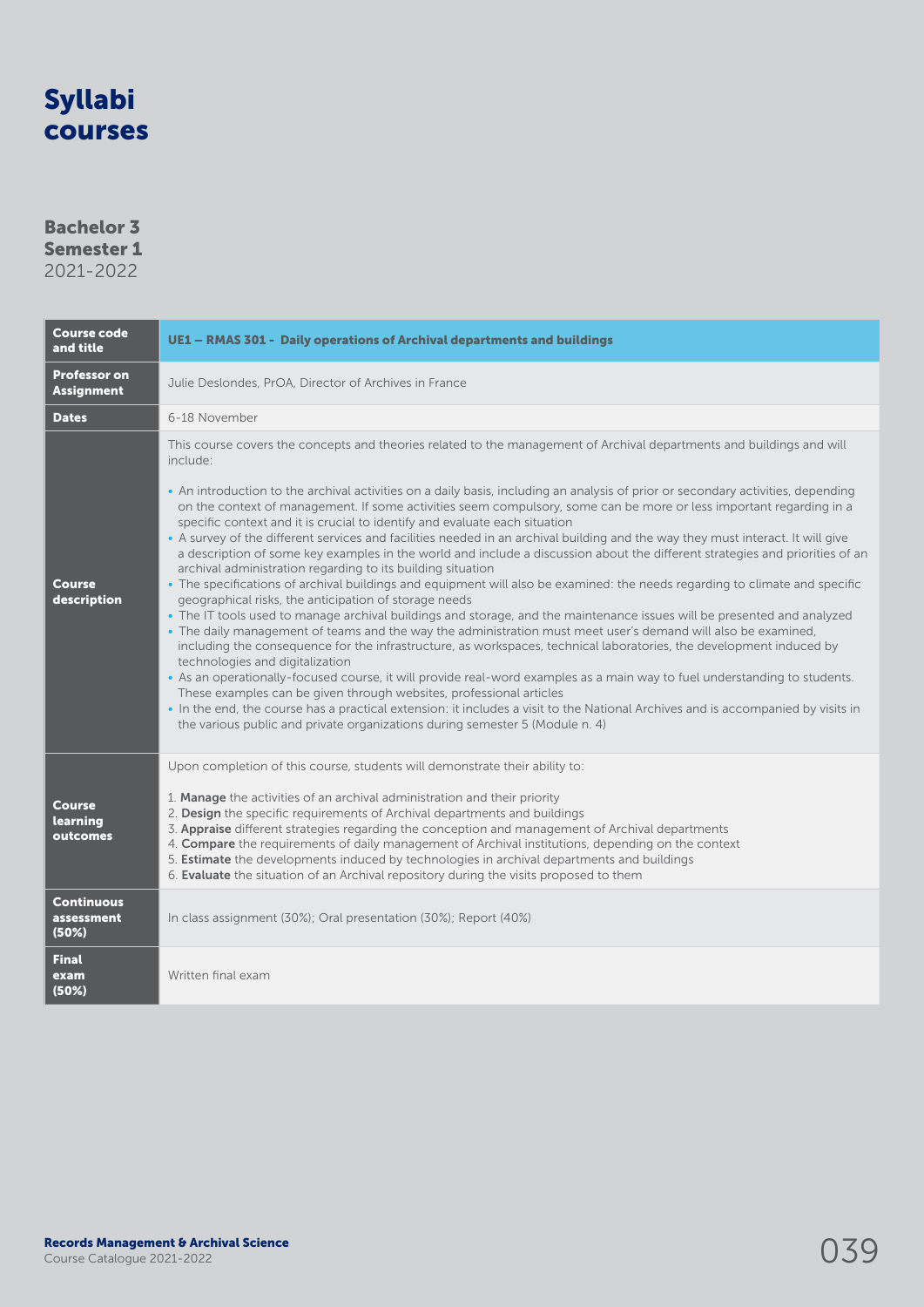### Bachelor 3 Semester 1

| <b>Course code</b><br>and title                            | <b>UE3 - RMAS 311 - Business Records Management &amp; Technologies</b>                                                                                                                                                                                                                                                                                                                                                                                                                                                                                                                                                                                                                                                                                                                                                                                                                                                                                                                                                                                                                                                                                                                                                                                                                                                                                                                                                                                                                                                                                                                                                                                                                                                                                                                                                                                                                                                                                                                                                                                                                                                                                                                                                                                                                                                                                                                                                                                                                  |  |
|------------------------------------------------------------|-----------------------------------------------------------------------------------------------------------------------------------------------------------------------------------------------------------------------------------------------------------------------------------------------------------------------------------------------------------------------------------------------------------------------------------------------------------------------------------------------------------------------------------------------------------------------------------------------------------------------------------------------------------------------------------------------------------------------------------------------------------------------------------------------------------------------------------------------------------------------------------------------------------------------------------------------------------------------------------------------------------------------------------------------------------------------------------------------------------------------------------------------------------------------------------------------------------------------------------------------------------------------------------------------------------------------------------------------------------------------------------------------------------------------------------------------------------------------------------------------------------------------------------------------------------------------------------------------------------------------------------------------------------------------------------------------------------------------------------------------------------------------------------------------------------------------------------------------------------------------------------------------------------------------------------------------------------------------------------------------------------------------------------------------------------------------------------------------------------------------------------------------------------------------------------------------------------------------------------------------------------------------------------------------------------------------------------------------------------------------------------------------------------------------------------------------------------------------------------------|--|
| <b>Professor on</b><br><b>Assignment</b>                   | Aurélien Conraux                                                                                                                                                                                                                                                                                                                                                                                                                                                                                                                                                                                                                                                                                                                                                                                                                                                                                                                                                                                                                                                                                                                                                                                                                                                                                                                                                                                                                                                                                                                                                                                                                                                                                                                                                                                                                                                                                                                                                                                                                                                                                                                                                                                                                                                                                                                                                                                                                                                                        |  |
| <b>Dates</b>                                               | 23 October - 4 November                                                                                                                                                                                                                                                                                                                                                                                                                                                                                                                                                                                                                                                                                                                                                                                                                                                                                                                                                                                                                                                                                                                                                                                                                                                                                                                                                                                                                                                                                                                                                                                                                                                                                                                                                                                                                                                                                                                                                                                                                                                                                                                                                                                                                                                                                                                                                                                                                                                                 |  |
| Course<br>description                                      | Private organizations Archives services, or Information Management units within non-public entities, have a slightly different<br>focus than public archives: information serves mostly utilitarian purposes and risk management.<br>To better emphasize these particular uses, this course will focus on a series of particularities and assume students are<br>familiar with "Heritage" information management and public archives' vocabulary and concepts. The course will build upon<br>those to focus on:<br>• Different types of companies (Mintzberg), internal culture with regards to information management. Relationships<br>between Group and Subsidiaries, Business Units, Zone/Area entities Branches<br>• Information governance experts: position(s) in organizational charts, denomination and mission(s)<br>· The information management network: Information experts, IT, Legal, Business Owners, Providers and Consultants<br>. Usual categories of business records and specific risk exposure associated with extended retention or early deletion:<br>Group statutory information (core legal records), Finances, Mergers & Acquisition, HR, Research & Development,<br>Marketing, Client Relationship<br>• Regulatory constraints: impacts on data & documents retention, Risk Management: International/local legislation, Personal<br>Data Management (GDPR and equivalent legislations), Cloud act, E-discovery & holds, lost information, over preservation<br>• Technical trends and perspective: the surge of metadata and business objects information rather than document-based<br>file systems, categories of storage & repositories, migration towards cloud-based information storage and content services<br>platforms. Main migration options: continuous flows or "shift & lift"<br>• Location of data in a global world: why it is important? Location of main repository, location of backup and replication<br>datacenters<br>• Main deliverables of a Business records Management project: retention categories and schedule, data mapping, use cases<br>and information management models<br>• Class interactions and exercises may include discussions on how much Business Records Management is linked to<br>Change Management, Project Management, Negotiation and Project Team Management. Cross-fertilization from those<br>disciplines and Audit will be promoted to expand the students' interest beyond strict technical know-how |  |
| <b>Course</b><br>learning<br>outcomes<br><b>Continuous</b> | • CLO 1: Interpret priorities and strategic needs for records managers in the context of private entities<br>. CLO 2: Examine Business records in context (local / international, depending on the company's range of products/<br>services)<br>• CLO 3: Question Risk exposure stemming from erroneous Information Management policy<br>• CLO 4: Demonstrate the internal logic of deliverables (retention schedules, email policies)<br>• CLO 5: Operate advanced projects and sustainable policies within an organization with other experts<br>. CLO 6: Use and appraise Analytical and Information gathering tools and methods such as organizational analysis, business<br>process analysis, risk management plan, SWOTs, registries of digital repositories                                                                                                                                                                                                                                                                                                                                                                                                                                                                                                                                                                                                                                                                                                                                                                                                                                                                                                                                                                                                                                                                                                                                                                                                                                                                                                                                                                                                                                                                                                                                                                                                                                                                                                                      |  |
| assessment<br>(50%)                                        | In class assignment (30%); In class role play (30%); in class presentation (40%)                                                                                                                                                                                                                                                                                                                                                                                                                                                                                                                                                                                                                                                                                                                                                                                                                                                                                                                                                                                                                                                                                                                                                                                                                                                                                                                                                                                                                                                                                                                                                                                                                                                                                                                                                                                                                                                                                                                                                                                                                                                                                                                                                                                                                                                                                                                                                                                                        |  |
| <b>Final</b><br>exam<br>(50%)                              | Written exam                                                                                                                                                                                                                                                                                                                                                                                                                                                                                                                                                                                                                                                                                                                                                                                                                                                                                                                                                                                                                                                                                                                                                                                                                                                                                                                                                                                                                                                                                                                                                                                                                                                                                                                                                                                                                                                                                                                                                                                                                                                                                                                                                                                                                                                                                                                                                                                                                                                                            |  |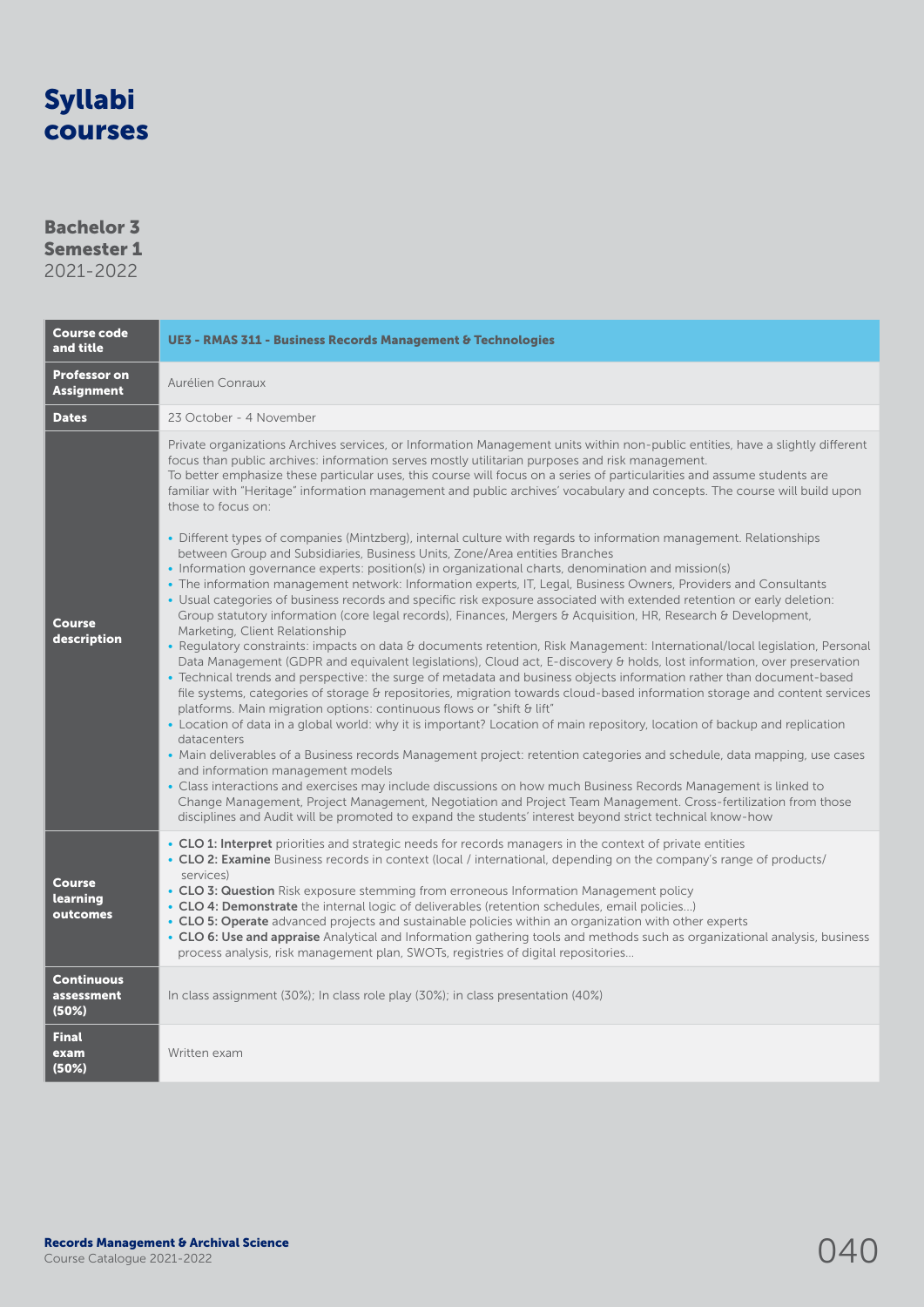### Bachelor 3 Semester 1

| <b>Course code</b><br>and title          | <b>UE2 - RMAS 303 - Digital Archives Law</b>                                                                                                                                                                                                                                                                                                                                                                                                                                                                                                                                                                                                                                                                                                                                                                                                                                                                                                                                                                                                                                                                                                                                                                                                                                                                                                                                                                                                                                                                                                                                                                                                                |  |
|------------------------------------------|-------------------------------------------------------------------------------------------------------------------------------------------------------------------------------------------------------------------------------------------------------------------------------------------------------------------------------------------------------------------------------------------------------------------------------------------------------------------------------------------------------------------------------------------------------------------------------------------------------------------------------------------------------------------------------------------------------------------------------------------------------------------------------------------------------------------------------------------------------------------------------------------------------------------------------------------------------------------------------------------------------------------------------------------------------------------------------------------------------------------------------------------------------------------------------------------------------------------------------------------------------------------------------------------------------------------------------------------------------------------------------------------------------------------------------------------------------------------------------------------------------------------------------------------------------------------------------------------------------------------------------------------------------------|--|
| <b>Professor on</b><br><b>Assignment</b> | Dr Sarah Markiewicz, University of Poitiers, France                                                                                                                                                                                                                                                                                                                                                                                                                                                                                                                                                                                                                                                                                                                                                                                                                                                                                                                                                                                                                                                                                                                                                                                                                                                                                                                                                                                                                                                                                                                                                                                                         |  |
| <b>Dates</b>                             | 18-30 September                                                                                                                                                                                                                                                                                                                                                                                                                                                                                                                                                                                                                                                                                                                                                                                                                                                                                                                                                                                                                                                                                                                                                                                                                                                                                                                                                                                                                                                                                                                                                                                                                                             |  |
| <b>Course</b><br>description             | This course covers the concepts and theories in Law and in Archival Science regarding the digital environment. The<br>course includes a discussion of interdisciplinarity between Law and Archival Science but also into each academic area, the<br>confrontation of their own traditional principles to the digital environment. The course will include study of different bodies<br>/ branches of Law such as: Contracts Law and its legal formalism (traditional and on line issues), Personal Data Protection<br>Law (mainly on line issues), Open Data Law (mainly on line issues and in the public sector), Cybersecurity legal-normative<br>framework and its link with documents or archives, Information Technology Contracts Law and its impact on documents<br>or archives through specific provisions, Archives Law (traditional and on line issues), Evidence Law (traditional and on line<br>issues), Intellectual Property Law (traditional and on line issues). Even it is a Law course, it will make connection with relevant<br>technical standards when it is useful. Each of the 10 morning sessions will consist of 3-hour lecture (except on Fridays: just<br>1.5-hour lecture) and before or after 1-hour tutorial per morning session. On the 11 hours dedicated to tutorials, 2 hours will<br>focus on how to acquire the relevant methodology to apply for the 2 mock examinations (a 1,5-hour examination on Friday<br>morning, each week) and the final examination in January. The 9 other hours will be used to check students' knowledge<br>acquisition, after each session, during the first hour of the next day session. |  |
| <b>Course</b><br>learning<br>outcomes    | 1. Judge differences between paper documents and e-documents and their practical managements and legal regimes,<br>respectively<br>2. Assemble legal requirements / needs / precepts and archival science requirements / needs / precepts in a digital<br>environment<br>3. Propose an interdisciplinary approach (law / archival science) face to a technical-legal issue in the digital world<br>4. Apply this content course in a public or private sector work position, and not just the public sector side of archives<br>5. Argue with a lawyer, based on his/her legal concepts or references and make him/her understand / be sensitive to your<br>archival science needs : promoting interdisciplinary dialogue<br>6. Select legal references and catalogueue which branch/body of laws is/are involved but also technical standards regarding<br>a specific situation<br>7. Describe legal concepts linked to electronic records management and archiving<br>8. Formulate examples with respect to the concerned examined situation<br>Choose a technical-legal solution and justify it on a technical-legal basis.                                                                                                                                                                                                                                                                                                                                                                                                                                                                                                                              |  |
| <b>Continuous</b><br>assessment<br>(50%) | Home readin analysis (20%); Sitting written exam I (40%); Sitting written exam II (40%);                                                                                                                                                                                                                                                                                                                                                                                                                                                                                                                                                                                                                                                                                                                                                                                                                                                                                                                                                                                                                                                                                                                                                                                                                                                                                                                                                                                                                                                                                                                                                                    |  |
| <b>Final</b><br>exam<br>(50%)            | Written exam                                                                                                                                                                                                                                                                                                                                                                                                                                                                                                                                                                                                                                                                                                                                                                                                                                                                                                                                                                                                                                                                                                                                                                                                                                                                                                                                                                                                                                                                                                                                                                                                                                                |  |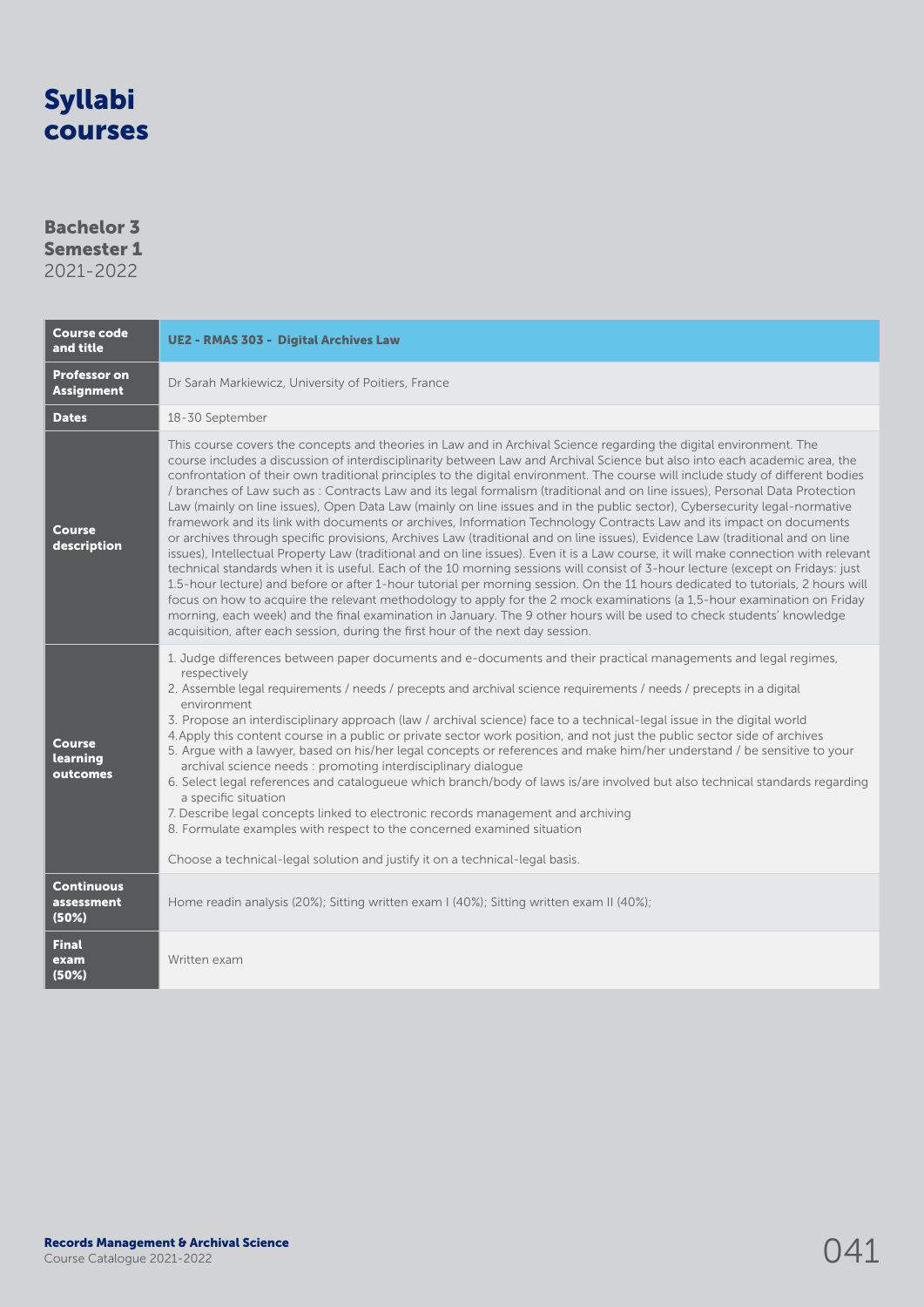### Bachelor 3 Semester 1

| <b>Course code</b><br>and title          | <b>UE2 - RMAS 304 - A Digital History</b>                                                                                                                                                                                                                                                                                                                                                                                                                                                                                                                                           |  |
|------------------------------------------|-------------------------------------------------------------------------------------------------------------------------------------------------------------------------------------------------------------------------------------------------------------------------------------------------------------------------------------------------------------------------------------------------------------------------------------------------------------------------------------------------------------------------------------------------------------------------------------|--|
| <b>Professor on</b><br><b>Assignment</b> | Prof Dr Pascal Griset – Sorbonne Université (Paris)                                                                                                                                                                                                                                                                                                                                                                                                                                                                                                                                 |  |
| <b>Dates</b>                             | 4-16 September                                                                                                                                                                                                                                                                                                                                                                                                                                                                                                                                                                      |  |
| Course<br>description                    | The course will provide students with the main historical landmarks and concepts that will enable them to understand<br>the evolution of the place of information and communication in our societies up to the present time. At the center of the<br>reflection will be the question of the "digitization of society". It will be a question of understanding these technologies from<br>a complementary perspective structured by four main axes:                                                                                                                                  |  |
|                                          | 1. The innovation-based approach that allows technical, economic and commercial issues to be properly addressed<br>2. The approach through politics to highlight the issues related to power and freedoms<br>3. The geopolitical approach that will highlight the relationship between powers and the key role of the United States in this field<br>4. The cultural and societal approach will lead to analyses that focus on creative issues but also on freedoms and privacy                                                                                                     |  |
|                                          | The course will be based on a lively presentation of events and will define the main concepts related to the "digitization"<br>of society. Specific examples will be developed to link the topics covered to the future career of students. The evolution of<br>archives and their use, Web archives, "digital" history will thus be specifically addressed through exercises directly linked to<br>current practices.                                                                                                                                                              |  |
|                                          | Four thematic dossiers (Focus) will be discussed to give students a very precise overview of the 19h and XXIst developments<br>in organizations and methods of document storage. Kindly find in the course schedule, these 4 main focuses. These topics<br>will enlight points directly linked to students' future professional activities.<br>Technological issues will be addressed in such a way as to understand the global logic of this field. The course does not<br>require any specific computer knowledge                                                                 |  |
| <b>Course</b><br>learning<br>outcomes    | 1. Appraise the evolution of archives and their use, especially the digital and the Web archives<br>2. Argue about the digitization of society from different viewpoints (economic, commercial, geopolitical and technical)<br>3. Value and Judge the importance of the digital revolution and the use of new technologies in the way to produce<br>information, to collect them and to disseminate them in the current societies<br>4. Argue through a critical and analytical essay from a wide range of digital documents related to the aforementioned topical<br><i>issues</i> |  |
| <b>Continuous</b><br>assessment<br>(50%) | In class assignment (30%); in-class presentation (40%); report (30%)                                                                                                                                                                                                                                                                                                                                                                                                                                                                                                                |  |
| <b>Final</b><br>exam<br>(50%)            | Essay questions (3hrs)                                                                                                                                                                                                                                                                                                                                                                                                                                                                                                                                                              |  |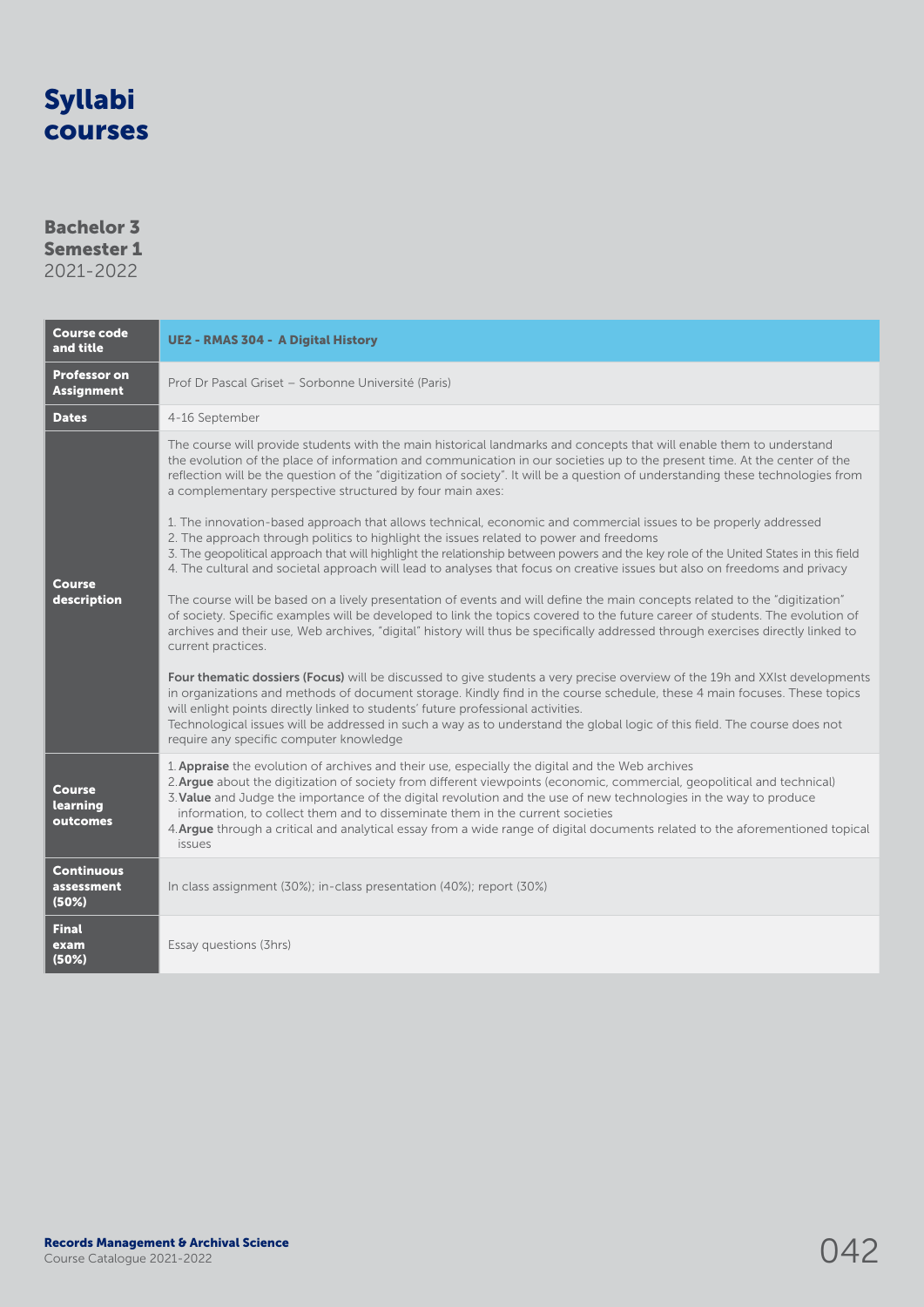### Bachelor 3 Semester 1

| <b>Course code</b><br>and title          | UE3 - RMAS 305 - Independent research project: research methods and design                                                                                                                                                                                                                                                                                                                                                                                                                                                                                                                                                                                                                                                                                                                          |  |
|------------------------------------------|-----------------------------------------------------------------------------------------------------------------------------------------------------------------------------------------------------------------------------------------------------------------------------------------------------------------------------------------------------------------------------------------------------------------------------------------------------------------------------------------------------------------------------------------------------------------------------------------------------------------------------------------------------------------------------------------------------------------------------------------------------------------------------------------------------|--|
| <b>Professional on</b><br>assignment     | Dr Forget Chaterera, Assistant Professor - SUAD                                                                                                                                                                                                                                                                                                                                                                                                                                                                                                                                                                                                                                                                                                                                                     |  |
| <b>Dates</b>                             | Semestrial                                                                                                                                                                                                                                                                                                                                                                                                                                                                                                                                                                                                                                                                                                                                                                                          |  |
| <b>Course</b><br>description             | This course covers every range of technics and methods used in academic research from the subject definition to the<br>independent professional research project. It includes study of the academic formal (bibliographic records, independent<br>research project, formatting) and intellectual (information and documentation gathering, problematization, writing<br>process) requirements. This course prepares to the final independent research project and thus focuses on archival cases<br>studies. From professional archival examples (internship missions, contemporary questions or controversies), students<br>conduct every step of a research and perform its various kinds of presentation (short definition, oral presentation, article<br>review, independent research project). |  |
| <b>Course</b><br>learning<br>outcomes    | • Assemble and organize information from various perspectives<br>• Select and critically analyze academic and professional documentation and information sources<br>• Formulate and evaluate research questions<br>• Develop precise examples on contemporary archival theories and practices<br>• Arque theoretical and practical case studies<br>• Develop a personal thinking on contemporary archival subjects<br>• Write a professional documentation                                                                                                                                                                                                                                                                                                                                          |  |
| <b>Continuous</b><br>assessment<br>(50%) | In class assignment (40%)<br>In class presentation (30%)<br>Report / homework assignment (30%)                                                                                                                                                                                                                                                                                                                                                                                                                                                                                                                                                                                                                                                                                                      |  |
| <b>Final</b><br>exam<br>(50%)            | Independent Research project                                                                                                                                                                                                                                                                                                                                                                                                                                                                                                                                                                                                                                                                                                                                                                        |  |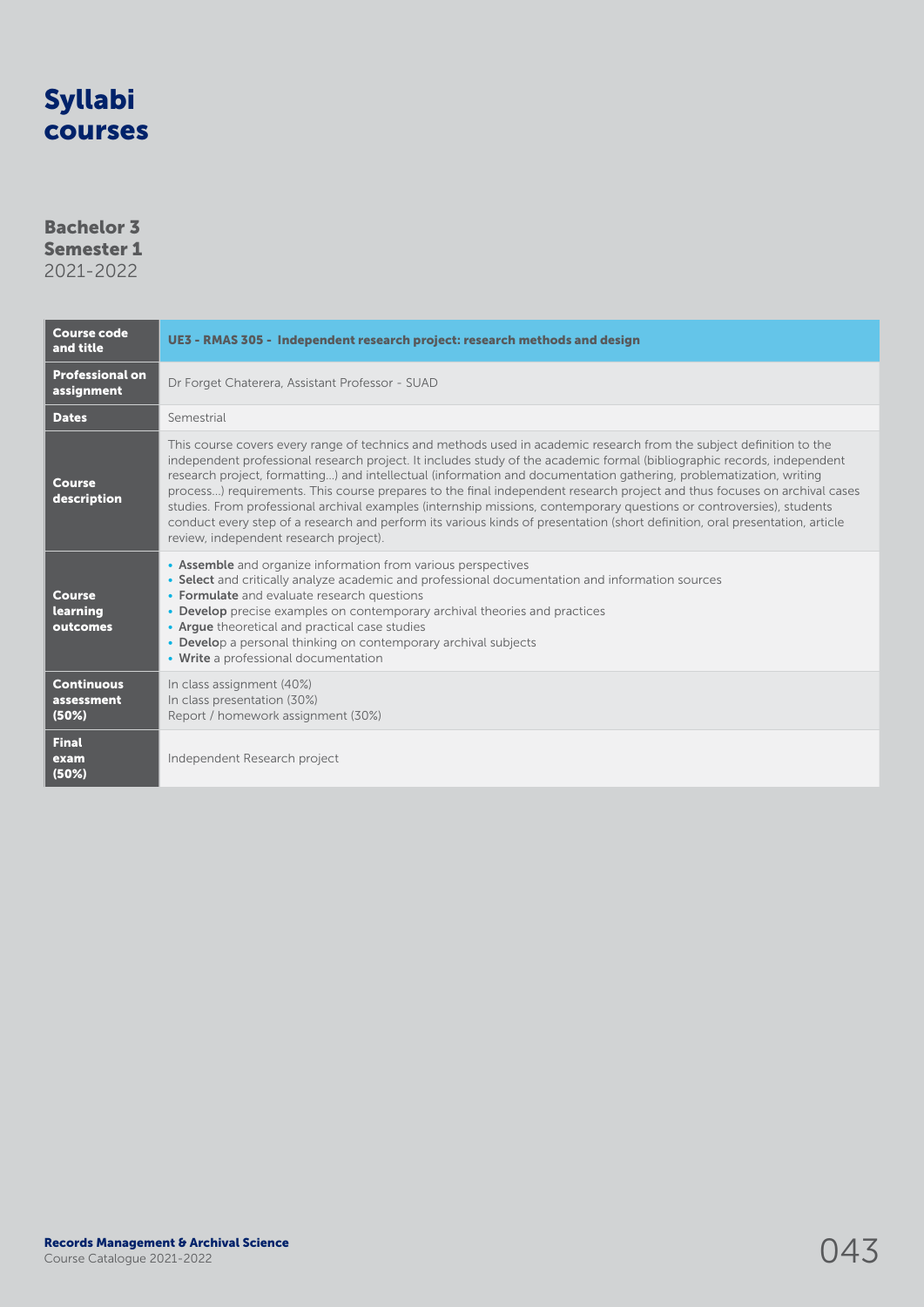### Bachelor 3 Semester 1 2021-2022

| <b>Course code</b><br>and title          | UE 4 - RMAS 306 - Applied work IV - Visits and technical reports                                                                                                                                                                                                                                                                                                                                                                                                                                                                                                                                                                                                                                                                                                                                                                                                                                                                                                                                                                                                                                                                             |  |
|------------------------------------------|----------------------------------------------------------------------------------------------------------------------------------------------------------------------------------------------------------------------------------------------------------------------------------------------------------------------------------------------------------------------------------------------------------------------------------------------------------------------------------------------------------------------------------------------------------------------------------------------------------------------------------------------------------------------------------------------------------------------------------------------------------------------------------------------------------------------------------------------------------------------------------------------------------------------------------------------------------------------------------------------------------------------------------------------------------------------------------------------------------------------------------------------|--|
| <b>Permanent staff</b>                   | Dr Victor Kabata and Dr Mehluli Masuku                                                                                                                                                                                                                                                                                                                                                                                                                                                                                                                                                                                                                                                                                                                                                                                                                                                                                                                                                                                                                                                                                                       |  |
| <b>Dates</b>                             | Semestrial                                                                                                                                                                                                                                                                                                                                                                                                                                                                                                                                                                                                                                                                                                                                                                                                                                                                                                                                                                                                                                                                                                                                   |  |
| <b>Course</b>                            | This applied work will give an overview of the different kinds of archival departments or institutions in UAE, both in public<br>and private sector, including banks and service providers in the field of archives and document management. The aim is to<br>visit 3 locations mainly, one private another public and a third one has to be selected by the students themselves according<br>to its professional goals in a public or private company. This choice has to be approved by the supervisor. We schedule<br>to organize these visits from September to December, in link with the academic in charge of the course devoted to Daily<br>Operations of archival departments and buildings. A first class will provide to the students the methodology of the field visits<br>and to help them to write their reports.<br>During the visit the student assess the records management system (from the creation of document until the transfer to the<br>archives unit in the institution and the existence of the tools like policies, procedures, classification system and retention                                             |  |
| description                              | schedules and the software used for the records management system in each company visited. The student also evaluate<br>the condition of storage (firefighting system, A/C, type of the shelves)<br>After each visit, a report based on quidelines provided to the student during the first class is required. To do so, the student<br>need to have some academic prerequisites taught during previous courses (RMAS 301, 107, 208, 204) Students will be<br>sensitized to assess innovation and entrepreneurship thinking and tools of the companies they will visit, in their report. They<br>have to devote one section of their report about the innovative challenges that the companies implemented or should<br>implement in the future. They have to retake the elements studied in the RMAS 102 course and check if the company<br>complies with the legal framework. A benchmarking study between the different companies visited by the students will be<br>requested in the third report to analyse the value of the innovation in the companies and the will propose some solutions to<br>improves the potential shortcomings. |  |
| <b>Course</b><br>learning<br>outcomes    | 1. Value how is organized an archival institution or department<br>2. Appraise the different premises such as existing records management system, storage rooms, reading halls and<br>laboratories<br>3. Prepare a detailed and analytical report on a field visit to an archival institution or department<br>4. Justify and measure the software used for the records management system in each visited institution and company                                                                                                                                                                                                                                                                                                                                                                                                                                                                                                                                                                                                                                                                                                            |  |
| <b>Continuous</b><br>assessment<br>(50%) | Analytical report for public company (30%)<br>Analytical report private company (30%)<br>Oral presentation (40%)                                                                                                                                                                                                                                                                                                                                                                                                                                                                                                                                                                                                                                                                                                                                                                                                                                                                                                                                                                                                                             |  |
| <b>Final</b><br>exam<br>(50%)            | <b>NA</b>                                                                                                                                                                                                                                                                                                                                                                                                                                                                                                                                                                                                                                                                                                                                                                                                                                                                                                                                                                                                                                                                                                                                    |  |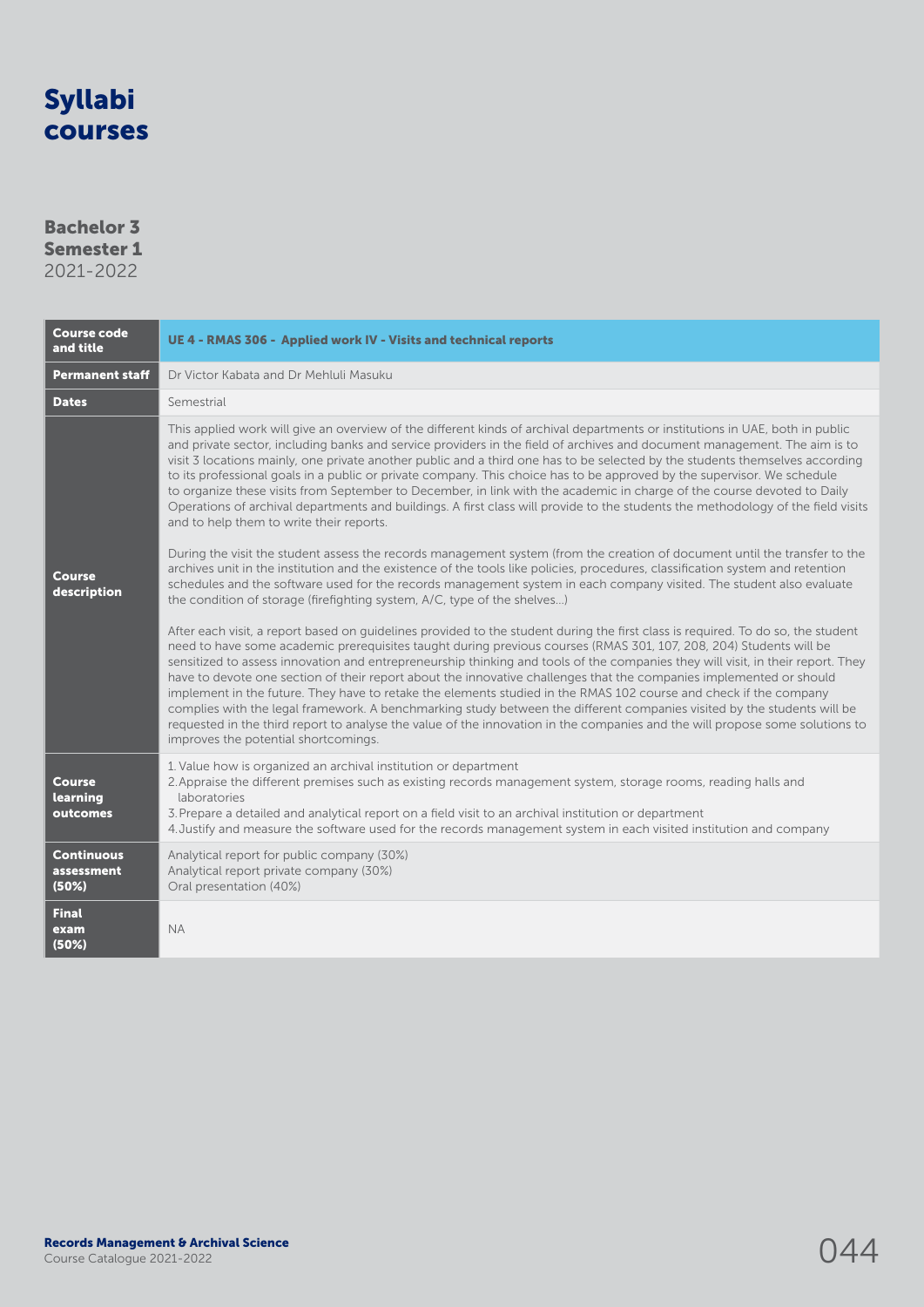### Bachelor 3 Semester 1

| <b>Course code</b><br>and title          | UE1 - RMAS 307 - Promotion & dissemination of archival resources                                                                                                                                                                                                                                                                                                                                                                                                                                                                                                                                                                                                                                                                                                                                                                                                                                                                                                                                                                                                                                                                                                                                                                                                                                                                                                                                                                                                                                                                                                                                                                  |  |
|------------------------------------------|-----------------------------------------------------------------------------------------------------------------------------------------------------------------------------------------------------------------------------------------------------------------------------------------------------------------------------------------------------------------------------------------------------------------------------------------------------------------------------------------------------------------------------------------------------------------------------------------------------------------------------------------------------------------------------------------------------------------------------------------------------------------------------------------------------------------------------------------------------------------------------------------------------------------------------------------------------------------------------------------------------------------------------------------------------------------------------------------------------------------------------------------------------------------------------------------------------------------------------------------------------------------------------------------------------------------------------------------------------------------------------------------------------------------------------------------------------------------------------------------------------------------------------------------------------------------------------------------------------------------------------------|--|
| <b>Permanent staff</b>                   | Dr Victor Kabata, SUAD, Postdoc                                                                                                                                                                                                                                                                                                                                                                                                                                                                                                                                                                                                                                                                                                                                                                                                                                                                                                                                                                                                                                                                                                                                                                                                                                                                                                                                                                                                                                                                                                                                                                                                   |  |
| <b>Dates</b>                             | Semestrial                                                                                                                                                                                                                                                                                                                                                                                                                                                                                                                                                                                                                                                                                                                                                                                                                                                                                                                                                                                                                                                                                                                                                                                                                                                                                                                                                                                                                                                                                                                                                                                                                        |  |
| <b>Course</b><br>description             | This course aims to give students a general and practical knowledge of public communication and welcoming. The public<br>of Cultural institutions in general and Archival institutions in particular has changed dramatically during the last twenty years.<br>Our way of welcoming and challenging them must consider the new communication and information devices that have<br>become a huge part of our cultural and personal lives. Traditional exhibitions and reading rooms must not be overlooked,<br>but websites and social media are now more significant today.<br>New medias are necessary as much as news tools that permit the archivist to know the public and also gain a wider<br>audience for all the resources he preserves. The users have many faces: the way they use, chose, study, disseminate records<br>and archives have to be assessed. Stakeholder analysis is mandatory to offer the professionals to define to use right media<br>and to offer the most appropriate service. Its purpose and utility are also to improve public outreach projects, to discover<br>new opportunities and new ways to communicate with various publics.<br>The course includes a presentation a large range of activities and communication: reading rooms, exhibitions, websites,<br>educational activities, social networks. It offers a wide overview of projects currently implemented and will encourage<br>students to disseminate data and documents in the digital world, by giving a large. For their final assignment, they will have<br>to choose and realize a promotion project of archival resources. |  |
| <b>Course</b><br>learning<br>outcomes    | • CLO 1: Develop methods of welcoming the public and their different uses depending on the prospective purpose and<br>audience<br>• CLO 2: Identify, analyze and target user needs<br>• CLO 3: Appraise the role of online and physical resources in the implementation of public communication<br>• CLO 4: Create basic outreach and education activities<br>• CLO 5: Select and use tools for managing and exploiting digital collections in order to organize the communication of an<br>archives collection<br>• CLO 6: Design a promotion project an archival collection                                                                                                                                                                                                                                                                                                                                                                                                                                                                                                                                                                                                                                                                                                                                                                                                                                                                                                                                                                                                                                                     |  |
| <b>Continuous</b><br>assessment<br>(50%) | Written assignment (10%)<br>In class teamwork (25%)<br>Homework and in class oral presentation (15%)                                                                                                                                                                                                                                                                                                                                                                                                                                                                                                                                                                                                                                                                                                                                                                                                                                                                                                                                                                                                                                                                                                                                                                                                                                                                                                                                                                                                                                                                                                                              |  |
| <b>Final</b><br>exam<br>(50%)            | 3hrs exam                                                                                                                                                                                                                                                                                                                                                                                                                                                                                                                                                                                                                                                                                                                                                                                                                                                                                                                                                                                                                                                                                                                                                                                                                                                                                                                                                                                                                                                                                                                                                                                                                         |  |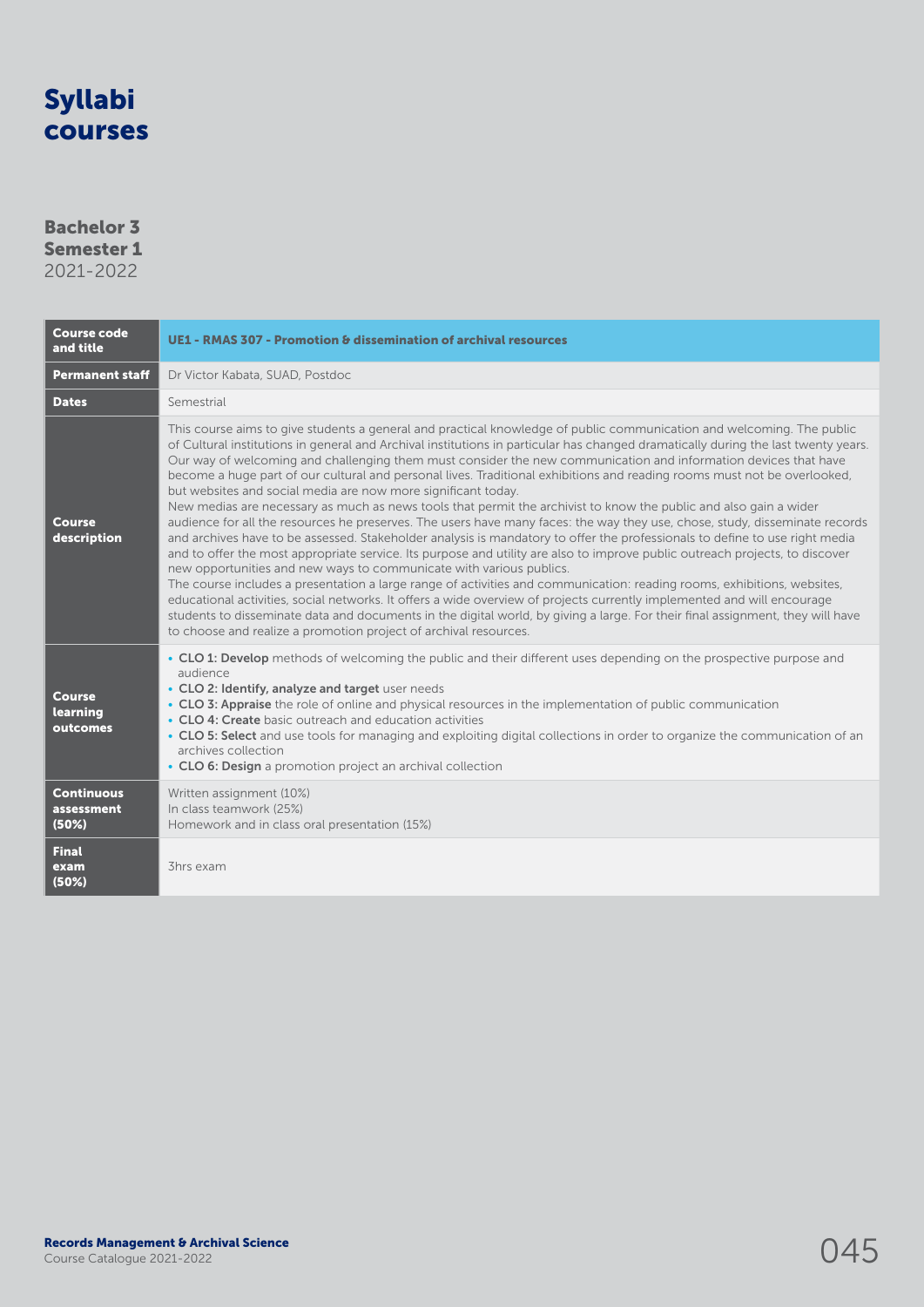### Bachelor 3 Semester 2

| <b>Course code</b><br>and title          | UE 1 - RMAS 308 - Managing records and archives in the Information Society: use cases and social uses                                                                                                                                                                                                                                                                                                                                                                                                                                                                                                                                                                                                                                                                                                                                                                                                                                                                                                                                                                                                                                                                                                                                                                                                                                                                                           |  |
|------------------------------------------|-------------------------------------------------------------------------------------------------------------------------------------------------------------------------------------------------------------------------------------------------------------------------------------------------------------------------------------------------------------------------------------------------------------------------------------------------------------------------------------------------------------------------------------------------------------------------------------------------------------------------------------------------------------------------------------------------------------------------------------------------------------------------------------------------------------------------------------------------------------------------------------------------------------------------------------------------------------------------------------------------------------------------------------------------------------------------------------------------------------------------------------------------------------------------------------------------------------------------------------------------------------------------------------------------------------------------------------------------------------------------------------------------|--|
| <b>Permanent staff</b>                   | Dr Mehluli Masuku, SUAD, Postdoc                                                                                                                                                                                                                                                                                                                                                                                                                                                                                                                                                                                                                                                                                                                                                                                                                                                                                                                                                                                                                                                                                                                                                                                                                                                                                                                                                                |  |
| <b>Dates</b>                             | Semestrial                                                                                                                                                                                                                                                                                                                                                                                                                                                                                                                                                                                                                                                                                                                                                                                                                                                                                                                                                                                                                                                                                                                                                                                                                                                                                                                                                                                      |  |
| <b>Course</b><br>description             | The main purpose of this course is to contribute to the intellectual formation of future records managers archivists by<br>making them know the global impact of their activity and of the major challenges they will have to face. They are actually<br>at the heart of the information society and must be aware of the consequences of the dissemination, protection and<br>commercial use of institutional and personal data, of the legal debates that they may pose, of their historical dimension and<br>of the memorial debates or environmental issues.<br>Theoretical researches and many practical use cases will be associates. The purpose is to give examples of solutions<br>adopted in the processing of data or documentary holdings in a range of situations and sectors of activity and to analyse<br>recent cases and scandals (such as the Cablegate), in order to raise the consciousness of the students about their role in<br>educating records and archives daily users. Various challenges and social dimensions of the profession will be successively<br>discussed and the national and international framework in which they can act outlined.<br>Taught during the last semester of the Bachelor, this course also has a practical dimension: it supplements the visits in<br>various institutions (semester 5) and directly precede an internship (semester 6). |  |
| <b>Course</b><br>learning<br>outcomes    | 1. Be prepared to work in a worldwide professional environment<br>2. Select methods for external archives communication<br>3. Comply to the rights in disseminating information<br>4. Organize the support or training for archives and records users<br>5. Manage new challenges based on practical cases studied                                                                                                                                                                                                                                                                                                                                                                                                                                                                                                                                                                                                                                                                                                                                                                                                                                                                                                                                                                                                                                                                              |  |
| <b>Continuous</b><br>assessment<br>(50%) | Websites analysis (20%)<br>Case study analysis (30%)<br>Teamwork and in class presentation (50%)                                                                                                                                                                                                                                                                                                                                                                                                                                                                                                                                                                                                                                                                                                                                                                                                                                                                                                                                                                                                                                                                                                                                                                                                                                                                                                |  |
| <b>Final</b><br>exam<br>(50%)            | 3hrs exam                                                                                                                                                                                                                                                                                                                                                                                                                                                                                                                                                                                                                                                                                                                                                                                                                                                                                                                                                                                                                                                                                                                                                                                                                                                                                                                                                                                       |  |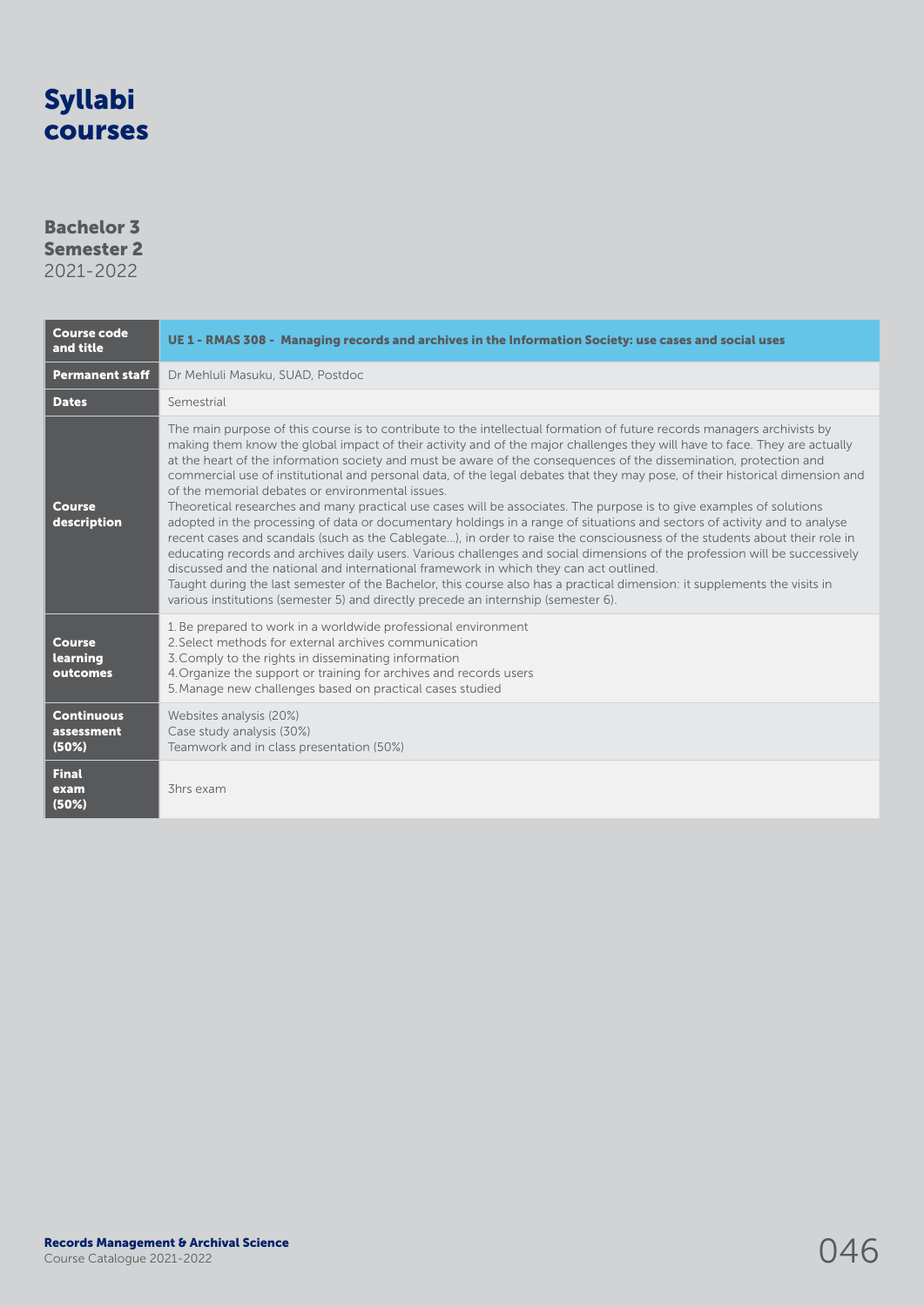### Bachelor 3 Semester 2

| <b>Course code</b><br>and title          | UE 1 - RMAS 301 - RMAS 309 - Oral archives & Collecting Memory                                                                                                                                                                                                                                                                                                                                                                                                                                                                                                                                     |
|------------------------------------------|----------------------------------------------------------------------------------------------------------------------------------------------------------------------------------------------------------------------------------------------------------------------------------------------------------------------------------------------------------------------------------------------------------------------------------------------------------------------------------------------------------------------------------------------------------------------------------------------------|
| <b>Professor on</b><br><b>Assignment</b> | Jean-Philippe Dumas, PrOA                                                                                                                                                                                                                                                                                                                                                                                                                                                                                                                                                                          |
| <b>Dates</b>                             | 15-27 January                                                                                                                                                                                                                                                                                                                                                                                                                                                                                                                                                                                      |
| Course<br>description                    | This course gives a complete approach of oral archives; it presents the history and the main interests of the discipline, from<br>ethnology to war history and diplomacy and its current extent in different countries of the world and especially in the Middle<br>East. It also presents the ethical principles of oral archives, its scientific goals, but also its technical aspects: mainly how to<br>describe archives, what are the best practices of catalogueing complex content found in time-based media collections, and<br>also digital preservation, and access programmes.          |
| <b>Course</b><br>learning<br>outcomes    | 1. Value the importance of orality as a cultural phenomenon and the history and traditions of orality and oral transmission in<br>the Middle East<br>2. Argue about a campaign of oral history, formulate it in clear terms for the witnesses, and detail the parameters of<br>interviews<br>3. Formulate issues of ethical, legal, and social aspects of communicating with witnesses<br>4. Construct and present formal contracts between institutions and witnesses<br>5. Design oral interviews on case situations and demonstrate ability to transcribe and report them for research purposes |
| <b>Continuous</b><br>assessment<br>(50%) | In class assignment (50%)<br>In class presentation (25%)<br>In class presentation (25%)                                                                                                                                                                                                                                                                                                                                                                                                                                                                                                            |
| <b>Final</b><br>exam<br>(50%)            | <b>NA</b>                                                                                                                                                                                                                                                                                                                                                                                                                                                                                                                                                                                          |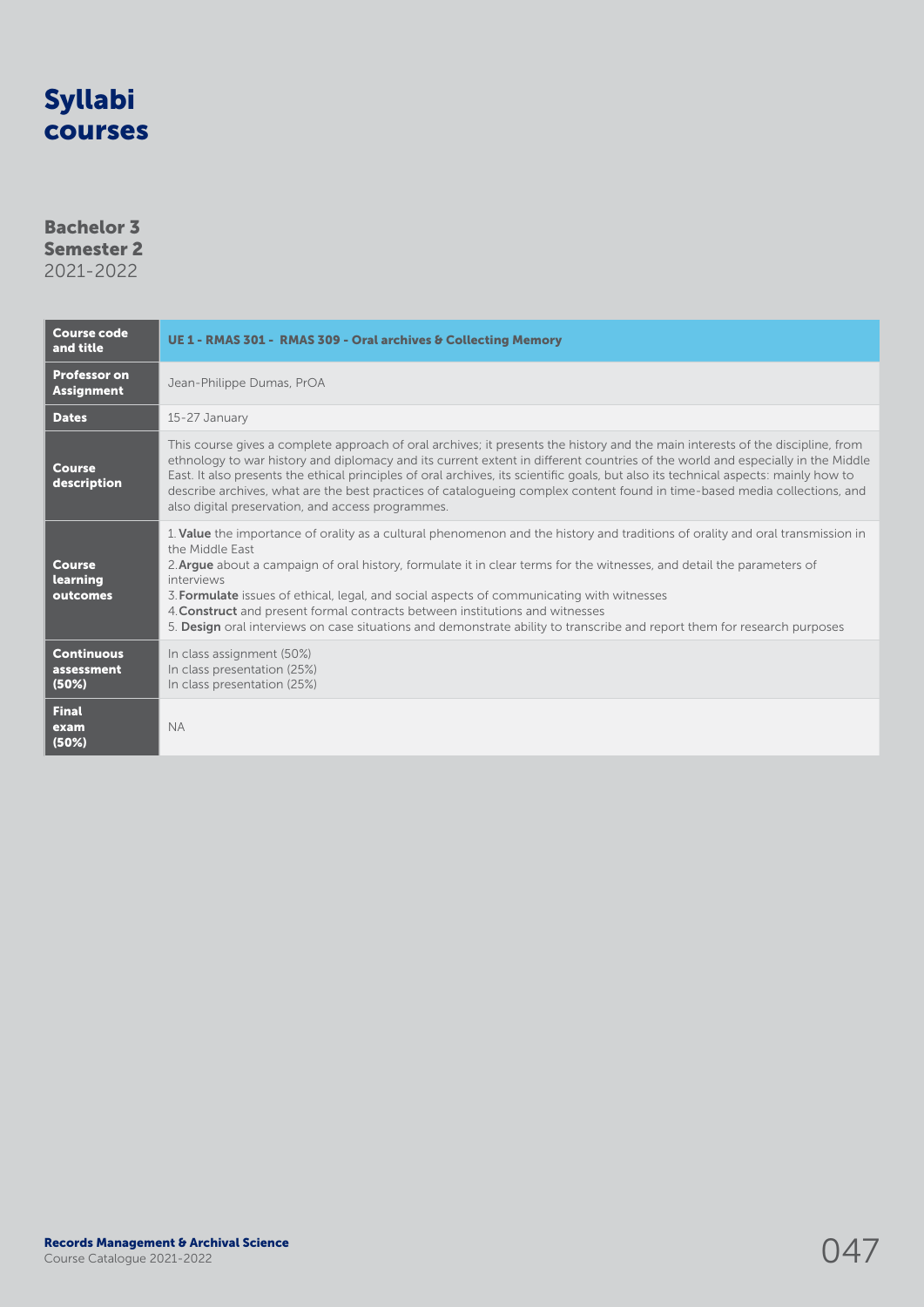### Bachelor 3 Semester 2

| <b>Course code</b><br>and title          | <b>UE 2 - RMAS 310 - Cultural Heritage Management</b>                                                                                                                                                                                                                                                                                                                                                                                                                                                                                                                                                                                                                                                                                                                                                                                                                                                                                                                                                                                                                |  |
|------------------------------------------|----------------------------------------------------------------------------------------------------------------------------------------------------------------------------------------------------------------------------------------------------------------------------------------------------------------------------------------------------------------------------------------------------------------------------------------------------------------------------------------------------------------------------------------------------------------------------------------------------------------------------------------------------------------------------------------------------------------------------------------------------------------------------------------------------------------------------------------------------------------------------------------------------------------------------------------------------------------------------------------------------------------------------------------------------------------------|--|
| <b>Professor on</b><br><b>Assignment</b> | Dr Forget Chaterera                                                                                                                                                                                                                                                                                                                                                                                                                                                                                                                                                                                                                                                                                                                                                                                                                                                                                                                                                                                                                                                  |  |
| <b>Dates</b>                             | Semestrial                                                                                                                                                                                                                                                                                                                                                                                                                                                                                                                                                                                                                                                                                                                                                                                                                                                                                                                                                                                                                                                           |  |
| Course<br>description                    | This course introduces students to the basics of the management and preservation of heritage resources in the UAE and<br>beyond, and creates a basis for further study in the heritage field. Students study types of practice and current and emerging<br>issues, as well as the social context, controversies, ethical questions, records management and general concerns that<br>characterize efforts in heritage preservation and the work carried out in museums, archives, historic places and interpretive<br>centers. It also discusses how government and non-government organizations preserve and use heritage resource. This<br>course is also linked to the valorization and dissemination issue of archival resources and how they can be used in the<br>cultural heritage in the UAE.<br>The implications and consequences of the theorization of heritage as a cultural practice concerned with negotiating the<br>tensions between received and contested identity has consequences for both academic analysis and heritage practice and<br>policy. |  |
| <b>Course</b><br>learning<br>outcomes    | 1. Argue about the basic terms in Heritage<br>2. Judge the different threats heritage is currently facing<br>3. Evaluate the basic practical mechanisms of heritage management, including interpretation and presentation<br>4. <b>Examine</b> and compare ethical issues related to heritage management                                                                                                                                                                                                                                                                                                                                                                                                                                                                                                                                                                                                                                                                                                                                                             |  |
| <b>Continuous</b><br>assessment<br>(50%) | Oral presentation (20%)<br>Mid-term exam (20%)<br>Participation (10%)                                                                                                                                                                                                                                                                                                                                                                                                                                                                                                                                                                                                                                                                                                                                                                                                                                                                                                                                                                                                |  |
| <b>Final</b><br>exam<br>(50%)            | 2hrs exam                                                                                                                                                                                                                                                                                                                                                                                                                                                                                                                                                                                                                                                                                                                                                                                                                                                                                                                                                                                                                                                            |  |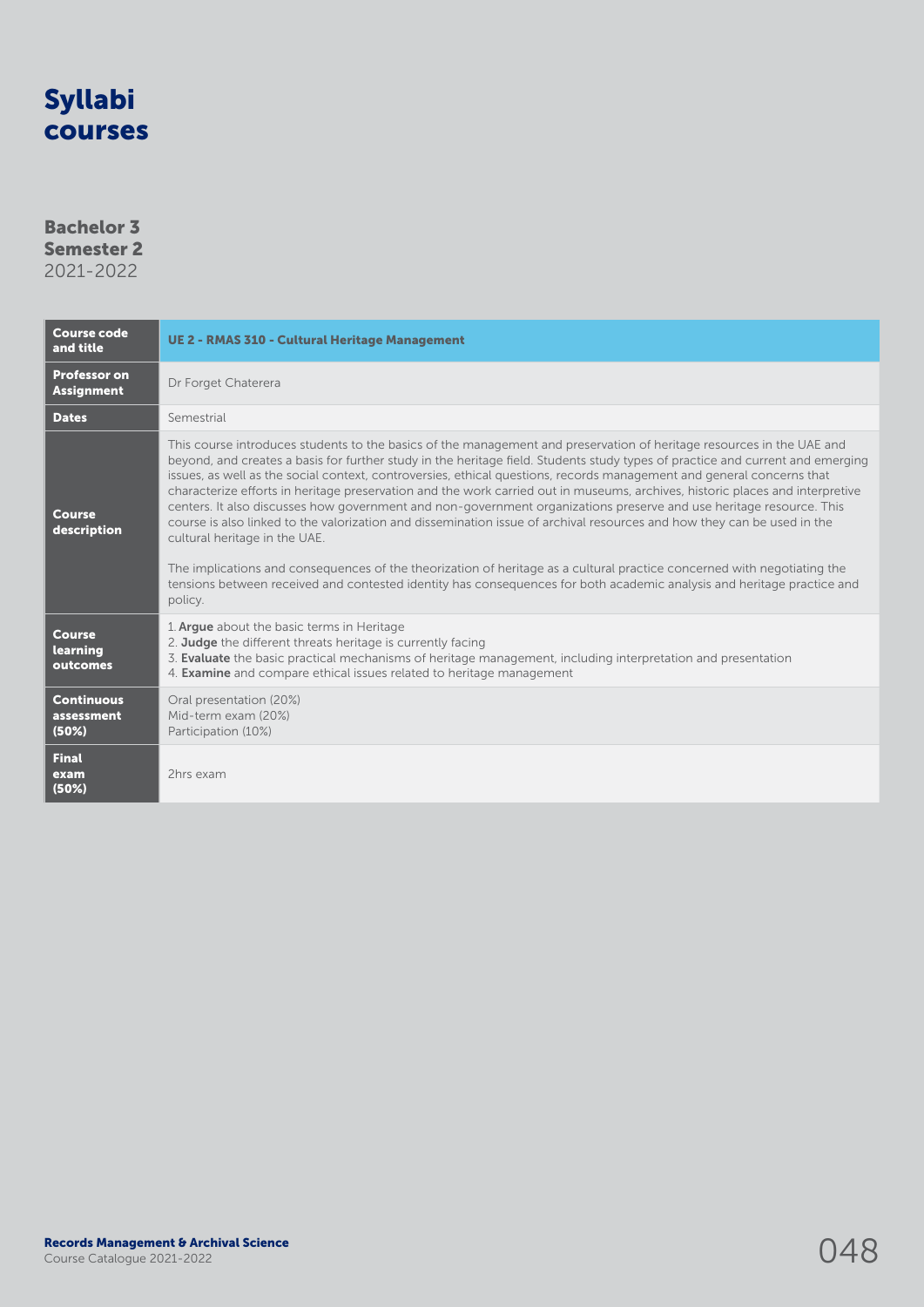### Bachelor 3

Semester 2 2021-2022

| <b>Course code</b><br>and title           | UE 3 - RMAS 311 - Professional Internship                                                                                                                                                                                                                                                                                                                                                                                                                                                                                                                                                                                                                                                                                                                                                                                                                                                                                                                                                                                                                                                                                                                                                                                                                                                                                                                                                                                                                                                                                                                                                                                                                                                                                                                                                                                                                                                                                                                                                                                                                                                                                                                                                                                                                                                                                                                                                                                                                                                                                                                                                                                                                                                                                                                                                                                                                                                                                                                                                                                                                                                                                                                                                                                                                                                                                                                                                                                                                                                                                                                                                                                                                                                                                                                                                                                                                                                                                                                                                                                                                                                                                                                                                                                                                                                                                                                                                                                                                                                                                                                                               |  |
|-------------------------------------------|-----------------------------------------------------------------------------------------------------------------------------------------------------------------------------------------------------------------------------------------------------------------------------------------------------------------------------------------------------------------------------------------------------------------------------------------------------------------------------------------------------------------------------------------------------------------------------------------------------------------------------------------------------------------------------------------------------------------------------------------------------------------------------------------------------------------------------------------------------------------------------------------------------------------------------------------------------------------------------------------------------------------------------------------------------------------------------------------------------------------------------------------------------------------------------------------------------------------------------------------------------------------------------------------------------------------------------------------------------------------------------------------------------------------------------------------------------------------------------------------------------------------------------------------------------------------------------------------------------------------------------------------------------------------------------------------------------------------------------------------------------------------------------------------------------------------------------------------------------------------------------------------------------------------------------------------------------------------------------------------------------------------------------------------------------------------------------------------------------------------------------------------------------------------------------------------------------------------------------------------------------------------------------------------------------------------------------------------------------------------------------------------------------------------------------------------------------------------------------------------------------------------------------------------------------------------------------------------------------------------------------------------------------------------------------------------------------------------------------------------------------------------------------------------------------------------------------------------------------------------------------------------------------------------------------------------------------------------------------------------------------------------------------------------------------------------------------------------------------------------------------------------------------------------------------------------------------------------------------------------------------------------------------------------------------------------------------------------------------------------------------------------------------------------------------------------------------------------------------------------------------------------------------------------------------------------------------------------------------------------------------------------------------------------------------------------------------------------------------------------------------------------------------------------------------------------------------------------------------------------------------------------------------------------------------------------------------------------------------------------------------------------------------------------------------------------------------------------------------------------------------------------------------------------------------------------------------------------------------------------------------------------------------------------------------------------------------------------------------------------------------------------------------------------------------------------------------------------------------------------------------------------------------------------------------------------------------------------|--|
| <b>Professor on</b><br><b>Assignment</b>  | Dr Forget Chaterera, Dr Mehluli Masuku & Dr Victor Kabata                                                                                                                                                                                                                                                                                                                                                                                                                                                                                                                                                                                                                                                                                                                                                                                                                                                                                                                                                                                                                                                                                                                                                                                                                                                                                                                                                                                                                                                                                                                                                                                                                                                                                                                                                                                                                                                                                                                                                                                                                                                                                                                                                                                                                                                                                                                                                                                                                                                                                                                                                                                                                                                                                                                                                                                                                                                                                                                                                                                                                                                                                                                                                                                                                                                                                                                                                                                                                                                                                                                                                                                                                                                                                                                                                                                                                                                                                                                                                                                                                                                                                                                                                                                                                                                                                                                                                                                                                                                                                                                               |  |
| <b>Dates</b>                              | Semestrial                                                                                                                                                                                                                                                                                                                                                                                                                                                                                                                                                                                                                                                                                                                                                                                                                                                                                                                                                                                                                                                                                                                                                                                                                                                                                                                                                                                                                                                                                                                                                                                                                                                                                                                                                                                                                                                                                                                                                                                                                                                                                                                                                                                                                                                                                                                                                                                                                                                                                                                                                                                                                                                                                                                                                                                                                                                                                                                                                                                                                                                                                                                                                                                                                                                                                                                                                                                                                                                                                                                                                                                                                                                                                                                                                                                                                                                                                                                                                                                                                                                                                                                                                                                                                                                                                                                                                                                                                                                                                                                                                                              |  |
| <b>Course</b><br>description              | <b>Duration:</b> 6 to 8 weeks.<br>Description: The internship is a mandatory unit, scheduled in the last semester of the Bachelor in the Records Management<br>and Archival Science (Semester 6), after the first Final examination session. Depending on the timetables, the internship<br>starts end of March, and runs for at least 6 weeks. The student will be exposed to a work environment, and must work<br>in an independent way on a topic related to the records management and the archiving. The place of the internship will<br>be determined according to the professional goals of the students and the availability in the private or public entities.<br>The professional network of the National Archives will be used to propose some high quality internships to the students,<br>especially in the UAE. We already received some proposals from the Louvre Abu Dhabi, Constellio, Agility, Ministries<br>At the end of the internship, the student writes a report and defends his/her work during an oral presentation. Both parts of<br>this work are used for assessing the internship.<br>Expectations: The purpose is to expose the student to the work environment. He/she should also understand how a team or a<br>company is organized, should understand the rules and constraints imposed by the type of activity conducted, and should take part<br>to projects or activities conducted by the company or institution. He/she must also show that he/she can work independently.<br>Students will learn to apply their knowledge to appraise, to collect, to classify, to describe, to manage and to preserve<br>authentic records and/or archives in all medias to serve business, economic, administrative, cultural or/and legal needs<br>of the public or private institutions in which they will be. In this framework, they will have to highlight their ability to<br>apply innovative and entrepreneurial thinking and tools on the ground by personal initiatives. In the evaluation sheet, the<br>professional supervisor and the academic will assess these soft skills. For the defense, they will be expected to set goals and<br>strategies for their own careers and it will be one of the criteria defined in the evaluation sheet to comply with Stanford I&E<br>expectations. Before the beginning of the internship, students will be told what the expectations are in terms of assessments<br>and they have to perform on the ground.<br>The student will be assessed on his/her capacity to master and present the project he/she is involved in, giving a clear<br>picture of the context, of the technical features, and of his/her mission and results or achievements. One of the main<br>expectations is for the student to show an independent and proactive attitude.<br><b>Mentors:</b> The intern will have two mentors:<br>- A mentor from the institution or company he/she is part of for the internship, who will follow his/her activity and give him/<br>her the needed information and guidance to conduct the work assigned. - A mentor from SUAD, who will follow up his/her<br>activity, give advice about the report and the defense, and scientific or technical guidance if needed.<br>Report: - The student must write a scientific report: a formal document presenting the project, its background, the technical<br>features, the mission, the results and conclusions. - The report must be submitted a few days before the defense (to be<br>determined when the date of the defense is known). - The student will be asked to prepare a short description of the<br>internship: a template will be provided on time. This short-description will be submitted with the report. - The report will be<br>assessed by the Faculty members - except for the SUAD mentor.<br>Defense: - The defense is about 30 minutes long. - The panel is made of SUAD faculty members and mentor(s) from the<br>institution or company. - The defense will be scheduled in the first week of July (between the 2nd and the 6th of July). -<br>The student will present his/her work during 20 minutes, and answer questions for the remaining time. - The presentation<br>will be assessed by the Faculty members - except for the SUAD mentor.<br>Documents expected from the company or institution:<br>- At the beginning of the internship: a short description of the work or mission given to the student. - At the end of the<br>internship: an evaluation form (provided by SUAD) about the student's work. |  |
| <b>Course</b><br>learning<br>outcomes     | 1. Evaluate the records management services inside the company (appraising, collecting, classifying, describing, managing<br>and preserving authentic records and/or archives)<br>2. Demonstrate the ability to perform the soft skills acquired during the bachelor in a practical context<br>3. Design critical proposals to enhance the RM services inside the company or the institution<br>4. Defend and Argue about his/her professional experience<br>5. Implement goals and strategies for their own careers from their professional experience on the ground                                                                                                                                                                                                                                                                                                                                                                                                                                                                                                                                                                                                                                                                                                                                                                                                                                                                                                                                                                                                                                                                                                                                                                                                                                                                                                                                                                                                                                                                                                                                                                                                                                                                                                                                                                                                                                                                                                                                                                                                                                                                                                                                                                                                                                                                                                                                                                                                                                                                                                                                                                                                                                                                                                                                                                                                                                                                                                                                                                                                                                                                                                                                                                                                                                                                                                                                                                                                                                                                                                                                                                                                                                                                                                                                                                                                                                                                                                                                                                                                                   |  |
| <b>Continuous</b><br>assessment<br>(100%) | Professional report (70%)<br>Internship Defense (30%)                                                                                                                                                                                                                                                                                                                                                                                                                                                                                                                                                                                                                                                                                                                                                                                                                                                                                                                                                                                                                                                                                                                                                                                                                                                                                                                                                                                                                                                                                                                                                                                                                                                                                                                                                                                                                                                                                                                                                                                                                                                                                                                                                                                                                                                                                                                                                                                                                                                                                                                                                                                                                                                                                                                                                                                                                                                                                                                                                                                                                                                                                                                                                                                                                                                                                                                                                                                                                                                                                                                                                                                                                                                                                                                                                                                                                                                                                                                                                                                                                                                                                                                                                                                                                                                                                                                                                                                                                                                                                                                                   |  |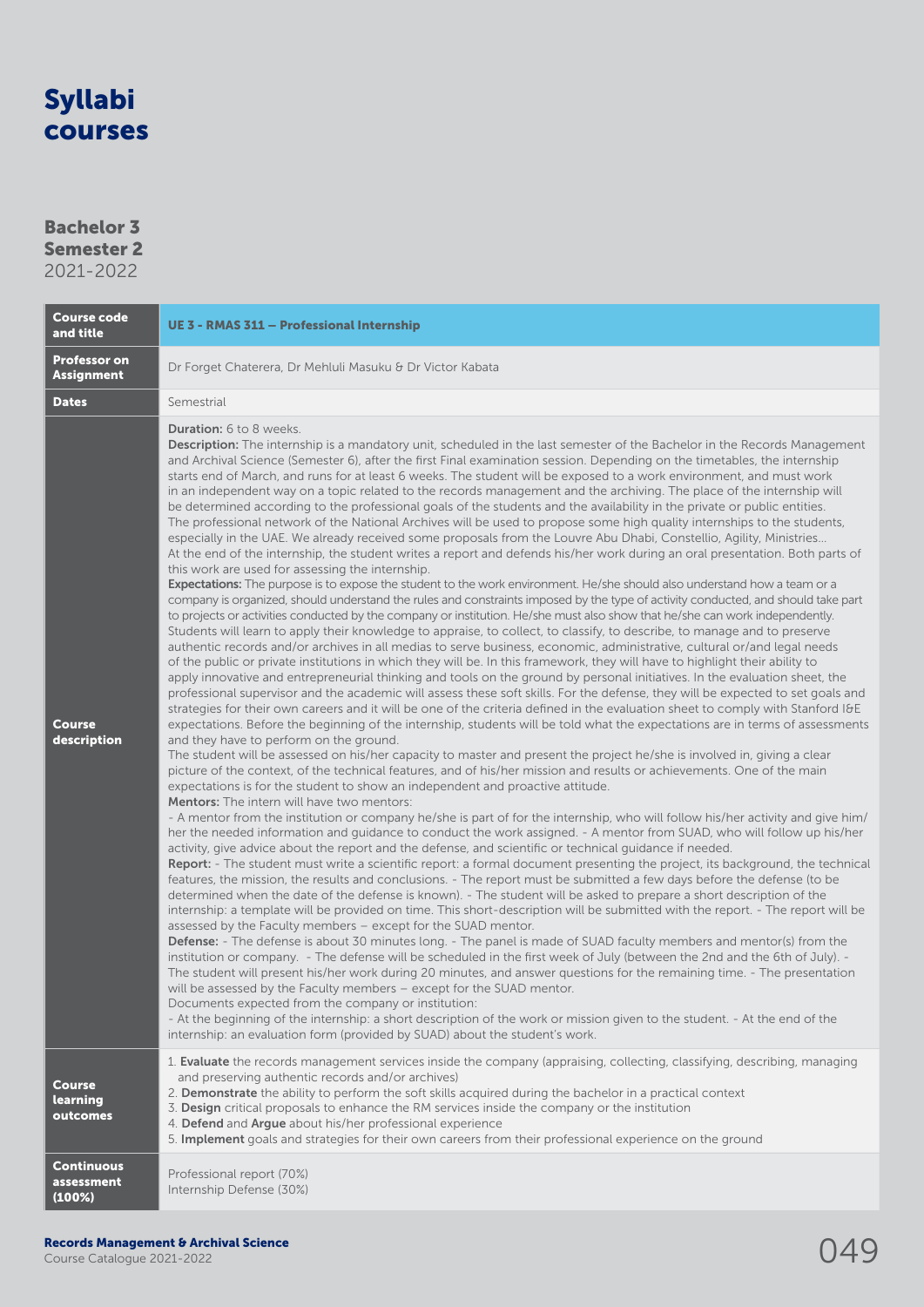## Elective courses

#### Cultural events

This option allows students to attend three cultural events among the following :

- Movies (Cinemana program, The Space, Warehouse 421)
- Exhibitions (Louvre Abu Dhabi, Museums, Qasr Al Hosn, Manarat Al Saadiyat, Qasr Al Watan library…)
- Academic lectures (NYUAD, Sorbonne University…)
- Preparation of the ICA Congress in 2021

They will have to write reports about each of these events by following the provided guidelines.

#### Digital curation

This course asks what it means to be a curator of content online: What is an author? a collection? What are ways we made collections before the digital age? Who is our audience? Examining popular forms of curation, from historical examples to social media (Snapchat, Tumblr, playlists), students examine trends in digitization and open cultural data as they explore what makes a digital object and what constitutes a web-based collection. Surveying a variety of open-content management systems used in the museum and academic sector, students will use, and critique, a common technology for academic curation—omeka.org and neatline.org —and will reflect on digital citizenship through their own social media practices. Students are encouraged to be creative, co-creating new content, remixing, and building upon the "vast and growing digital creative commons." The course is useful for any student interested in information sciences, content creation, and the GLAM sector (galleries, libraries, archives and museums) but is open to all. Student work includes open, reflective blog writing about curation and web-based exhibits in student web hosting.

#### Research methodology in humanities

This course is conceived as a first introduction to research in Humanities. The aim of the course is in the first phase to develop the student's autonomy towards sources : ability to identify them, then find them in the relevant database according to their nature (printed, iconographic, digitalized), understand them using the proper material and conceptual tools, and retrieve relevant information as well as summarize the ideas and point of views or analytical angles expressed in them. They will be particularly trained in the correct use of internet sources and verification of information. In a second phase, the student will learn how to incorporate these sources following proper rules in his own research, on a in the realm of Arab and Middle-Eastern Studies assigned by the instructor. The students will be presented with the ethics of quotation in academic research, and the technicalities of using primary and secondary sources: in-text referencing, footnotes, endnotes. Basic rules of transliteration of Arabic will be taught and applied. In a third phase, students will learn about the outcomes of humanities studies and possible achievements in the filed of academic research. Sessions are 2 hours long, except for referencing rules and transliteration sessions, 2.5 hours.

#### Introduction to records management IT tools

This course covers first, the theoretical concepts of electronic data management systems, their benefits and added value for companies and different organizations. In addition, the course will include workshops on how to practice these concepts with an electronic platform. It will include as well, the study of practical cases through different challenges and stakes, in terms of managing efficiently manual and electronic data.

#### Languages

Students have the oportunity to learn a foreign language or to enhance their linguistic skiils. The following lnaguages are available: Chinese, English, French, Italian, Spanish, German, and Arabic. According to the level, course are delivered on Mondays (4:30bpm to 6bpm) and Tuesdays (3:00 pm to 4:30 pm, 4:30 to 6 pm).

A placement test (to assess the level) will be held during the integration week (1st to 5th of September) to create students groups by level. It is impossible to change your language during your academic years if you do not reach the top level (level 4). Once students are in groups, it is not possible to change.

No students can stay more than two semesters in the same level and when he gets a grade higher than 15 out of 20, he has to go in the superior level. It is forbidden to be enrolled in a class where your mother tongue is taught.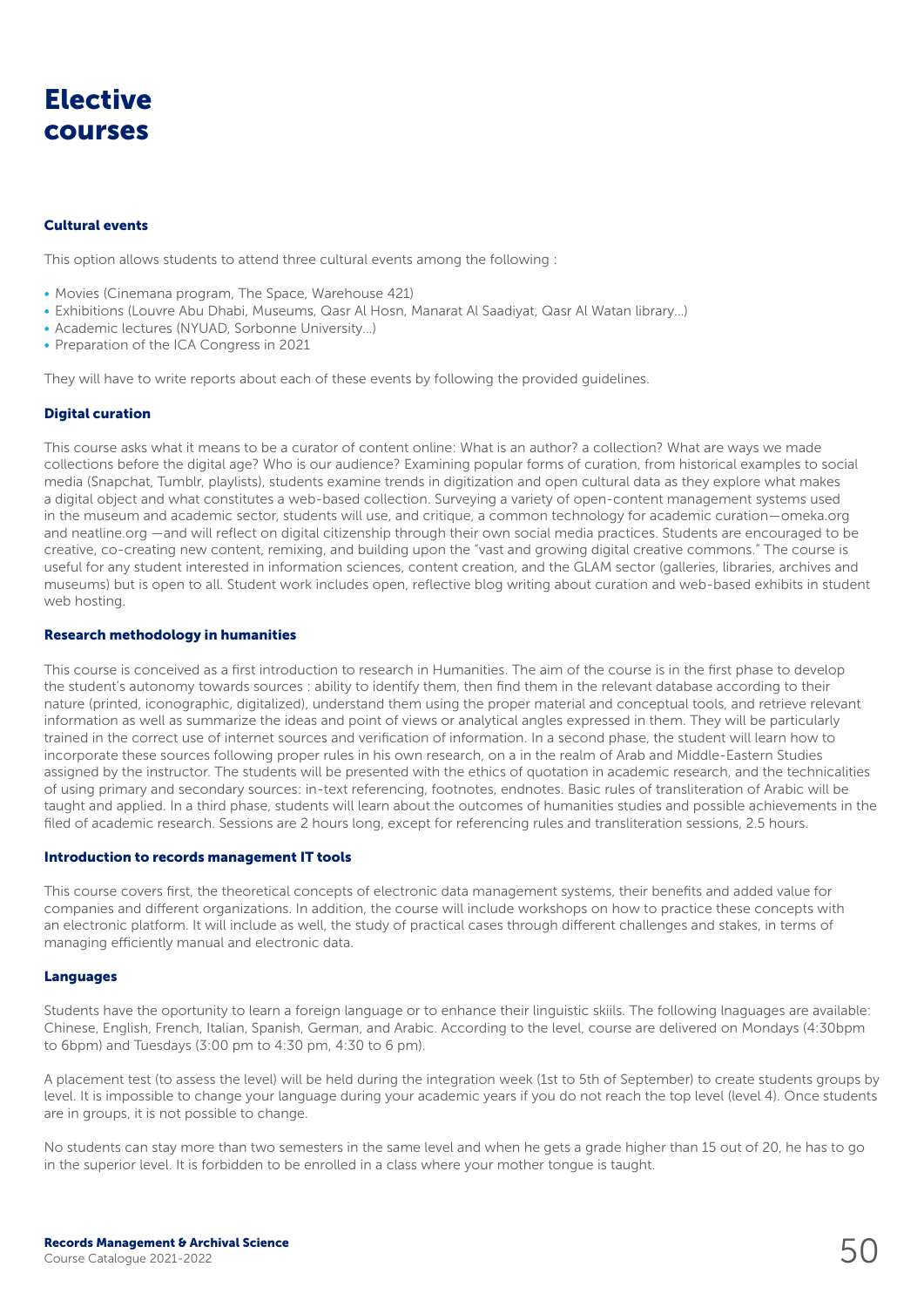#### Sports

The Sports department offers a wide range of sports that students are able to do either freely (personal training) or to choose it as an optional course (2 ECTS). These optional courses are delivered from 6:00am to 10:00pm according to the sport. Only one optional sport course is eligible.

Sports courses and activities :

- During the full academic year, over 20 different sports are offered on and off-campus under the supervision of expert trainers
- One eligible sports course can be included in your academic curriculum
- Unlimited access to the sports building in the case where you do sport on your own from 7am to 10:30pm, every day of the week

#### Registration

Book an appointment with the doctor at the infirmary/medical clinic to receive your mandatory medical certificate of physical capacity that will allow you to enroll in Sports activities.

Fill out a form and provide the following documents:

- 2 pictures (copies are possible)
- A copy of your ID student card
- Your sports card will be issued and printed

Timings and locations are available on the website:<https://www.sorbonne.ae/sports/>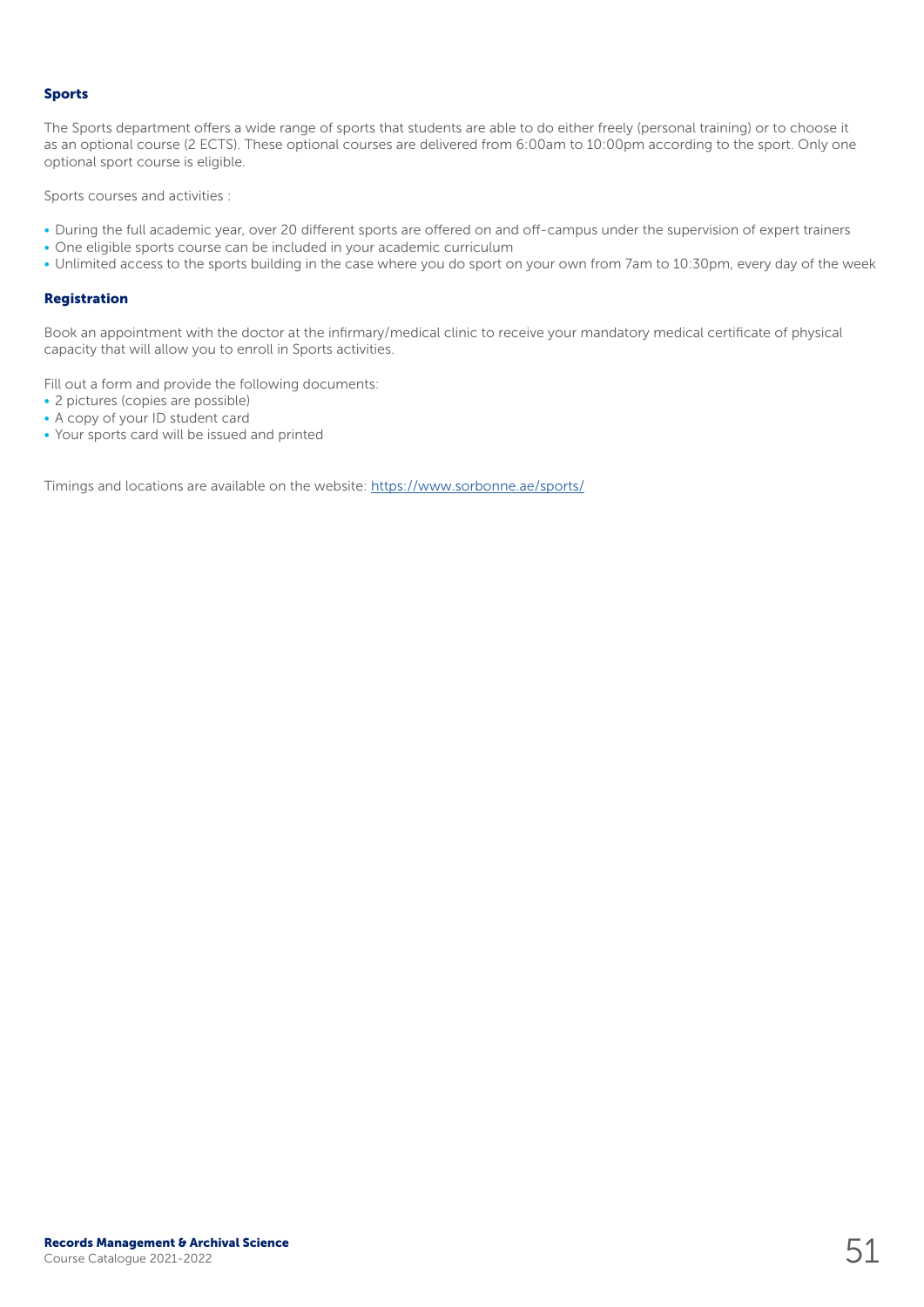## Useful contacts

| <b>History</b><br><b>Head of Department</b><br>Dr Yann Rodier<br>yann.rodier@sorbonne.ae                                       | Fxt 9208                            |
|--------------------------------------------------------------------------------------------------------------------------------|-------------------------------------|
| Academic coordinator<br>Mrs Salma Ibrahim<br>Salma.Ibrahim@sorbonne.ae                                                         | Fxt 9210                            |
| <b>Student affairs</b><br><b>Head of Department</b><br>Mr Eisa Alraeesi<br>eisa.alraeesi@sorbonne.ae                           | Ext. 9350                           |
| <b>Sports</b><br><b>Head of Department</b><br>Mr Alexandre Blaise<br>Head of Sports Department<br>alexandre.blaise@sorbonne.ae | Ext. 9356                           |
| <b>Sports office</b><br>sports@sorbonne.ae<br>+971 (0) 2 656 9356                                                              |                                     |
| <b>Other services</b><br>Female student residence<br>Male student residence<br>Medical clinic                                  | Ext. 9395<br>Ext. 9394<br>Ext. 9629 |